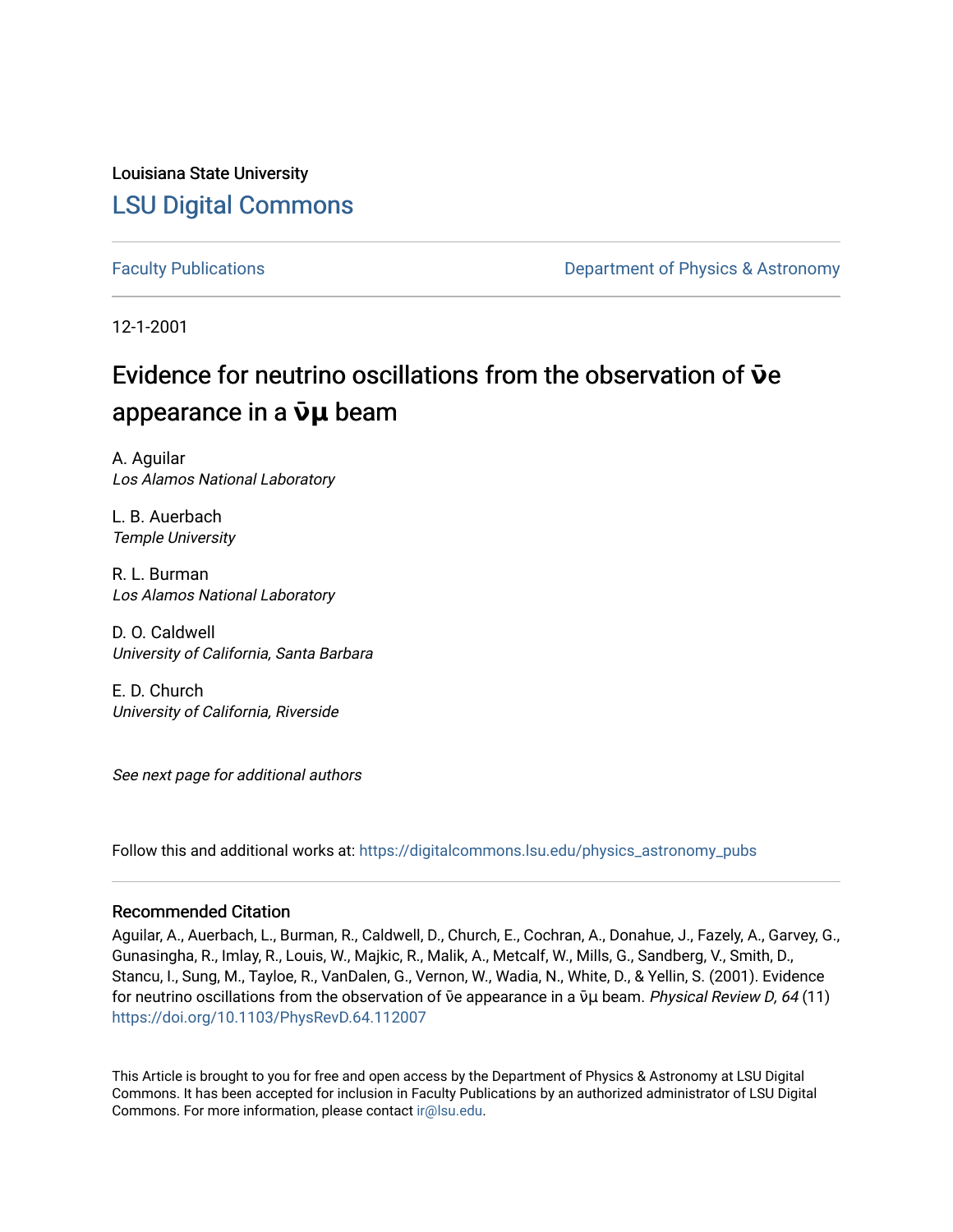# Authors

A. Aguilar, L. B. Auerbach, R. L. Burman, D. O. Caldwell, E. D. Church, A. K. Cochran, J. B. Donahue, A. Fazely, G. T. Garvey, R. M. Gunasingha, R. Imlay, W. C. Louis, R. Majkic, A. Malik, W. Metcalf, G. B. Mills, V. Sandberg, D. Smith, I. Stancu, M. Sung, R. Tayloe, G. J. VanDalen, W. Vernon, N. Wadia, D. H. White, and S. Yellin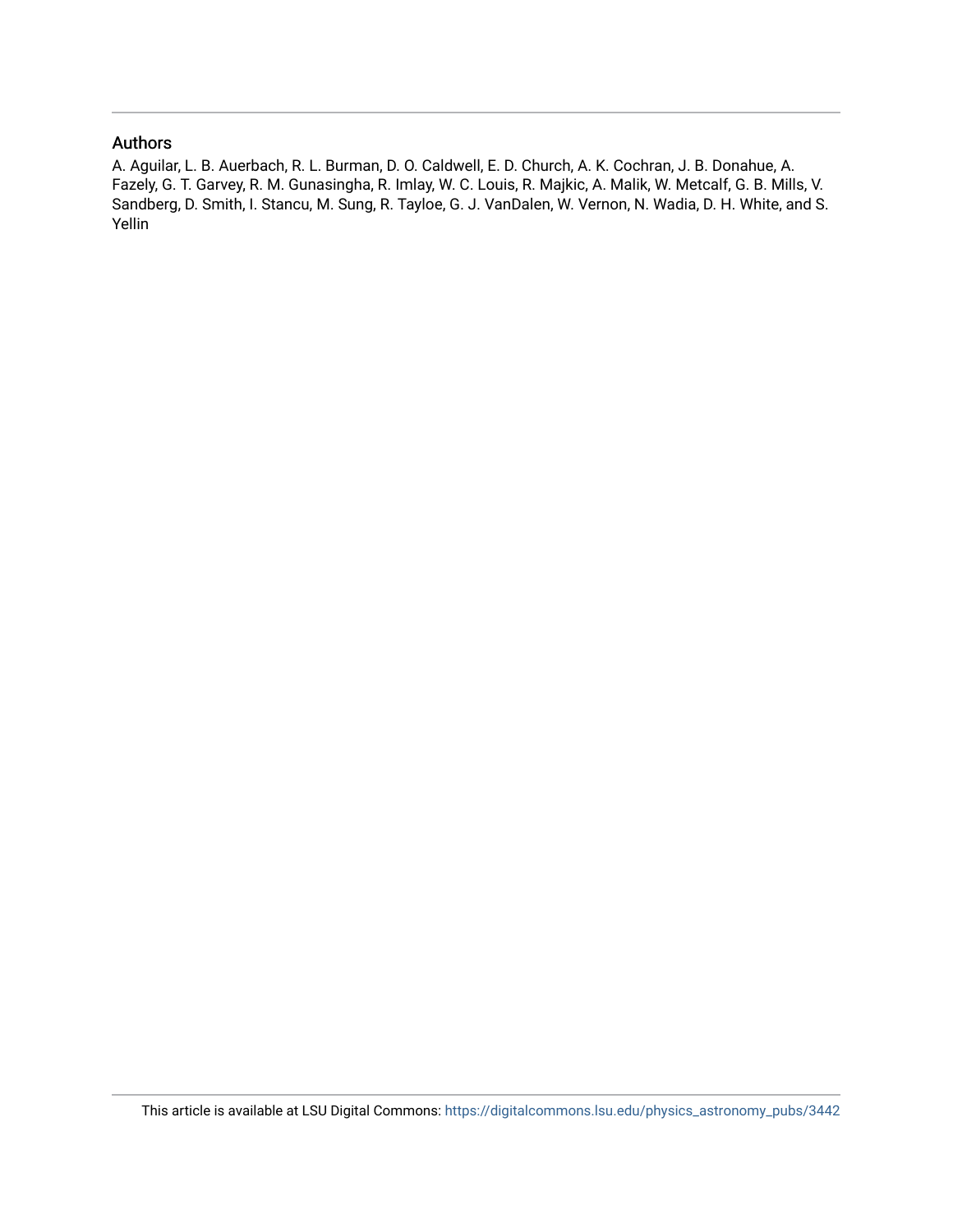# Evidence for Neutrino Oscillations from the Observation of  $\bar{\nu}_e$  Appearance in a  $\bar{\nu}_\mu$  Beam

A. Aguilar,<sup>5</sup> L.B. Auerbach,<sup>8</sup> R.L. Burman,<sup>5</sup> D.O. Caldwell,<sup>3</sup> E.D. Church,<sup>1</sup>

A.K. Cochran,<sup>7\*</sup> J.B. Donahue,<sup>5</sup> A. Fazely,<sup>7</sup> G.T. Garvey,<sup>5</sup> R.M. Gunasingha,<sup>7</sup>

R. Imlay, <sup>6</sup> W. C. Louis, <sup>5</sup> R. Majkic, <sup>8</sup> A. Malik, <sup>6</sup> W. Metcalf, <sup>6</sup> G.B. Mills, <sup>5</sup>

V. Sandberg,<sup>5</sup> D. Smith,<sup>4</sup> I. Stancu,<sup>1†</sup> M. Sung,<sup>6</sup> R. Tayloe,<sup>5‡</sup>

G.J. VanDalen,<sup>1</sup> W. Vernon,<sup>2</sup> N. Wadia,<sup>6</sup> D.H. White,<sup>5</sup> S. Yellin<sup>3</sup>

(LSND Collaboration)

<sup>1</sup> University of California, Riverside, CA 92521

<sup>2</sup> University of California, San Diego, CA 92093

<sup>3</sup> University of California, Santa Barbara, CA 93106

<sup>4</sup> Embry Riddle Aeronautical University, Prescott, AZ 86301

<sup>5</sup> Los Alamos National Laboratory, Los Alamos, NM 87545

<sup>6</sup> Louisiana State University, Baton Rouge, LA 70803

<sup>7</sup> Southern University, Baton Rouge, LA 70813 and

<sup>8</sup> Temple University, Philadelphia, PA 19122

(Dated: February 6, 2008)

<sup>∗</sup> now at New Brunswick Laboratory, Argonne, IL 60439

<sup>†</sup> now at University of Alabama, Tuscaloosa, AL 35487

<sup>‡</sup> now at Indiana University, Bloomington, IN 47405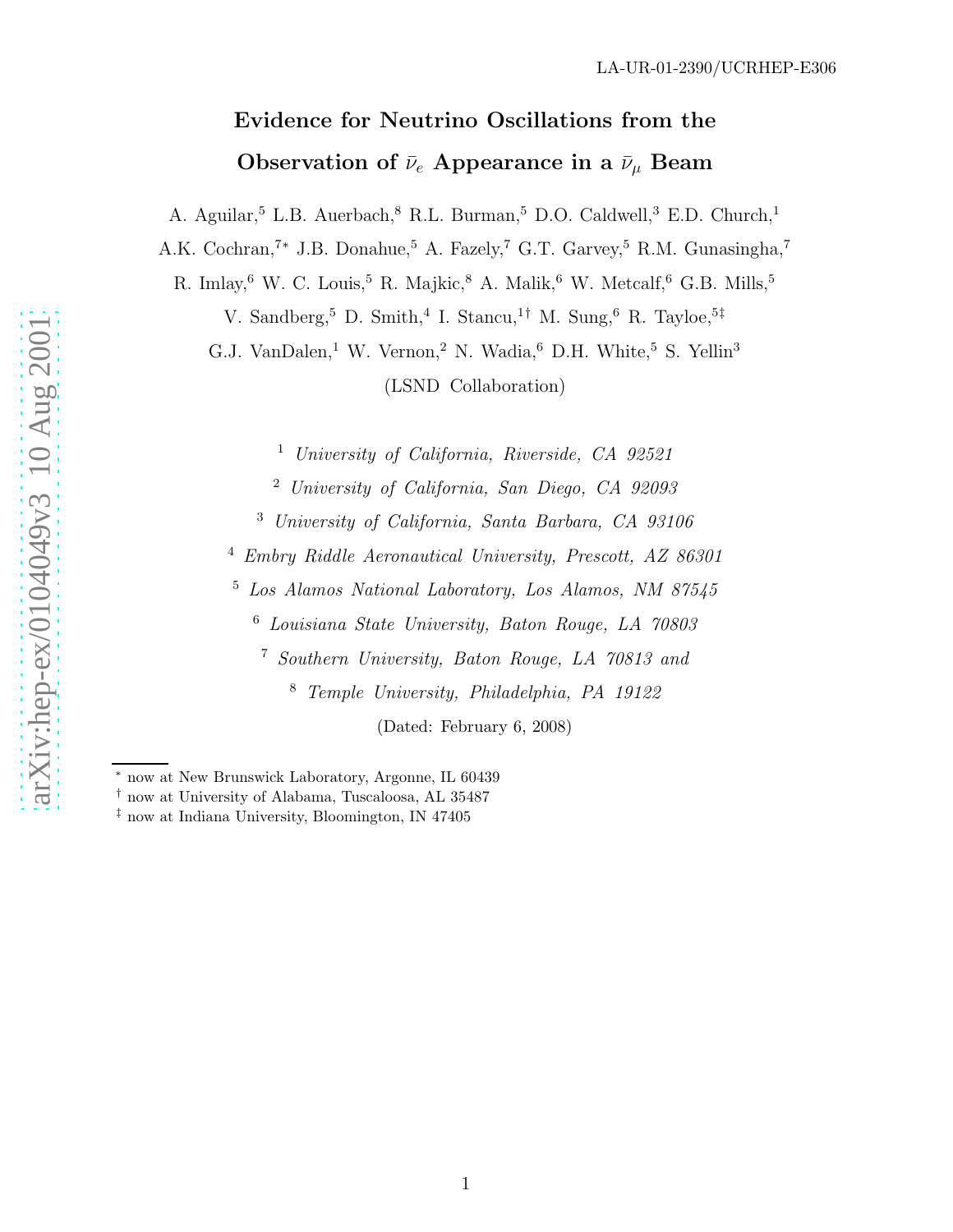# Abstract

A search for  $\bar{\nu}_{\mu} \to \bar{\nu}_{e}$  oscillations was conducted by the Liquid Scintillator Neutrino Detector at the Los Alamos Neutron Science Center using  $\bar{\nu}_{\mu}$  from  $\mu^{+}$  decay at rest. A total excess of  $87.9 \pm 22.4 \pm 6.0$  events consistent with  $\bar{\nu}_e p \rightarrow e^+ n$  scattering was observed above the expected background. This excess corresponds to an oscillation probability of  $(0.264 \pm 0.067 \pm 0.045)\%$ , which is consistent with an earlier analysis. In conjunction with other known limits on neutrino oscillations, the LSND data suggest that neutrino oscillations occur in the  $0.2 - 10 \text{ eV}^2/\text{c}^4 \Delta m^2$ range, indicating a neutrino mass greater than  $0.4 \text{ eV}/c^2$ .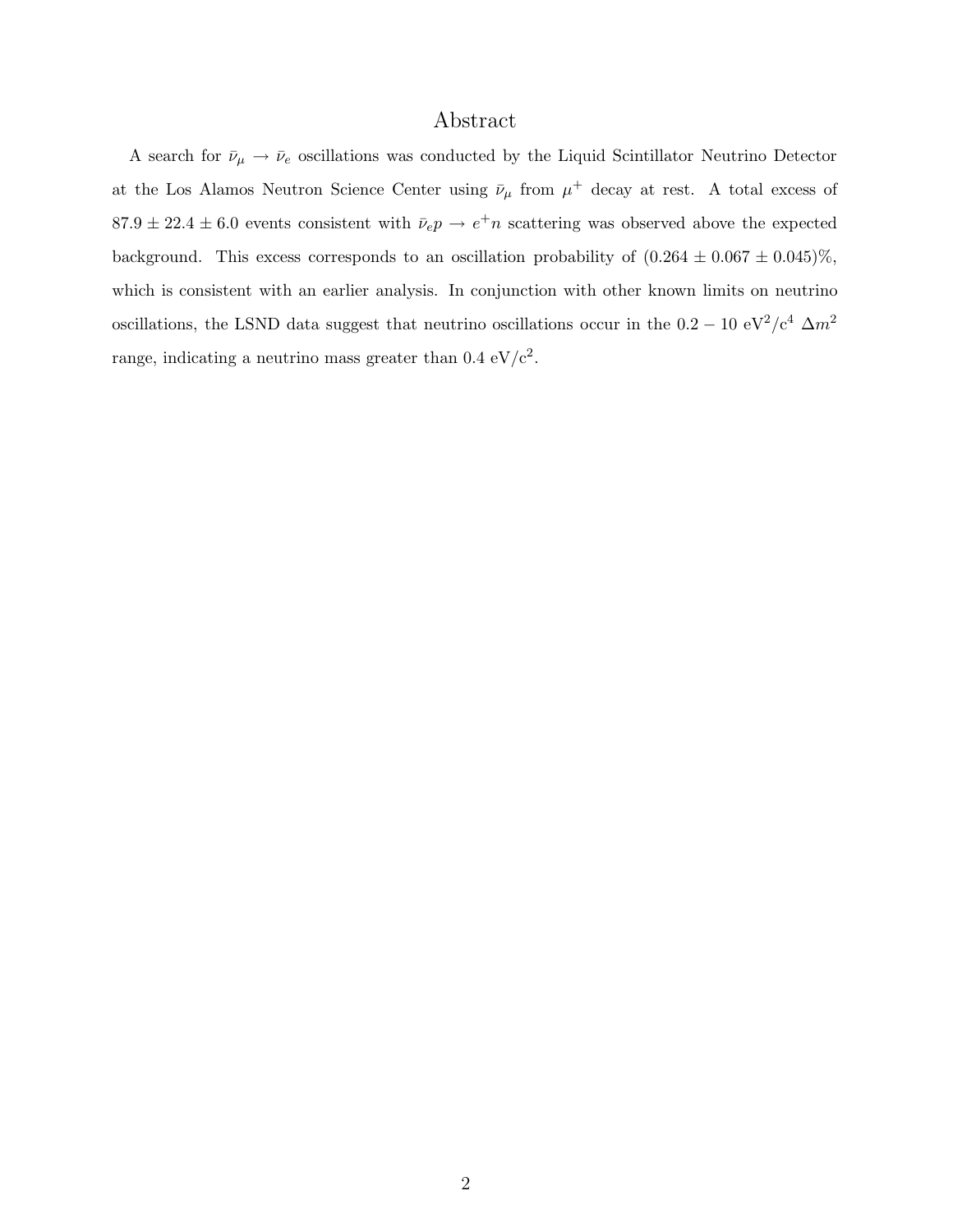### I. INTRODUCTION

A neutrino produced in a weak decay is always from a specific family,  $\nu_e$ ,  $\nu_\mu$ , or  $\nu_\tau$ , that is directly associated with the charged lepton accompanying the decay. When this neutrino is detected in a charged-current reaction, it manifests its identity by transforming into the anti-particle of the charged lepton that accompanied its creation. Lepton family number is then conserved. However, the result is different if the neutrino changes from one family to another. For example, if a  $\nu_{\mu}$  changes to a  $\nu_e$ , then a  $\mu^+$  is made at the neutrino's creation and an  $e^-$  created at its demise, in clear violation of lepton family number. Such neutrino oscillations are viewed as possible, or even likely, as the flavor eigenstates  $(\nu_e, \nu_\mu, \nu_\tau)$  need not be neutrino mass eigenstates  $(\nu_1, \nu_2, \nu_3)$ . If the neutrino flavor eigenstates are a linear combination of the mass eigenstates, the neutrino flavor must change with time because the phases of the mass eigenstates evolve at different rates. In the case of two flavor eigenstates  $(\nu_a, \nu_b)$ , the probability that  $\nu_a$  will turn into  $\nu_b$  is given by

$$
P(ab) = \sin^2(2\theta)\sin^2\left(1.27\Delta m^2 \frac{L_\nu}{E_\nu}\right),\tag{1.1}
$$

where  $\theta$  is the mixing angle between the mass eigenstates  $\nu_1$  and  $\nu_2$ ,  $\Delta m^2$  is the difference in neutrino eigenstate masses squared,  $m_1^2 - m_2^2$ , in  $eV^2/c^4$ ,  $L_\nu$  is the distance traveled by the neutrino in meters, and  $E_{\nu}$  the neutrino energy in MeV.

A search for neutrino oscillations requires knowledge of the neutrino source, both with respect to the flavor composition and energy spectrum of the source. There are two types of searches. The first seeks to observe a reduction in the expected number of detected neutrinos of a specific flavor. Characterizing the reduction as  $P(aa) = 1 - P(ab)$ , it can then be explained in terms of neutrino oscillations. Such searches are termed disappearance experiments. The second method looks for a greater than expected number of events ascribed to a neutrino flavor that is either absent or very weakly produced at the neutrino source. These searches are referred to as appearance measurements. The results of the search reported in this paper are of the latter kind. It reports an excess of events ascribed to electron antineutrinos that is approximately five times greater than the number of such events believed to be created at the neutrino source.

Neutrinos are assumed to be massless in the Standard Model, so the observation of neutrino oscillations would require an extension of the current version. In addition, as there are  $\sim$  100 neutrinos per cm<sup>3</sup> of each neutrino family left over from the initial expansion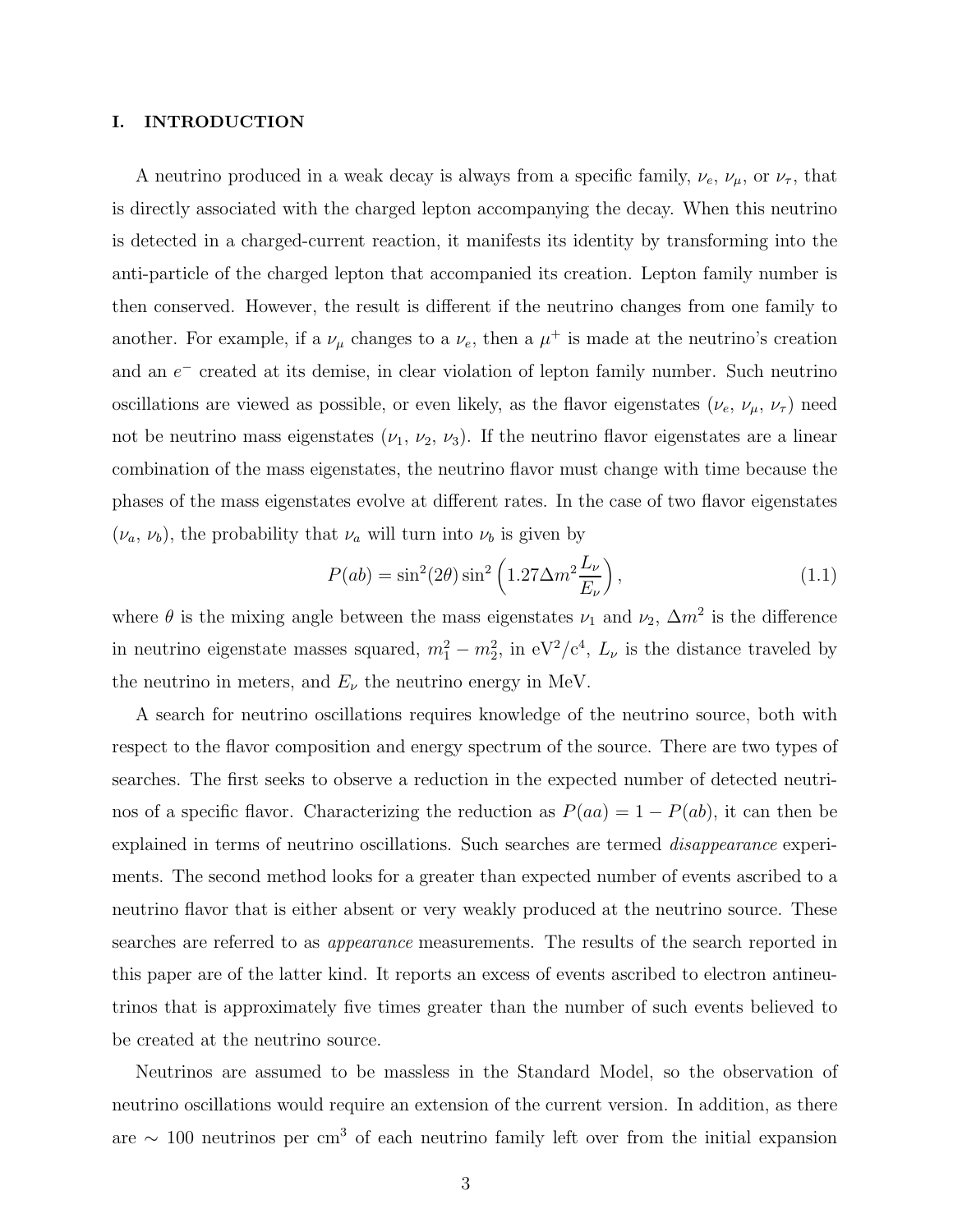of the universe, neutrino masses of even a few  $eV/c^2$  would have a significant effect on the evolving structure of the universe.

The source of neutrinos for the measurement in this report is the interaction of the intense (∼ 1 mA) 798 MeV proton beam at the Los Alamos Neutron Science Center (LANSCE), which produces a large number of pions, mostly  $\pi^+$ . The  $\pi^-$  are mainly absorbed and only a small fraction decay to  $\mu^-$ , which in turn are largely captured. Thus, the resulting neutrino source is dominantly due to  $\pi^+ \to \mu^+ \nu_\mu$  and  $\mu^+ \to e^+ \nu_e \bar{\nu}_\mu$  decays, most of which decay at rest (DAR). Such a source has a paucity of  $\bar{\nu}_e$ , and so measurement of the reaction  $\bar{\nu}_e p \rightarrow e^+ n$ , which has a large and well known cross section, provides a sensitive way to search for  $\bar{\nu}_{\mu} \rightarrow \bar{\nu}_{e}$  oscillations. Such events are identified by detection of both the  $e^{+}$  and the 2.2 MeV  $\gamma$  from the reaction  $np \to d\gamma$ . In addition, the  $\nu_e$  flux from  $\pi^+$  and  $\mu^+$  decay-in-flight (DIF) is very small, which allows a search for  $\nu_\mu \to \nu_e$  oscillations via the measurement of electrons above the Michel electron endpoint from the reaction  $\nu_e C \to e^- N$ .

The Liquid Scintillation Neutrino Detector (LSND) experiment took data over six calendar years (1993-1998). During this period the LANSCE accelerator operated for 17 months, delivering 28,896 C of protons on the production target. Using partial samples of the resulting data, evidence for neutrino oscillations has been published previously[[1, 2, 3\]](#page-68-0). This report presents the final results on oscillations using all the data, combining the  $\bar{\nu}_{\mu} \to \bar{\nu}_{e}$ and  $\nu_{\mu} \rightarrow \nu_{e}$  searches into a single analysis with common selection criteria, and employing a new event reconstruction that greatly improves the spatial resolution. An excess of events consistent with neutrino oscillations is observed which requires that at least one neutrino have a mass greater than  $0.4 \text{ eV}/c^2$ .

Neutrino oscillations have also been employed to explain the observed deficit of solar neutrinos [\[4](#page-68-0)]and the atmospheric neutrino anomaly [[5\]](#page-68-0) by  $\nu_e$  and  $\nu_\mu$  disappearance, respec-tively. The Super Kamiokande atmospheric results [\[6](#page-68-0)] favor  $\nu_{\mu} \rightarrow \nu_{\tau}$  and provide compelling evidence for neutrino oscillations. It is difficult to explain the solar neutrino deficit, the atmospheric neutrino anomaly, and the LSND excess of events with only three flavors of neutrinos, so that a fourth, sterile neutrino has been proposed to explain all of the data[[7\]](#page-68-0). Neutrino oscillations between active and sterile neutrinos could have a significant effect on the R process in type II supernovae[[8](#page-68-0)].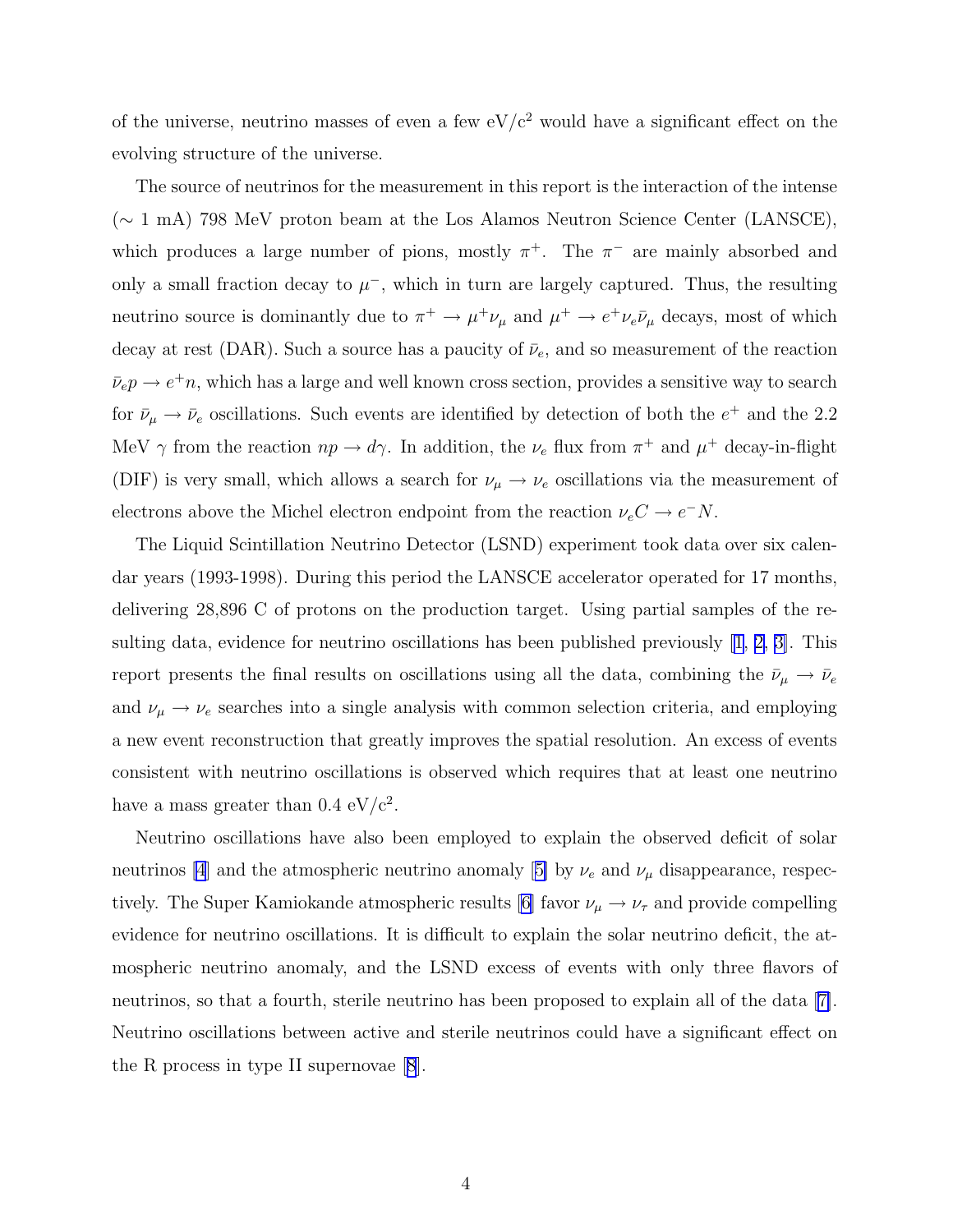## II. NEUTRINO BEAM, DETECTOR, AND DATA COLLECTION

### A. Proton Beam and Targets

TheLSND experiment [[9\]](#page-68-0) was designed to search for  $\bar{\nu}_{\mu} \to \bar{\nu}_{e}$  oscillations from  $\mu^{+}$  DAR with high sensitivity. A layout of the detector and beam stop is shown in Fig. [1](#page-41-0). The LANSCE accelerator is an intense source of low energy neutrinos produced with a proton current of 1 mA at 798 MeV kinetic energy. For the 1993-1995 running period the production target consisted of a 30-cm long water target (20-cm in 1993) followed by a water-cooled Cu beam dump, while for the 1996-1998 running period the production target was reconfigured with the water target replaced by a close-packed, high-Z target. The muon DAR neutrino flux with the latter configuration was only 2/3 of the neutrino flux with the original water target, while the pion DIF neutrino flux was reduced to 1/2 of the original flux. The resulting DAR neutrino fluxes are well understood because almost all detectable neutrinos arise from  $\pi^+$  or  $\mu^+$  decay;  $\pi^-$  and  $\mu^-$  that stop are readily captured in the Fe of the shielding and Cu of the beam stop [\[10\]](#page-68-0). The production of kaons or heavier mesons is negligible at these proton energies. The  $\bar{\nu}_e$  flux is calculated to be only ~ 8 × 10<sup>-4</sup> as large as the  $\bar{\nu}_\mu$  flux in the  $20 < E_{\nu} < 52.8$  MeV energy range, so that the observation of a  $\bar{\nu}_e$  event rate significantly above the calculated background would be evidence for  $\bar{\nu}_{\mu} \to \bar{\nu}_e$  oscillations.

For the first three years of data taking, thin carbon targets were in place in positions A1 and A2 at the experimental area of the LANSCE accelerator, but dominant pion production occurred at the A6 beam stop, which accounted for  $\sim 98\%$  of the DAR neutrino flux and  $\sim$  95% of the DIF neutrino flux. The A1, A2, and A6 targets were approximately 135 m, 110 m, and 30 m, respectively, from the center of the LSND detector. A6 was essentially the only source of neutrinos for the last three years of data taking. Note that in each case there was a small open space downstream of the primary targets where a few percent of the pions decay in flight, producing  $\nu_{\mu}$  up to an energy of 300 MeV. The neutrino flux was calculated by a program [\[10\]](#page-68-0) using particle production data for thin targets taken at a number of proton energies and extrapolated to the actual geometry represented. Fig. [2](#page-41-0) shows the layout of the A6 beam stop as it was configured for the 1993-1995 data taking. Table [I](#page-31-0) shows the proton beam statistics for each of the six years of running from 1993 through 1998.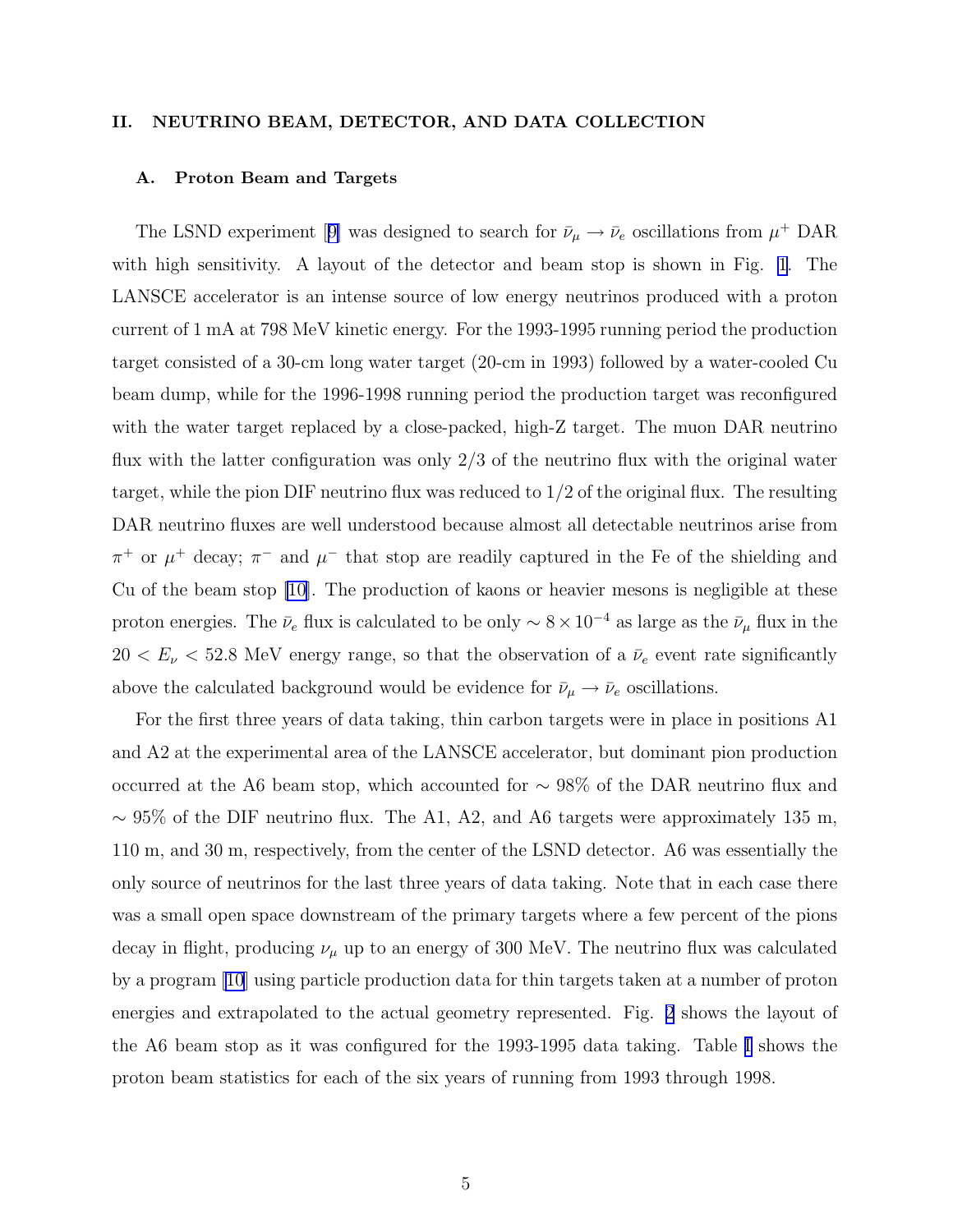#### B. Neutrino Sources

Neutrinos arise from both pion and muon decays. The pion decay modes are  $\pi^+ \to \mu^+ \nu_\mu$ ,  $\pi^+ \to e^+ \nu_e, \ \pi^- \to \mu^- \bar{\nu}_\mu$ , and  $\pi^- \to e^- \bar{\nu}_e$ . The  $\pi^+$  decay occurs both with the pion at rest (97%) and in flight (3%). The  $\pi^{-}$ , however, only decays in flight as they are totally absorbed on nuclei when they stop. Helium represents an anomalous case in which  $\pi^-$  decay occurs occasionally, but this effect is negligible in other nuclei [\[11](#page-68-0)]. Muon decay modes are  $\mu^+ \to e^+ \nu_e \bar{\nu}_\mu$  and  $\mu^- \to e^- \bar{\nu}_e \nu_\mu$ . Almost all  $\mu^+$  stop before decaying and produce a normal Michel spectrum for  $\nu_e$  and  $\bar{\nu}_{\mu}$ . The  $\mu^-$  are produced following  $\pi^-$  DIF and either decay in orbit or are absorbed in a nucleus through  $\mu^- N \to \nu_\mu X$ , where  $E_\nu$  < 90 MeV. The absorption rates are taken from[[12](#page-68-0)] and are shown in Table [II](#page-31-0). Each of these production processes has been included in the flux calculation described below.

#### C. Production Monte Carlo

The Production Monte Carlo [\[10](#page-68-0)] simulates the decays of pions and muons for each of the decay and absorption reactions described above and for each of the configurations listed in Table [I.](#page-31-0) Pion production data using a number of different proton energies were input, as well as information on the target materials. The particles were tracked through the specified materials and geometries. For each configuration, the flux and energy spectrum of neutrinos from each decay channel were obtained for 25 different positions within the detector. For DAR neutrinos the flux is isotropic. The accumulated charge of beam protons was used to obtain the number of protons on target, and for each year of running the resulting fluxes and spectra from all configurations were added together, weighted by the accumulated beam charges. The program gives fluxes in terms of the number of neutrinos traversing the detector region per proton on target per unit of area.

## D. Neutrino Fluxes

Fig. [3](#page-42-0) shows the neutrino energy spectra from the largest DAR sources. The  $\bar{\nu}_{\mu}$  flux from  $\mu^+$  DAR provides the neutrinos for the  $\bar{\nu}_{\mu} \to \bar{\nu}_{e}$  oscillation analysis. The  $\nu_e$  flux from  $\mu^+$  DAR provides events used to verify the DAR neutrino fluxes, as discussed later in this paper. The  $\bar{\nu}_e$  flux from  $\mu^-$  DAR is a background to the oscillation signal with an energy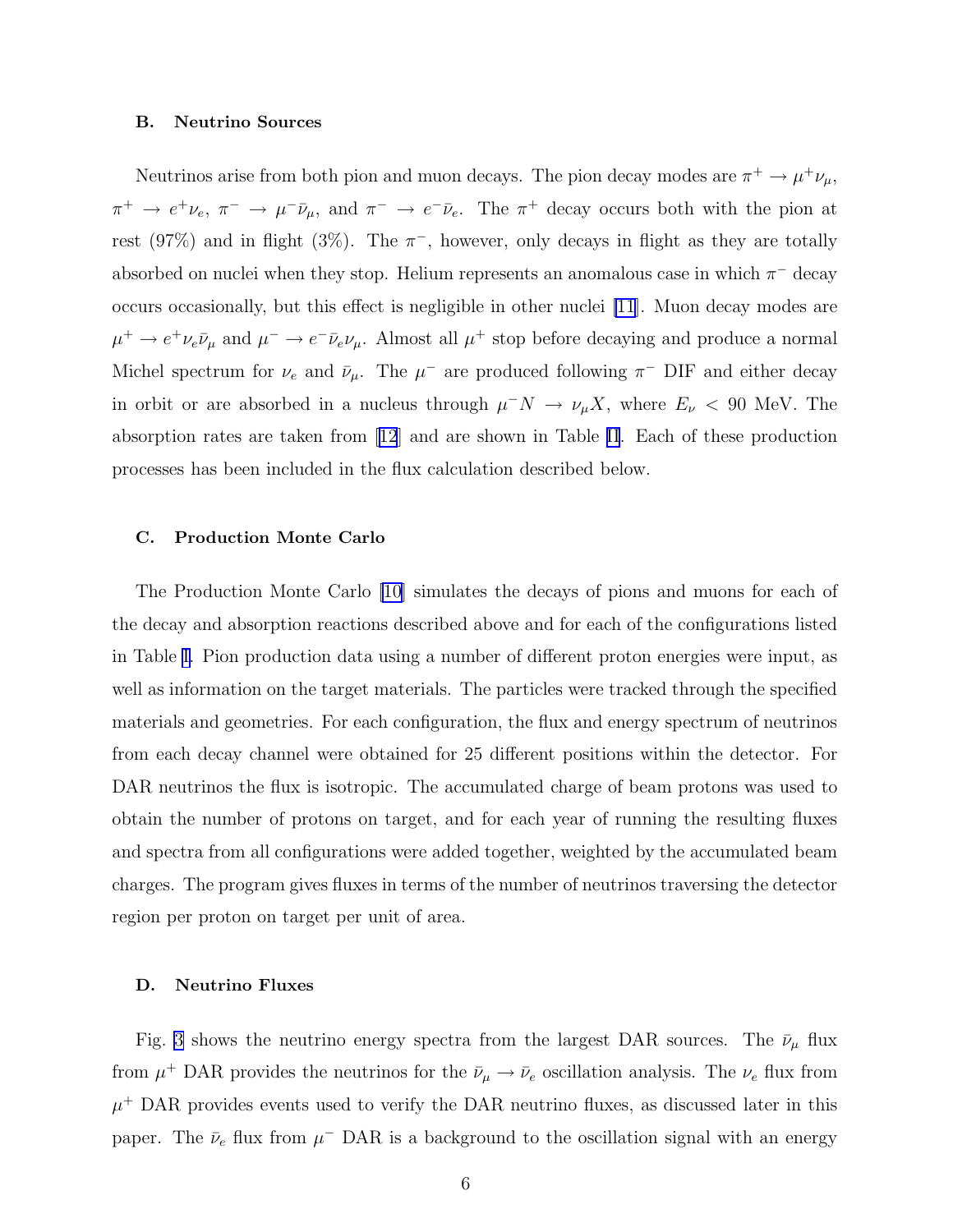spectrum similar to that of  $\nu_e$  from  $\mu^+$  decay.

Fig. [4](#page-43-0) shows the neutrino energy spectra from various DIF sources averaged over the detector. The  $\nu_{\mu}$  flux from  $\pi^{+}$  DIF provides neutrinos for the  $\nu_{\mu} \to \nu_{e}$  oscillation analysis. The  $\nu_e$  flux from  $\mu^+$  and  $\pi^+$  DIF is a background for the DIF oscillation analysis. The  $\mu^+$ DIF flux is suppressed due to the long muon lifetime, while the  $\pi^+$  DIF flux is suppressed due to the small  $\pi^+ \to e^+ \nu_e$  branching ratio of  $1.2 \times 10^{-4}$ .

Calculations of  $\mu^+$  DAR fluxes are uncertain at the 7% level, while  $\pi^{\pm}$  DIF fluxes and  $\mu$ <sup>-</sup>DAR fluxes are uncertain to 15% [[9](#page-68-0)]. Neutrino fluxes for different years are shown in Table [III](#page-32-0).

### E. Detector

The LSND detector [\[9](#page-68-0)] consisted of an approximately cylindrical tank 8.3 m long by 5.7 m in diameter. The center of the detector was 30 m from the A6 neutrino source. On the inside surface of the tank, 1220 8-inch Hamamatsu phototubes (PMTs) covered 25% of the area with photocathode. The tank was filled with 167 metric tons of liquid scintillator consisting of mineral oil and 0.031  $g/1$  of b-PBD. This low scintillator concentration allows the detection of both Cerenkov light and scintillation light and yields an attenuation length of more than 20 m for wavelengths greater than 400 nm[[13\]](#page-68-0). A typical 45 MeV electron created in the detector produced a total of ∼ 1500 photoelectrons, of which ∼ 280 photoelectrons were in the Cerenkov cone. PMT time and pulse-height signals were used to reconstruct the track with an average RMS position resolution of  $\sim$  14 cm, an angular resolution of  $\sim$  12 degrees, and an energy resolution of  $\sim 7\%$  at the Michel endpoint of 52.8 MeV. The Čerenkov cone for relativistic particles and the time distribution of the light, which is broader for non-relativistic particles[[9](#page-68-0)], gave excellent separation between electrons and particles below Cerenkov threshold.

Cosmic rays were attenuated by roughly  $2 \text{ kg/cm}^2$  of overburden. The cosmic ray trigger rate was then reduced from around 10 kHz to an acceptable level of roughly 50 Hz by an active veto sheild. The veto shield enclosed the detector on all sides except the bottom, as shown in Fig. [1](#page-41-0) by the heavy black line surrounding the detector. The main veto shield [\[14](#page-68-0)] consisted of a 15-cm layer of liquid scintillator in an external tank and 15 cm of lead shot in an internal tank. Following the 1993 running, additional counters were placed over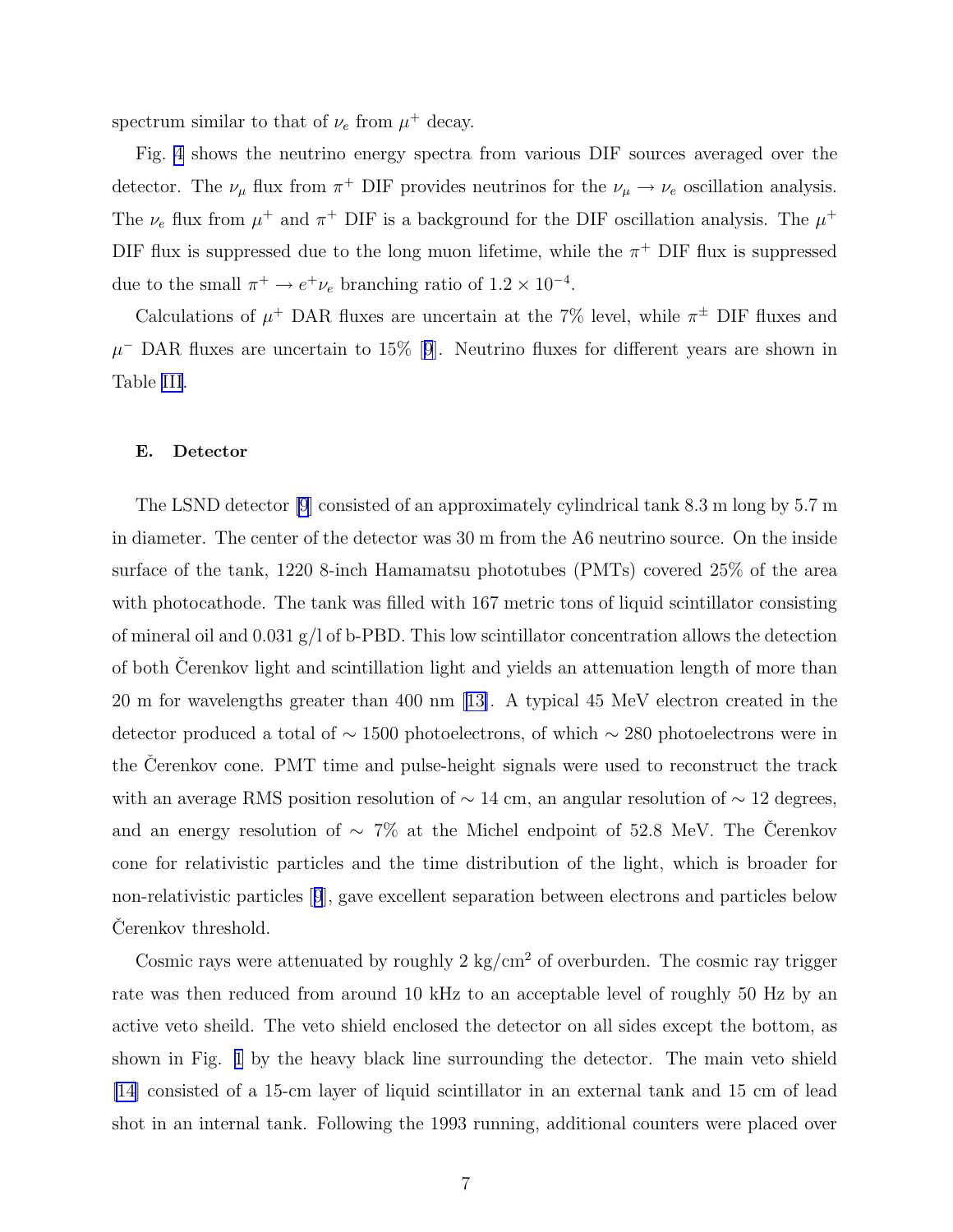the crack between the endcap veto and the barrel region veto system, and below the veto shield along the sides. That reduced cosmic-ray background entering through veto sheild gaps and the bottom support structure. The combination of active and passive shielding tagged cosmic-ray muons that stopped in the lead shot. A veto inefficiency  $< 10^{-5}$  was achieved for incident charged particles.

#### F. Data Acquisition

Digitized time and pulse height of each of the 1220 detector PMTs (and each of the 292 veto shield PMTs) were recorded when the deposited energy in the tank exceeded a threshold of 150 hit PMTs (∼ 4 MeV electron-equivalent energy) with < 4 veto PMT hits and with no event with  $> 5$  veto PMT hits within the previous 15.2  $\mu$ s. Activity in the detector or veto shield during the  $51.2 \mu s$  preceding a primary trigger was also recorded, provided there were  $> 17$  detector PMT hits or  $> 5$  veto PMT hits. Data were recorded for 1 ms after the primary trigger at a reduced threshold of 21 PMT hits (about 0.7 MeV) in order to detect the 2.2 MeV  $\gamma$  from neutron capture on free protons, which has a capture time of 186  $\mu$ s. The detector events were recorded without reference to the beam spill, but the state of the beam was recorded with the event. Approximately 94% of the recorded events occured between beam spills, which allowed an accurate measurement and subtraction of cosmic-ray background surviving the event selection criteria.

As most muons from muon-neutrino induced events do not satisfy the PMT trigger threshold, these muons were typically past events, while the electrons from their decay were the primary events. In contrast, electrons from electron-neutrino induced events were usually primary events. Future events include neutron capture  $\gamma s$  and  $\beta$ -decay electrons and positrons. Identification of neutrons was accomplished through the detection of the 2.2 MeV γ from neutron capture on a free proton. Nitrogen and boron ground-state β-decays occurred after the primary events with longer lifetimes of 16 and 30 ms, respectively. A given primary event can have many associated past events and future events.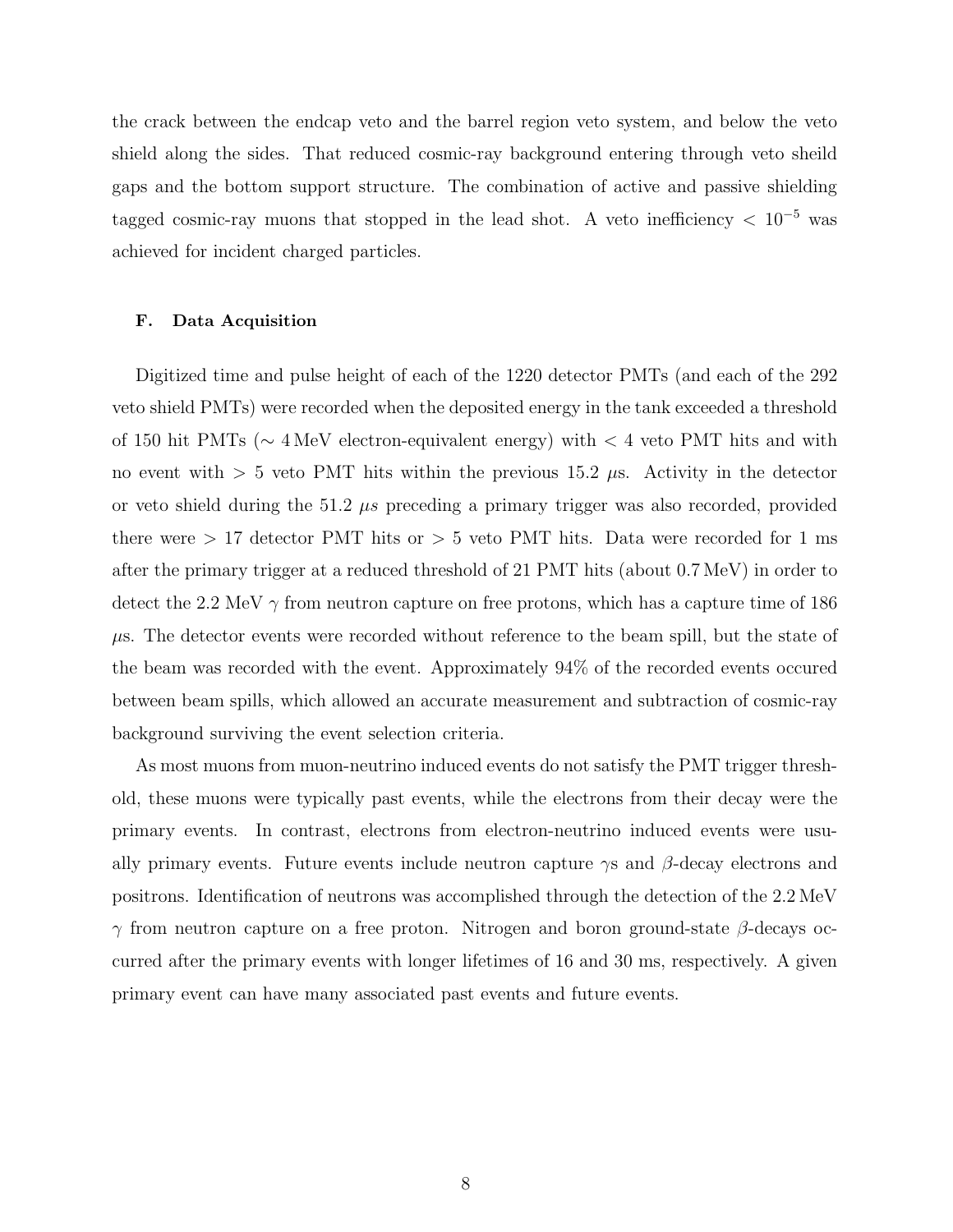#### III. NEUTRINO INTERACTIONS AND EVENT SIMULATION

The neutrino interactions that occured in LSND came from interactions on carbon, free protons, and electrons in the detector liquid. All four possible neutrinos,  $\nu_e$ ,  $\bar{\nu}_e$ ,  $\nu_\mu$ , and  $\bar{\nu}_{\mu}$ , contribute to neutral-current processes over the entire energy range. Charged-current cross sections are significantly affected by nuclear threshold effects. In the case of  $\nu_{\mu}$  and  $\bar{\nu}_{\mu}$  charged-current interactions, a large amount of the initial neutrino energy goes into the mass of the final state muon.

Neutrino processes that are observed in LSND are classified into three categories: standard model leptonic processes (e.g.  $\nu e \rightarrow \nu e$  elastic scattering), inverse  $\beta$ -decay processes, and semi-leptonic processes that leave excited or fragmented nuclei in the final state. Cross sections in the first category may be calculated to high accuracy, better than 1%, provided that the neutrino energy is known. Cross sections for the inverse  $\beta$ -decay reactions are inferred from the measured  $\beta$ -decay lifetimes and are accurate to the order of a few percent. (The momentum transfers are sufficiently small that form factor dependences are well characterized.) The cross sections for the reactions involving nuclear excited states are much less certain [\[15\]](#page-68-0). Models such as the continuum random phase approximation (CRPA) [\[16](#page-68-0)] often require large corrections in order to account for ground state wave functions that are too simplistic. Fermi Gas models do not reliably take into account nuclear effects but can be made to produce reasonable agreement in the quasi-elastic energy region when effective masses are employed [\[18, 19\]](#page-69-0).

We use the results of a shell model calculation [\[15\]](#page-68-0) for the  ${}^{12}C(\nu_e, e^-) {}^{12}N$  DAR processes  $(E_{\nu} < 52.8 \text{ MeV})$ . The shell model calculation gives a similar energy shape but a lower cross section than the CRPA calculation [\[16](#page-68-0)]. A relativistic Fermi Gas model with an effective mass correction employed to account for nuclear effects is used for the more energetic DIF neutrino processes.

Two-body neutrino interactions are known accurately from either measurement or theory. Those processes are listed in Table [IV](#page-32-0) with their associated cross section uncertainty. They provide the main constraints on neutrino fluxes, trigger and selection efficiencies, and other neutrino cross sections. Table [IV](#page-32-0) also lists the neutrino flux sources constrained by each of these processes. For example, the <sup>12</sup>C( $\nu_e, e^-$ )<sup>12</sup>N<sub>g.s.</sub> and the  $\nu e \to \nu e$  elastic reactions primarily constrain the rate of  $\mu^+$  DAR in the target area. Of all the <sup>12</sup>N states, only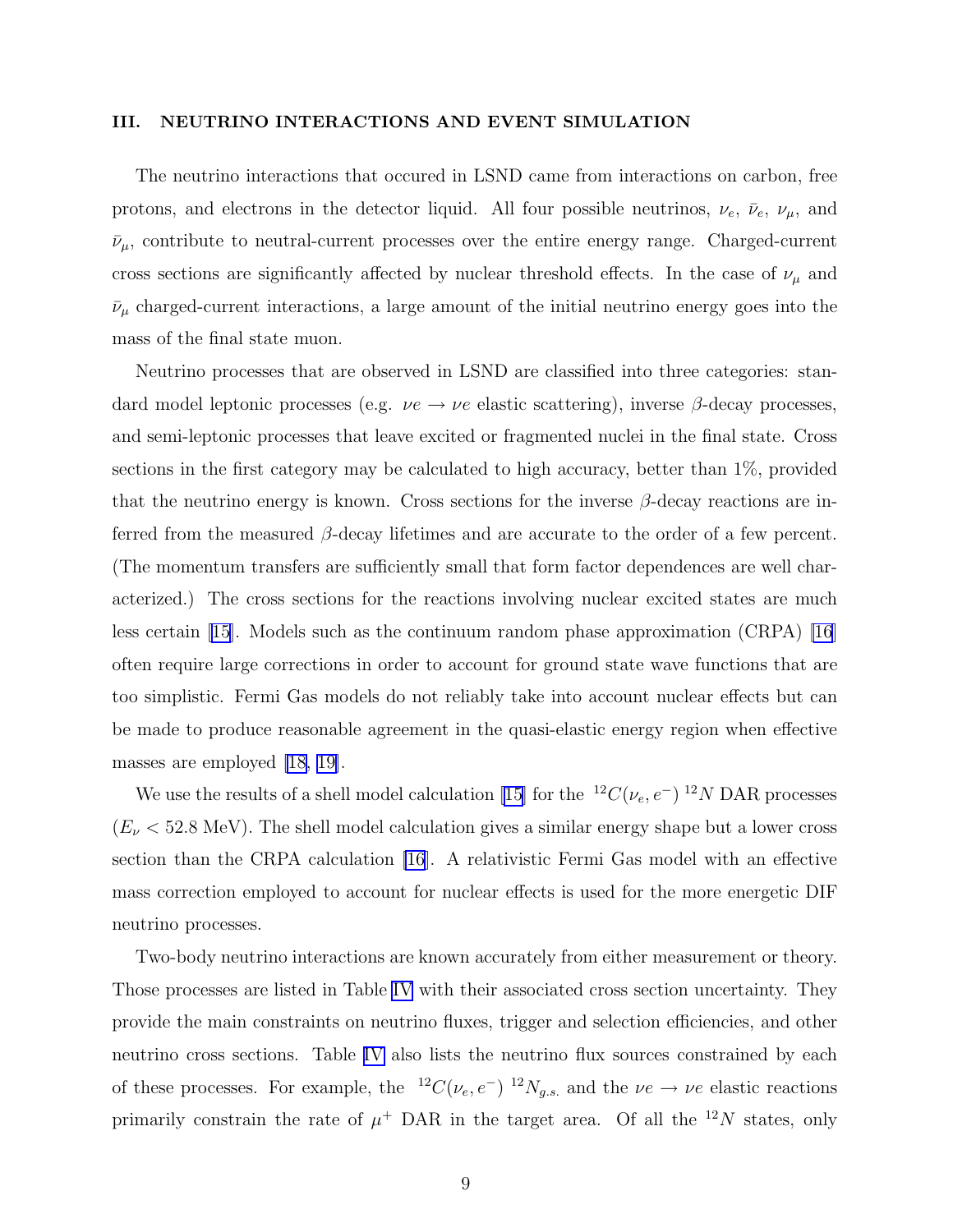the ground state  $\beta$  decays, and the  ${}^{12}C(\nu_{\mu}, \mu^{-})$   ${}^{12}N_{g.s.}$  reaction is the best measure of the  $\pi^+ \to \nu_\mu \mu^+$  DIF rate in the target area. Those reactions that contain a final state  $^{12}N_{g.s.}$ have nuclear matrix elements directly related to well known nuclear matrix elements, so that the cross sections may be calculated to an accuracy of a few percent. The  $\nu e \rightarrow \nu e$ elastic reactions are Standard Model electroweak calculations and are known to better than a percent from the measured weak mixing angle,  $\sin^2 \theta_W$ , and the Fermi constant,  $G_F$ .

Events in the LSND detector were simulated by using the GEANT3.21 code [\[17](#page-68-0)], which was modified to track optical photons in addition to ionizing particles. Neutrons were tracked and captured on free protons via the standard MICAP interface to GEANT. Optical photon yields from both scintillation and Cerenkov processes were generated and tracked to the photomultiplier tubes. A simulation of the photomultiplier response, analog and digital electronics, and event trigger produced event data packets, which were a good representation of the LSND detector response to neutrino events. A large sample of Michel decays from cosmic rays was used to check the quality of simulated events. The resulting neutrino event samples are then processed by the same reconstruction and particle identification software as the beam data. The reconstructed data are then compared to beam-excess data for the following analyses.

# IV. DATA PROCESSING AND EVENT RECONSTRUCTION

A new event reconstruction that improved the position resolution and the spatial correlation between the  $e^+$  and neutron-capture  $\gamma$  in the reaction  $\bar{\nu}_e p \to e^+ n$  was applied to the entire 1993-1998 data sample. Different event samples were made during the new data reduction, and we focus here on the measurement of electron events, which are relevant to the oscillation search.

The electron selection was applied to the ∼4 Terabytes of raw LSND DLT data tapes, using a minimal set of cuts. This process achieved roughly a 40:1 reduction in data size, while maintaining an  $87 \pm 2\%$  efficiency for electron events, independent of electron energy above 20 MeV. Events in this new data stream that appeared in samples from previous LSND analyses were labelled, and a cross-check for consistency between new and old samples was performed.

Table [V](#page-33-0) shows the electron reduction criteria and the corresponding efficiencies. First,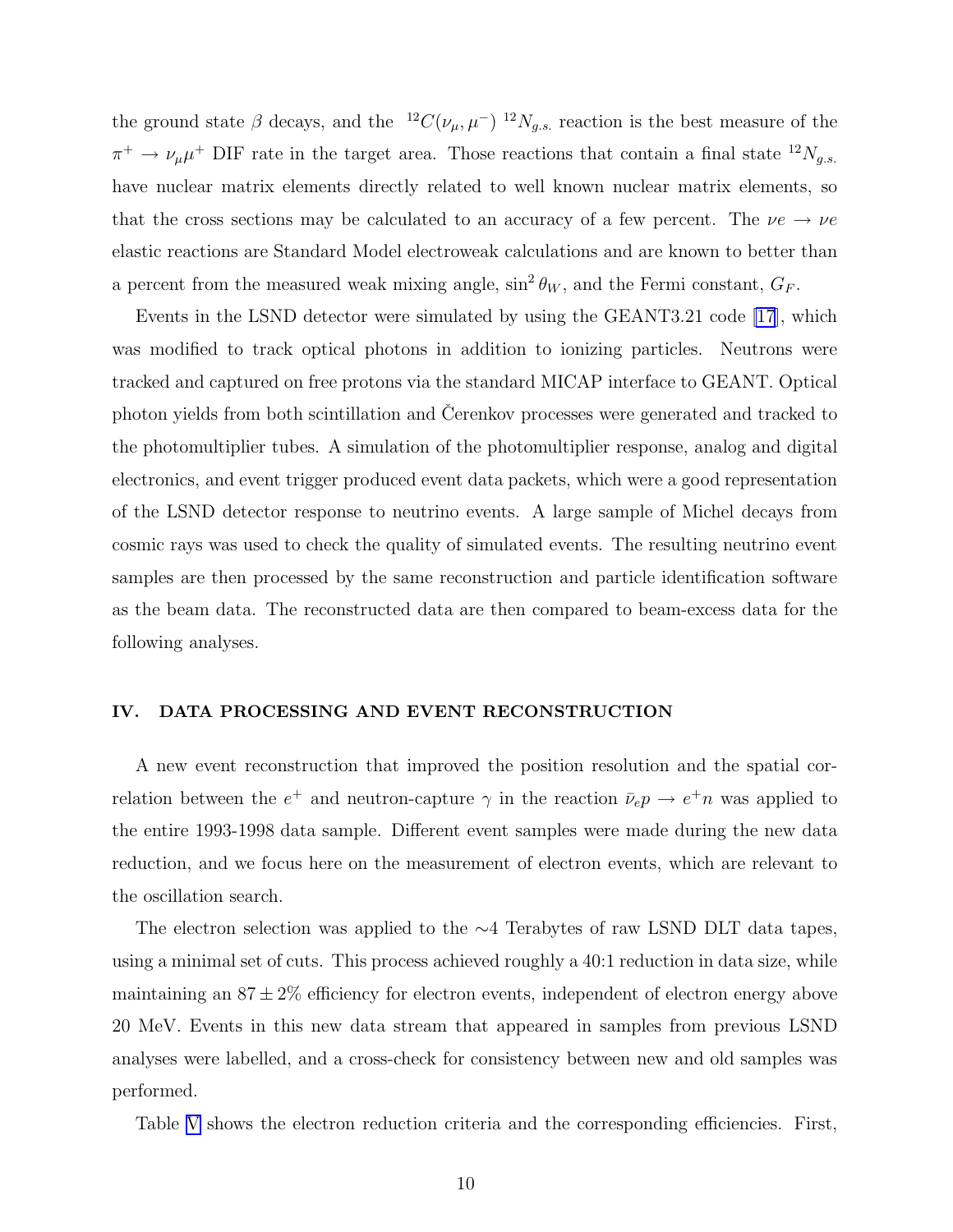the visible energy was required to be greater than 15 MeV in order to eliminate  $^{12}B\beta$  decays from cosmic ray  $\mu^-$  that stop and capture in the oil. Second, the number of associated veto hits was required to be less than 4. Third, events with a laser calibration tag were rejected. Fourth, loose electron particle identification criteria were imposed. Fifth, the resulting data were subjected to a loose fiducial volume cut, which required that the reconstructed electron vertex be inside a volume that was greater than 10 cm from the PMT surfaces. Finally, cosmic-ray muon events that produced decay electrons (Michel electrons) as the primary event were removed. In a clean sample of cosmic-ray Michel electron events there is a correlation between the total number of photoelectrons at the muon time and the online reconstructed distance to the subsequent Michel electron; as the cosmic muon becomes more energetic, the distance to the Michel electron grows linearly. A two dimensional region, or graphical cut, was imposed to remove these events.

The efficiency for electrons surviving the cuts was determined as follows. In an unbiased sample of laser-induced events with their associated accidental activities, a Monte Carlo (MC) electron event was inserted in place of the laser "primary". This left a MC electron event in the midst of the accidental events from the real laser event. The MC electrons were generated flat in energy and uniformly throughout the tank. Desired accidental properties of the laser event, e.g. veto hit count and time to activities, were preserved when the electron MC event was inserted. Electron reduction criteria were then applied and the efficiencies calculated. The removal of accidental hits in time with the laser did not significantly affect the efficiency measurement.

Data were reprocessed with the new event reconstruction in order to improve the position resolution. The previous event reconstruction was limited due to the charge response of the 8" PMTs used in LSND (Hamamatsu R1408). For these PMTs, the single photoelectron output charge distribution is approximately a broad Gaussian plus an exponential tail that extends well above the mean of the Gaussian. As the position and angle fits weighted the hit PMTs by their charge, this charge tail has the effect of smearing the reconstructed event positions and angles. To ameliorate this effect, a new reconstruction algorithm was developed that weighted the hit PMTs by a ratio of the predicted charge to the square of the time resolution for that predicted charge,  $Q_{pred}/\sigma_t^2$ , and not by their measured charge,  $Q_{tube}$ . (The new reconstruction also has other improvements, such as the inclusion of timing information in the  $\gamma$  reconstruction.) This has resulted in an improvement in the position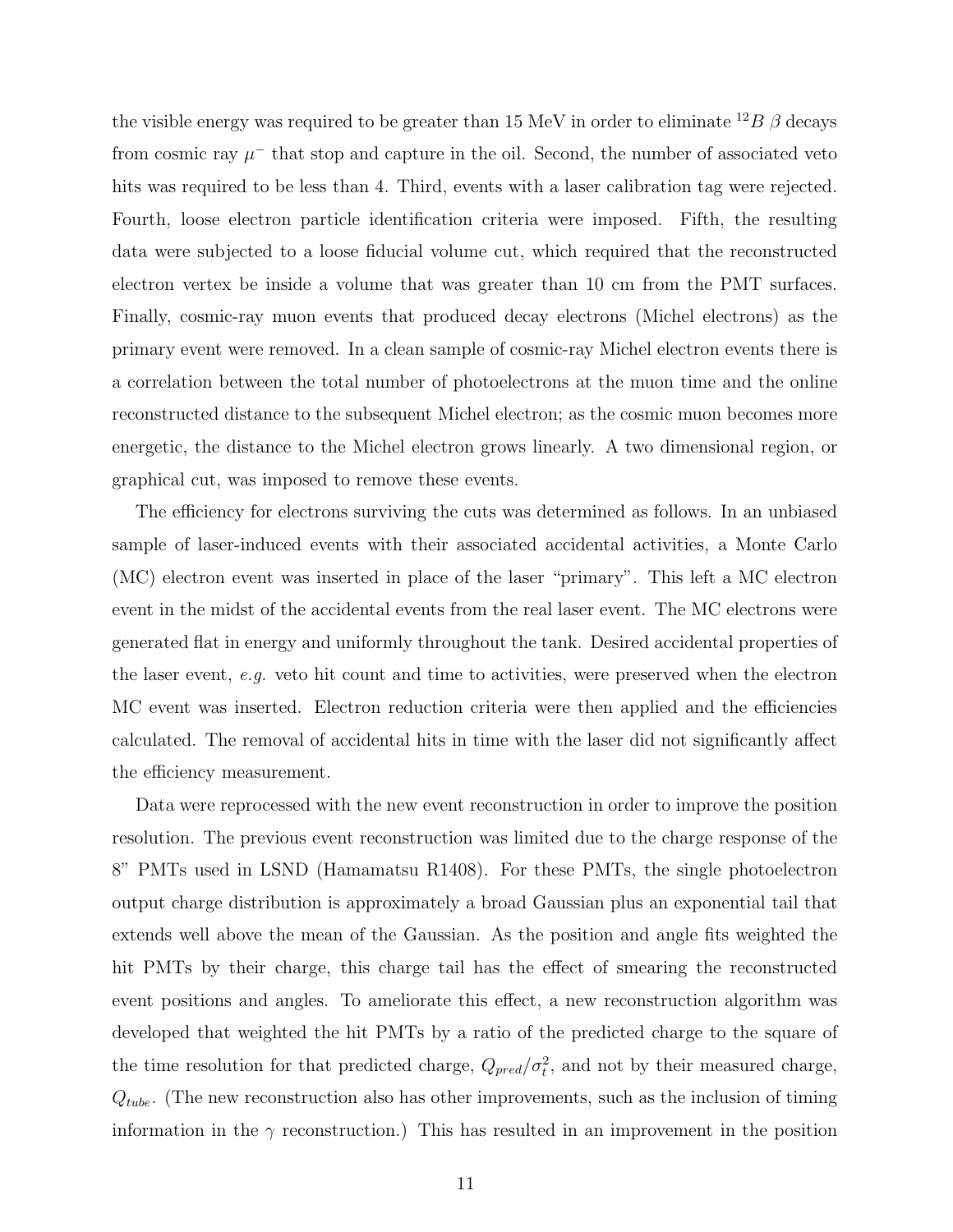correlation between the muon and the electron from stopped muon decay and between the neutron and the  $\gamma$  from neutron capture. The mean reconstructed distance between the muon and decay electron improved from 22 cm with the previous reconstruction to 14 cm with the current reconstruction. For 2.2 MeV  $\gamma$  from neutron capture, the most likely distance was reduced from 74 cm to 55 cm. As the accidental  $\gamma$  rate is proportional to the cube of this distance, the resulting  $\gamma$  reconstruction allows a cut on the  $R_{\gamma}$  parameter, as described later in section VII, that yields a factor of two better efficiency with a factor of two reduction in the rate of accidental  $\gamma s$ .

### V. PRIMARY ELECTRON SELECTION

The primary electron selection is next applied to the reduced data. The goal of the selection is to reduce the cosmic-ray background to as low a level as possible, while retaining a high efficiency for neutrino-induced electron events. The selection criteria and corresponding efficiencies are shown in Table [V](#page-33-0). The energy range  $20 < E < 200$  MeV is chosen so as to accept both DAR  $\bar{\nu}_{\mu} \to \bar{\nu}_e$  and DIF  $\nu_{\mu} \to \nu_e$  oscillation candidates. We require  $20 < E_e < 60$ MeV for the  $\bar{\nu}_{\mu} \to \bar{\nu}_e$  oscillation search and  $60 < E_e < 200$  MeV for the  $\nu_{\mu} \to \nu_e$  oscillation search. Below 20 MeV there are large backgrounds from the  $\beta$  decay of  $12B$  created by the capture of stopped cosmic-ray  $\mu^-$  on <sup>12</sup>C. Above 200 MeV the beam-related backgrounds from  $\pi^+ \to e^+ \nu_e$  are large compared to any likely oscillation signal. Events with a previous activity within 12  $\mu$ s, a future activity within 8  $\mu$ s, or a bottom veto counter hit are rejected in order to eliminate cosmic-ray muon events. To further minimize cosmic-ray background, a tight electron particle identification is applied,  $-1.5 < \chi'_{tot} < 0.5$ , where the allowed range is chosen by maximizing the selection efficiency divided by the square root of the beamoff background with a correlated neutron. The  $\chi'_{tot}$  parameter depends on the product of the  $\chi$  parameters defined in [\[9\]](#page-68-0). Briefly,  $\chi_r$  and  $\chi_a$  are the quantities minimized for the determination of the event position and direction, and  $\chi_t$  is the fraction of PMT hits that occur more than 12 ns after the fitted event time. The dependence of the  $\chi$  parameters on energy and position for Michel electrons was studied, and a correction was developed that made  $\chi'_{tot}$  independent of energy or position. For the 1993 data only, which had an electronics timing problem resulting in a broader  $\chi'_{tot}$  distribution,  $0.3 < \chi^{old}_{tot} < 0.65$  was also required, where  $\chi_{tot}^{old}$  is computed like  $\chi_{tot}^{\prime}$ , but with  $\chi$  parameters defined in reference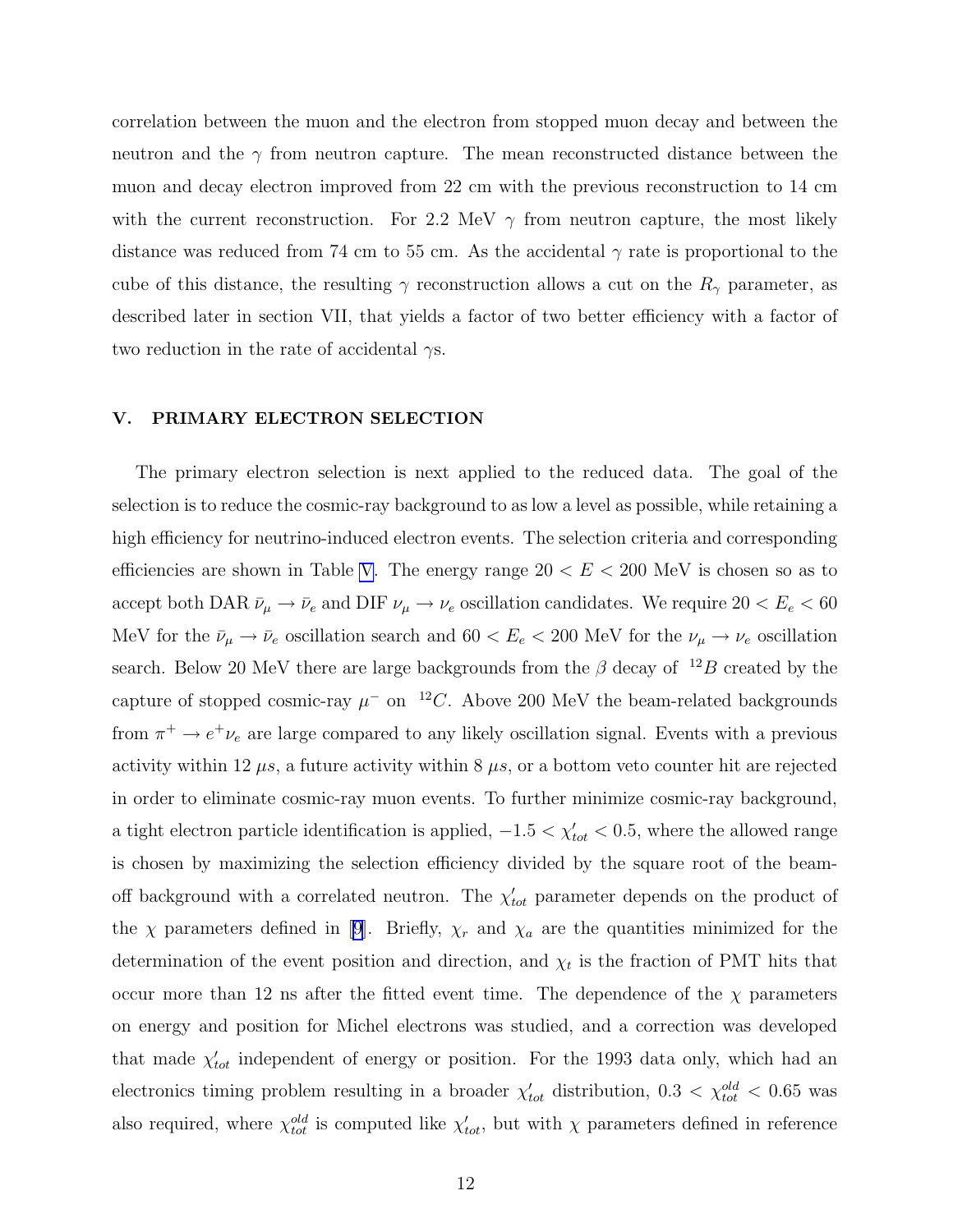[\[1](#page-68-0)]. Additionally, the trigger time is required to occur between 85 ns and 210 ns in the 500 ns trigger window in order to reject multiple events, no veto hit is allowed within 30 ns of the trigger time, and the reconstructed electron vertex is required to be inside a volume 35 cm from the faces of the photomultiplier tubes. Finally, the number of associated  $\gamma s$ with  $R_{\gamma} > 10$  ( $R_{\gamma}$  is discussed in section VII) is required to be  $< 2$  ( $< 1$ ) for events  $< 60$ (> 60) MeV in order to reject neutron-induced events, which tend to have many associated  $\gamma$ s. Neutrons from  $\bar{\nu}_e p \to e^+ n$  scattering are too low in energy (< 5 MeV) to knock out other neutrons; however, higher energy neutrons (> 20 MeV) typically knock out 1 or more neutrons. The event selection is identical for the DAR and DIF samples except for the associated  $\gamma$  criteria. Note that the event selection is optimized for electrons in the DAR energy range; however, it was applied to the DIF energy range for simplicity and in order that a common selection criteria be used over the entire interval from  $20 - 200$  MeV for oscillations from both DAR  $\bar{\nu}_{\mu} \to \bar{\nu}_{e}$  and DIF  $\nu_{\mu} \to \nu_{e}$ .

In addition to the electron reduction and selection efficiencies, Table [V](#page-33-0) also shows the efficiencies due to the data acquisition (DAQ) and veto deadtime. The total efficiency for electrons in the fiducial volume with energies in the range  $20 < E_e < 60$  MeV is  $0.42 \pm 0.03$ .

### VI. CONVENTIONAL NEUTRINO PROCESSES

The neutrino oscillation analysis consists of two steps. The first step is to determine the best values for the numbers of events from standard neutrino processes in a way that minimizes the systematic uncertainty due to the electron selection. The second step is to use those measured neutrino backgrounds as central values in a fit to the oscillation parameters, allowing the backgrounds to vary around the central values within their uncertainty. The first step will be discussed in this section.

The inclusive electron data set provides a common selection for all neutrino processes important to the oscillation analysis. Some of these have well-determined cross sections: the <sup>12</sup>N ground state events,  $\nu e$  elastic events, and  $\bar{\nu}p$  charged-current events. These events serve to constrain the neutrino fluxes and the selection efficiencies. They also provide important constraints on uncertain cross sections, such as  $12N$  excited state events, where the nuclear response function is not well known.

Once the primary electron is selected, events are categorized by whether or not there are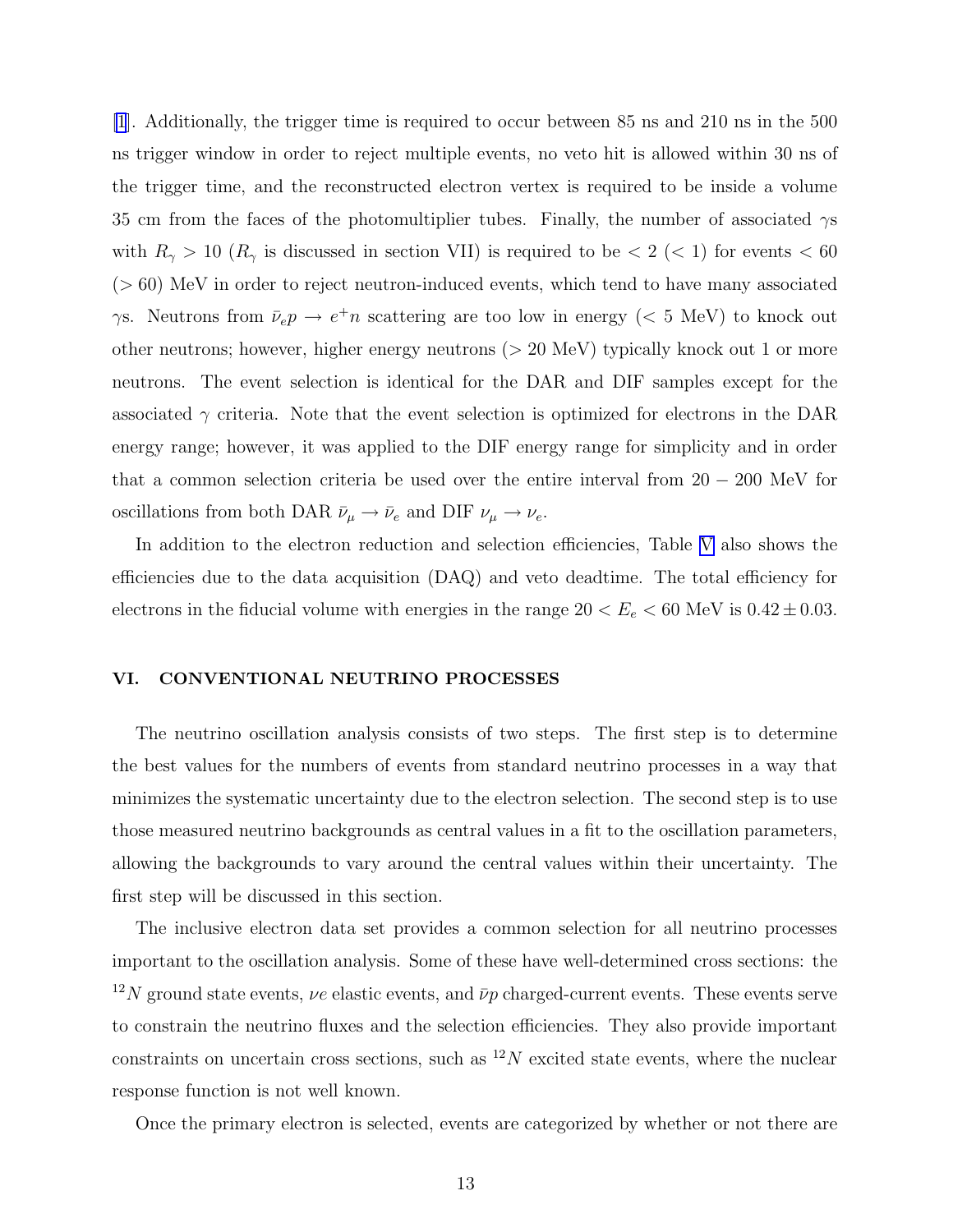associated events in the past or future of the primary. This categorization isolates most of the important reactions. The simplest event topology has an electron with no correlated event in the past or future, i.e. inclusive electrons. Ground state events are selected by searching for <sup>12</sup>N  $\beta$  decay within 70 ms and 70 cm of the primary electron event. Events from the process  $\bar{\nu}_e p \to e^+ n$  have a correlated  $\gamma$  from neutron capture within 1 ms. Muon neutrino induced events are selected efficiently because the Michel electron decay of the muon satisfies the primary electron criteria. The additional requirement of a prior event within 10  $\mu$ s efficiently finds the initial neutrino interaction muon event. The muon events can have, in addition, future events from neutron-capture  $\gamma s$  and nuclear  $\beta$  decays. A list of the various event categories is shown in Table [VI.](#page-34-0)

A least squares fit was designed to find the best values for the neutrino fluxes, efficiencies, and cross sections. It fits those parameters by minimizing the  $\chi^2$  formed from the predicted number of events in various distributions compared to the observed number of events. The distributions are chosen to be sensitive to each of the parameters in question. Table [VII](#page-35-0) lists the parameters adjusted in the fit, along with the fitted correction values, central correction values, and nominal parameter values. The central correction value is the Gaussian error by which each parameter was allowed to vary in the fit. The final fitted value for each parameter is the product of the nominal parameter value and the fitted correction value. The agreement between the data and the least squares fit is good. The fitted DIF neutrino flux and  $\pi^{-}/\pi^{+}$  ratio are about one sigma lower than the nominal values; however, the nominal values are used when estimating the neutrino background to the oscillation search. The $\nu_\mu C \to \mu^- N^*$  cross section is lower than current theoretical predictions [\[15](#page-68-0)], [[16](#page-68-0)] but is in agreement with our earlier measurement[[21](#page-69-0)].

Fig. [5](#page-44-0) shows the electron and  $\beta$  energy distributions and the time between the electron and  $\beta$ ,  $\Delta t$ , for <sup>12</sup>C( $\nu_e$ ,  $e^{-}$ )<sup>12</sup>N<sub>g.s.</sub> scattering events. The energy and angular distributions for inclusive electron events are shown in Fig. [6](#page-45-0), where  $E_e$  is the electron energy and  $\theta_{\nu}$  is the angle between the incident neutrino and outgoing electron directions. Neutrino-electron elastic scattering events are clearly visible near  $\cos \theta_{\nu} \sim 1$ . Fig. [7](#page-46-0) shows the angular distribution in more detail (top plot) as well as the energy distribution (bottom plot) for the neutrino-electron elastic scattering events with  $\cos \theta_{\nu} > 0.9$  and with  ${}^{12}C(\nu_e, e^-){}^{12}N_{g.s.}$ events removed. Fig. [8](#page-47-0) shows the muon and  $\beta$  energy distributions and the time between the muon and  $\beta$  for  ${}^{12}C(\nu_{\mu}, \mu^{-}){}^{12}N_{g.s.}$  scattering events. Finally, Fig. [9](#page-48-0) shows the Michel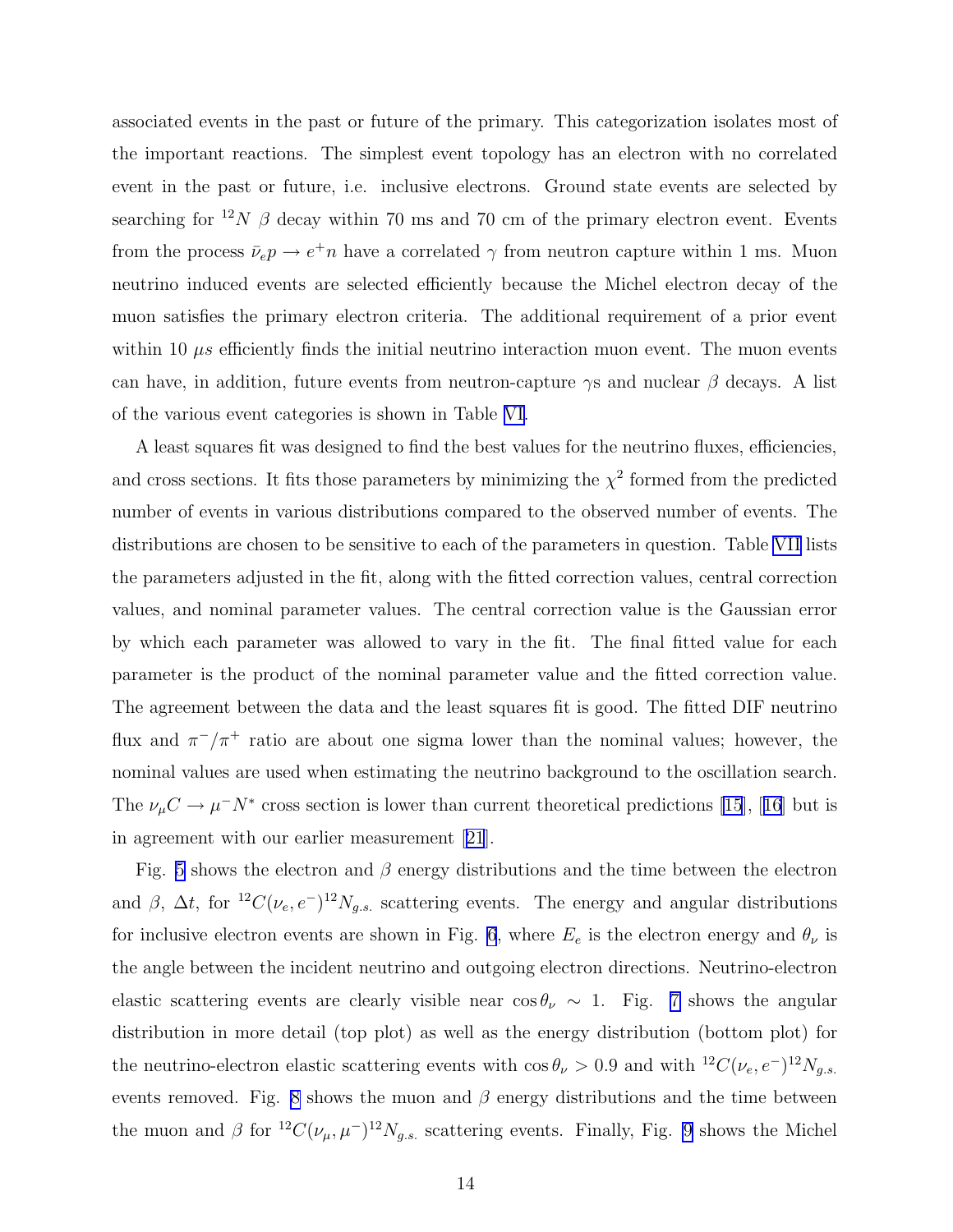electron and muon energy distributions, the time between the muon and electron,  $\Delta t$ , and the distance between the reconstructed electron and muon positions,  $\Delta r$ , for  $\nu_{\mu} C \to \mu^- N$ ,  $\bar{\nu}_{\mu}C \to \mu^+B$ , and  $\bar{\nu}_{\mu}p \to \mu^+n$  inclusive scattering events. Cross sections for  $\nu C$  scattering based on a partial data sample have been published previously[[20\]](#page-69-0),[[21](#page-69-0)]. Final cross sections for $\nu e$  elastic scattering [[22](#page-69-0)],  $\nu_e C$  scattering [\[23](#page-69-0)], and  $\nu_\mu C$  scattering [\[24\]](#page-69-0) will be reported elsewhere and are consistent with the nominal parameter values shown in Table [VII](#page-35-0).

### VII. THE DECAY-AT-REST OSCILLATION ANALYSIS

### A. Signal and Background Reactions

The primary oscillation search in LSND is for  $\bar{\nu}_{\mu} \to \bar{\nu}_{e}$  oscillations, where the  $\bar{\nu}_{\mu}$  arise from  $\mu^+$  DAR in the beam stop and the  $\bar{\nu}_e$  are identified through the reaction  $\bar{\nu}_e p \to e^+ n$ . This reaction allows a two-fold signature of a positron with a 52 MeV endpoint and a correlated 2.2 MeV  $\gamma$  from neutron capture on a free proton. There are only two significant neutrino backgrounds with a positron/electron and a correlated neutron. The first background is from  $\mu$ <sup>-</sup> DAR in the beam stop followed by  $\bar{\nu}_e p \to e^+ n$  scattering in the detector. As mentioned earlier, this background is highly suppressed due to the requirements that a  $\pi^-$  be produced, the  $\pi^-$  decays in flight, and the  $\mu^-$  decays at rest prior to capture. The  $\bar{\nu}_e$  flux is calculated to be only  $\sim 8 \times 10^{-4}$  relative to the  $\bar{\nu}_{\mu}$  flux in the 20 <  $E_{\nu}$  < 52.8 MeV energy range. The second background is from  $\pi^-$  DIF in the beam stop followed by  $\bar{\nu}_{\mu} p \to \mu^+ n$  scattering in the detector. (Additional contributions are from  $\bar{\nu}_{\mu}C \to \mu^+ nX$  and  $\nu_{\mu}C \to \mu^- nX$  scattering.) This background will mimic the oscillation reaction if the  $\mu^+$  is sufficiently low in energy that it is below the threshold of 18 hit PMTs, corresponding to  $E_{\mu} < 4$  MeV. Table [VIII](#page-36-0) shows the estimated number of events in the  $20 < E_e < 60$  MeV energy range satisfying the electron selection criteria for 100%  $\bar{\nu}_{\mu} \rightarrow \bar{\nu}_{e}$  transmutation and for the two beam-related backgrounds with neutrons. Uncertainties in the efficiency, cross section, and  $\nu$  flux lead to systematic errors of between 10% and 50% for the signal and backgrounds discussed below.

The largest beam-related background with a correlated neutron is due to  $\bar{\nu}_e$  produced in the beam stop by conventional processes. Such events are identical to the oscillation candidates, and are identified via the reaction  $\bar{\nu}_e p \to e^+ n$ . Their most important source is the DAR of  $\mu^-$  in the beam stop. The total background due to intrinsic  $\bar{\nu}_e$  in the beam is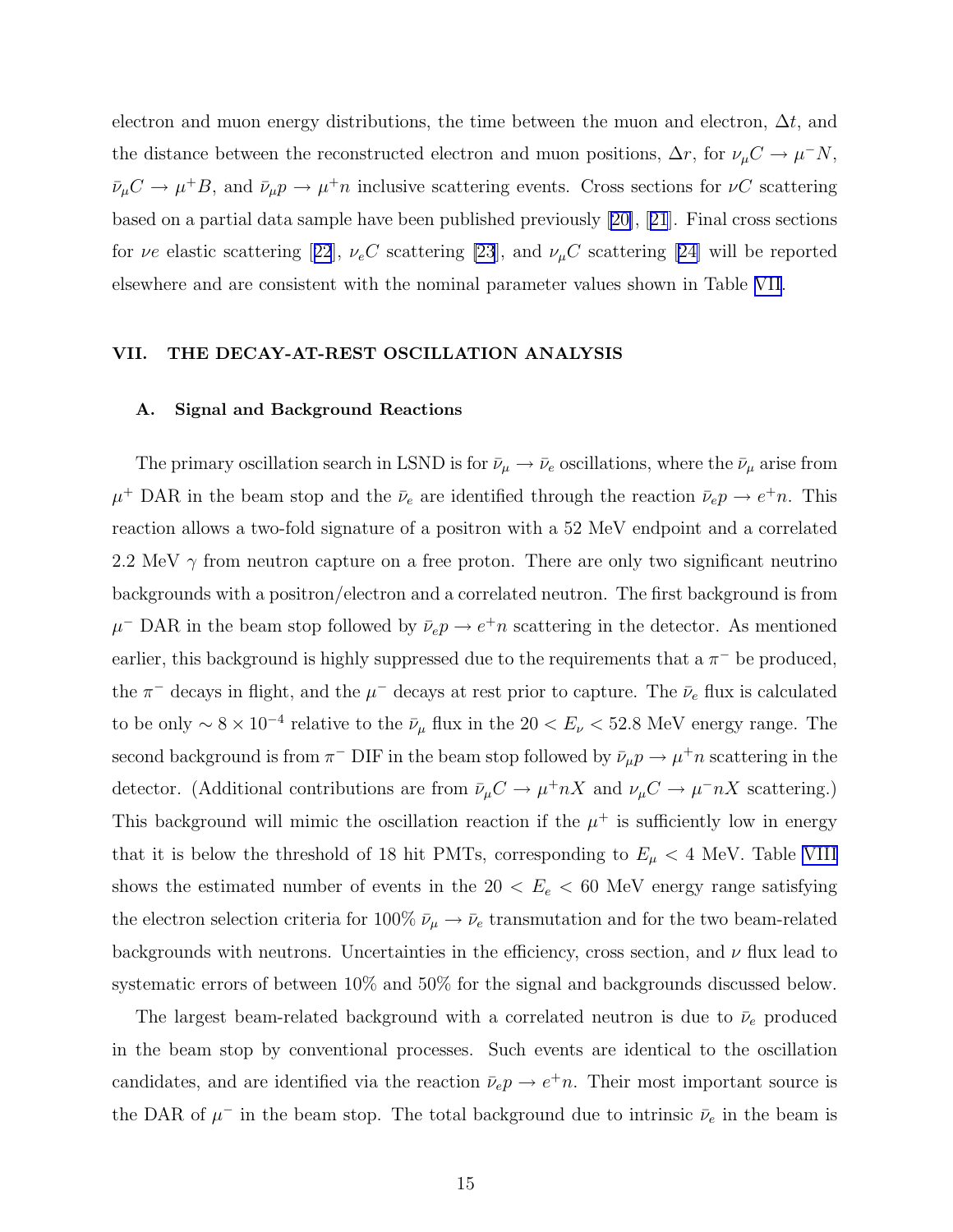the product of neutrino flux  $(1.08 \times 10^{11} \bar{\nu}_e/cm^2)$ , average cross section over the entire energy range  $(0.72 \times 10^{-40} \text{ cm}^2)$  [\[25](#page-69-0)], the number of free protons in the fiducial volume  $(7.4 \times 10^{30})$ , the fraction of events with  $E > 20$  MeV (0.806), and the average positron reconstruction efficiency after cuts (0.42), which gives a total background of  $19.5 \pm 3.9$  events before any  $\gamma$ selection. Another possible source of  $\bar{\nu}_e$ , the direct decay of  $\pi^- \to e^- \bar{\nu}_e$ , is negligible, as a consequence of its low branching ratio  $(1.2 \times 10^{-4})$ , the 1/8 ratio of  $\pi^-$  to  $\pi^+$  in the target, and the capture of  $\pi^-$  in the material of the beam dump.

A related background is due to  $\bar{\nu}_e^{-12}C \rightarrow e^{+11}B$  n scattering. The cross section to the <sup>12</sup>B ground state is calculated to be  $6.3 \times 10^{-42}$  cm<sup>2</sup> [[26\]](#page-69-0), and the cross section to the  $11B$  n final state is estimated to be at least a factor of two smaller, especially because the first four excited states of  $12B$  are stable against neutron emission. Therefore, we estimate that this background is  $\langle 2\%$  of the  $\bar{\nu}_e p \to e^+ n$  background and is negligible. Furthermore, the maximum positron energy from this background is 36.1 MeV, so that almost all of the positrons are below 36 MeV.

The second most important source of beam-related background events with correlated neutrons is the misidentification of  $\bar{\nu}_{\mu}$  and  $\nu_{\mu}$  charged-current interactions as  $\bar{\nu}_{e}$  events. Because of the energy needed to produce a  $\mu$ , such a  $\bar{\nu}_{\mu}$  or  $\nu_{\mu}$  must arise from a  $\pi$  that decays in flight. In the tank the  $\bar{\nu}_{\mu}$  interacts by either  $\bar{\nu}_{\mu}p \to \mu^+ n$  or (less often)  $\bar{\nu}_{\mu}C \to \mu^+ nX$ , followed by  $\mu^+ \to e^+ \nu_e \bar{\nu}_\mu$ . The  $\nu_\mu$  interacts by  $\nu_\mu C \to \mu^- nX$ . There are four possible reasons for the misidentification. First, the muon can be missed because the  $\mu^+$  lifetime is  $> 12\mu$ s or the deposited energy is below the 18 phototube threshold for activity triggers. The latter can occur either because the muon is too low in energy or is produced behind the phototube surfaces. The detector Monte Carlo simulation is used to show that this threshold corresponds to a  $\mu$  kinetic energy,  $T_{\mu}$ , of approximately 3 MeV. The background rate from  $\bar{\nu}_{\mu} p \to \mu^+ n$  is written as the product of the total  $\bar{\nu}_{\mu}$  flux above threshold  $(2.56 \times 10^{11} \bar{\nu}_{\mu}/\text{cm}^2)$ , the average flux-weighted cross section  $(4.9 \times 10^{-40} \text{ cm}^2)$  [\[25](#page-69-0)], the fraction of  $\mu^+$  having  $T_{\mu}$  < 3 MeV or  $\tau_{\mu} > 12 \mu s$  (0.0258), the number of free protons in the fiducial volume (7.4  $\times$  10<sup>30</sup>), the positron efficiency (0.42), and the fraction of events with  $E > 20$  MeV (0.816), for a background of 8.2 events. Similar estimates for the backgrounds from  $\bar{\nu}_{\mu}C \to \mu^+ nX$  and  $\nu_\mu C \to \mu^- n X$  [\[27](#page-69-0)] add 0.4 and 1.4 events, respectively, for a total of  $10.0 \pm 4.6$  events. It is estimated [\[27](#page-69-0)] that about 80% of the  $\bar{\nu}_{\mu}C \to \mu^{+}X$  and 6% of the  $\nu_{\mu}C \to \mu^{-}X$  scattering events will have a recoil neutron.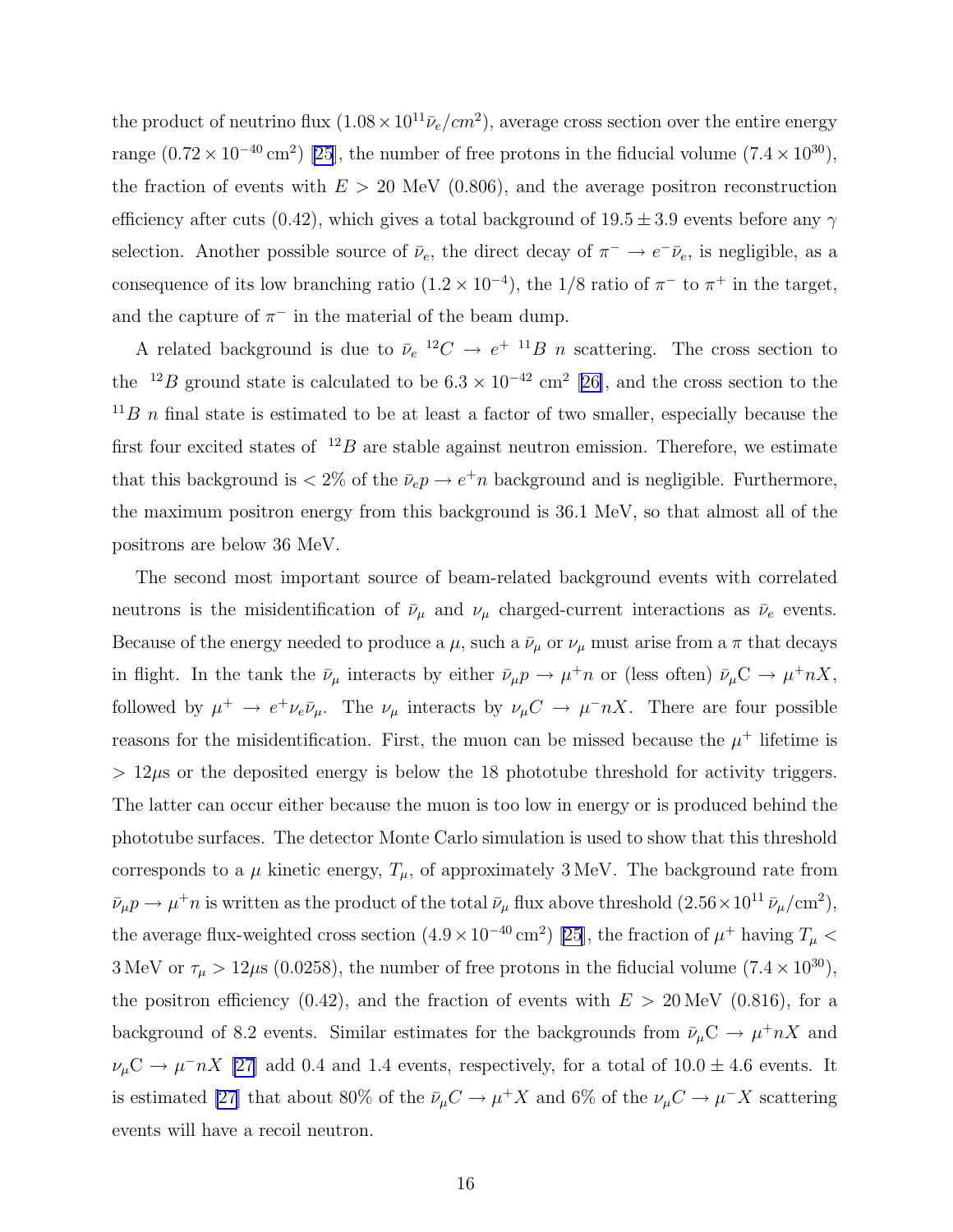Second, a  $\mu$  above the hit threshold can be missed if a prompt decay to e caused the muon and electron to be collected in a single event which is then misidentified as an e. This effect is considerably suppressed by the electron selection and the requirement that the reconstructed time be consistent with the triggered event time. The detector Monte Carlo simulation shows that this misidentification only occurs for  $\mu^+$  decays within 100 ns, decreases with  $T_{\mu}$ , and is almost zero above 10 MeV. Using the Monte Carlo misidentification probabilities, a calculation similar to that above implies a background of  $0.2 \pm 0.1$  events.

Third, the  $\mu^+$  can be lost because it is produced behind the PMT surface and the electron radiates a hard  $\gamma$  that reconstructs within the fiducial volume. A background of  $0.2 \pm 0.1$ events is estimated from the Monte Carlo simulation.

Fourth, a muon can be missed by trigger inefficiency. After 1994, we acquired for many online positron triggers complete digitization information for all veto and detector PMTs over the  $6 \mu s$  interval prior to the positron. Analysis of these data, discussed below, shows the trigger inefficiency for low-energy muons to be negligible.

There are additional backgrounds from  $\bar{\nu}_e$  produced by  $\mu^- \to e^- \nu_\mu \bar{\nu}_e$  and  $\pi^- \to e^- \bar{\nu}_e$ DIF. These  $\bar{\nu}_e$  can interact on either C or a free proton to yield the oscillation signature of a positron and a recoil neutron. For  $20 < E_e < 60$  MeV,  $0.1 \pm 0.1$  events are estimated. The reactions  $\nu_e^{-12}C \to e^- nX$  and  $\nu_e^{-13}C \to e^- nX$  are negligible (< 0.1 events) over the 20 <  $E_e$  < 60 energy range and cannot occur for  $E_e > 20$  MeV and  $E_e > 36$  MeV, respectively. Other backgrounds, for example  $\nu_\mu C \to \nu_\mu n \gamma X$  with  $E_\gamma > 20$  MeV,  $\nu_e C \to e^- pX$  followed by <sup>13</sup>C(p, n)<sup>13</sup>N, and  $\nu_\mu C \to \mu^- X$  followed by  $\mu^-$  capture, are also negligible.

The total background due to pion and muon DIF is  $10.5 \pm 4.6$  events before any  $\gamma$  selection. It has a detected energy spectrum which is very close to that for positrons from  $\mu^+$  decay.

A final source of background is neutrons from the target that find their way into the detector tank. However, a stringent limit on beam neutron background relative to the cosmic neutron background has been set by looking for a beam-on minus beam-off excess of neutron events that pass neutron PID criteria in the 40-180 MeV electron equivalent range [\[2](#page-68-0)]. No excess has been observed, which implies that the beam-related neutron background is less than 1% of the total beam-unrelated background and is negligible.

The number of events expected for 100%  $\bar{\nu}_{\mu} \to \bar{\nu}_e$  transmutation followed by  $\bar{\nu}_e p \to$  $e^+n$  scattering (plus a small contribution from  $\bar{\nu}_e C \rightarrow e^+Bn$  scattering) is 33300  $\pm$  3300 events, where the systematic error arises from uncertainties in the neutrino flux (7%) and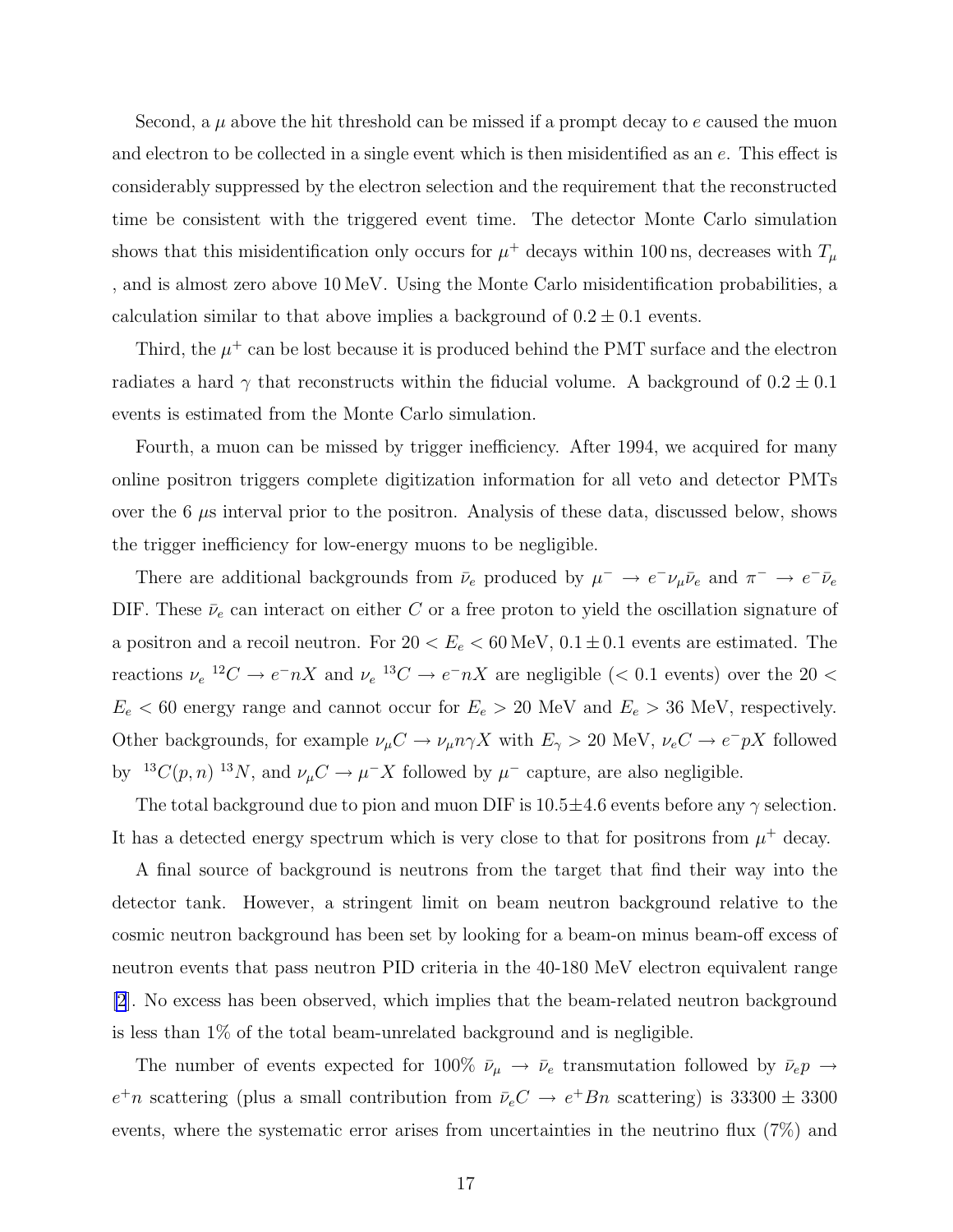$e^+$  efficiency (7%). This number of events is the product of neutrino flux  $(1.26 \times 10^{14} \nu/cm^2)$ , theaverage cross section [[25\]](#page-69-0) over the entire energy range  $(0.95 \times 10^{-40} \text{ cm}^2)$ , the average positron reconstruction efficiency (0.42), the fraction of events with  $E > 20$  MeV (0.894), and the number of free protons in the fiducial volume  $(7.4 \times 10^{30})$ .

#### B. The Positron Criteria

The positron/electron selection criteria (LSND is insensitive to the sign of the charge) for this primary oscillation search is described in detail in section V.

## C. The Correlated 2.2 MeV  $\gamma$  Criteria

Correlated 2.2 MeV  $\gamma$  from neutron capture are distinguished from accidental  $\gamma$  from radioactivity by use of the likelihood ratio,  $R_{\gamma}$ , which is defined to be the likelihood that the  $\gamma$  is correlated divided by the likelihood that the  $\gamma$  is accidental.  $R_{\gamma}$  depends on three quantities: the number of hit PMTs associated with the  $\gamma$  (the multiplicity is proportional to the  $\gamma$  energy), the distance between the reconstructed  $\gamma$  position and positron position, and the time interval between the  $\gamma$  and positron (neutrons have a capture time in mineral oil of 186  $\mu$ s, while the accidental  $\gamma$  are uniform in time). Fig. [10](#page-49-0) shows these distributions, which are obtained from fits to the data, for both correlated 2.2 MeV  $\gamma$  (solid curves) and accidental  $\gamma$  (dashed curves). To determine  $R_{\gamma}$ , the product of probabilities for the correlated distributions is formed and divided by the product of probabilities for the uncorrelated distributions. The accidental  $\gamma$  efficiencies are measured from the laser-induced calibration events, while the correlated  $\gamma$  efficiencies are determined from the Monte Carlo simulation of the experiment. Similar results for the correlated  $\gamma$  efficiencies are obtained from the cosmic-ray neutron events, whose high energy gives them a slightly broader position distribution. The efficiencies for different  $R_{\gamma}$  selections are shown in Table [IX](#page-36-0). The systematic uncertainty of these efficiencies is estimated to be  $\pm 7\%$  of their values. Note that with the new reconstruction, the correlated  $\gamma$  efficiency has increased while the accidental  $\gamma$ efficiency has decreased. For  $R_{\gamma} > 10$ , the correlated and accidental efficiencies are 0.39 and 0.003, respectively. For the previous reconstruction [\[2](#page-68-0)] the  $R_{\gamma}^{old} > 30$  cut gave correlated and accidental efficiencies of 0.23 and 0.006, respectively.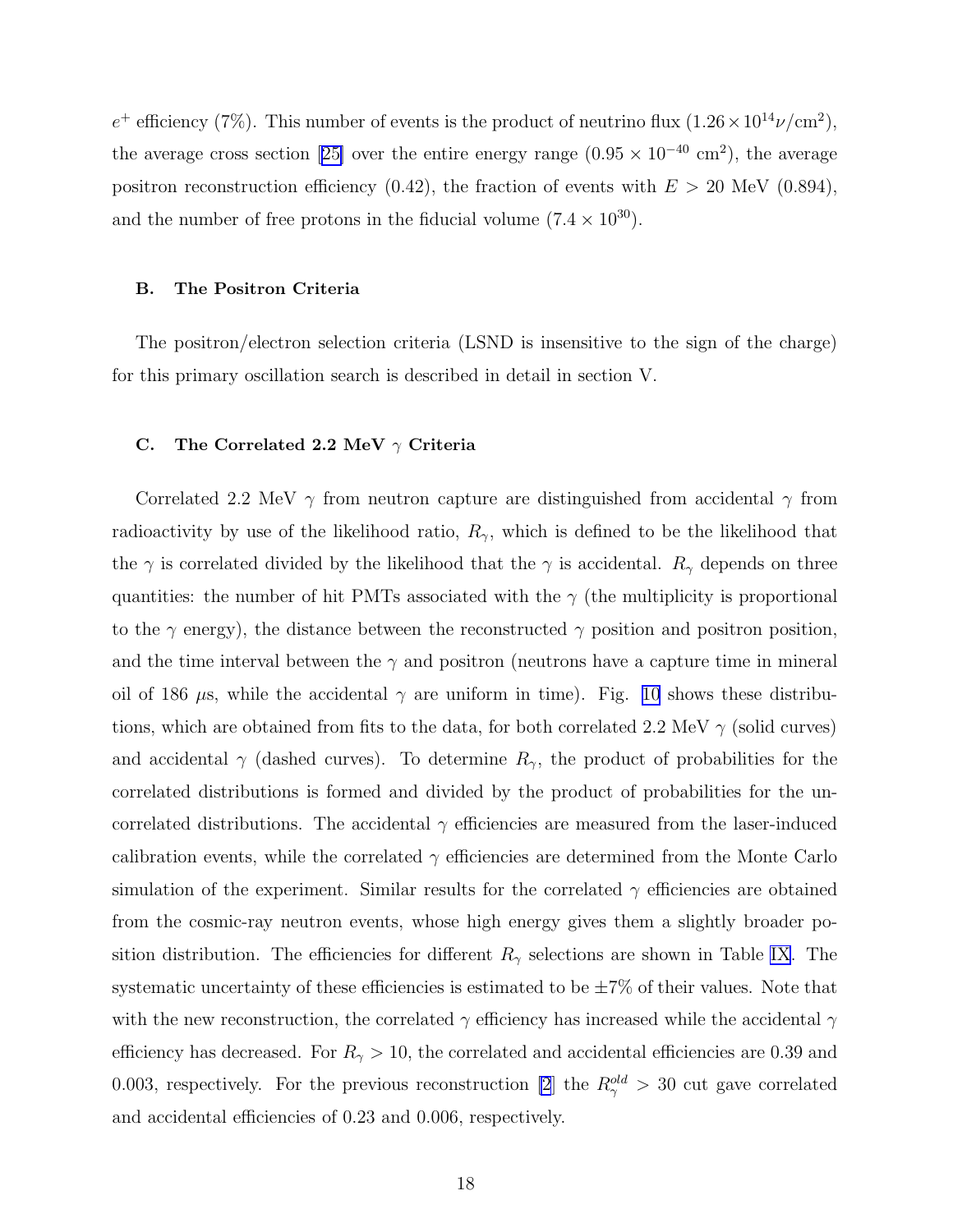As checks of the likelihood distributions, Fig. [11](#page-50-0) shows the  $R_{\gamma}$  distributions for  $\nu_e C \rightarrow$  $e^-N_{g.s.}$ exclusive events [[20\]](#page-69-0), where the  $N_{g.s.}$   $\beta$  decays. By definition, the  $\nu_e C \rightarrow e^-N_{g.s.}$ reaction has no recoil neutron, so that its  $R_{\gamma}$  distribution should be consistent with a purely accidental  $\gamma$  distribution. A fit to the  $R_{\gamma}$  distribution finds that the fraction of events with a correlated  $\gamma$ ,  $f_c$ , is  $f_c = -0.004 \pm 0.007$  ( $\chi^2 = 4.6/9$  DOF). Fig. [12](#page-51-0) shows the  $R_{\gamma}$  distribution for the sample of  $\mu^{\pm}$  events arising from the reactions  $\nu_{\mu}C \to \mu^-X$ ,  $\bar{\nu}_{\mu}C \to \mu^+X$ , and  $\bar{\nu}_{\mu}p \to \mu^+ n$  $\bar{\nu}_{\mu}p \to \mu^+ n$  $\bar{\nu}_{\mu}p \to \mu^+ n$ . Correlated  $\gamma$  are expected for ~ 14% of these events [[27\]](#page-69-0). A fit to the  $R_{\gamma}$ distribution gives  $f_c = 0.129 \pm 0.013$  ( $\chi^2 = 8.2/9$  DOF), in agreement with expectations. Fig. [13](#page-52-0) shows the distributions of  $\Delta r$ ,  $\Delta t$ , and  $N_{hits}$  for events with  $R_{\gamma} > 1$  (left side) and  $R_{\gamma}$  < 1 (right side). The top plots show the distance between the reconstructed  $\gamma$ position and positron position,  $\Delta r$ , the middle plots show the time interval between the  $\gamma$ and positron,  $\Delta t$ , and the bottom plots show the number of hit PMTs associated with the  $\gamma$ ,  $N_{hits}$ .

#### D. Neutrino Oscillation Results

Table [X](#page-37-0) shows the statistics for events that satisfy the selection criteria for the primary  $\bar{\nu}_{\mu}\rightarrow\bar{\nu}_{e}$  oscillation search. An excess of events is observed over that expected from beam-off and neutrino background that is consistent with neutrino oscillations. A  $\chi^2$  fit to the  $R_{\gamma}$ distribution, as shown in Fig. [14,](#page-53-0) gives  $f_c = 0.0567 \pm 0.0108$  ( $\chi^2 = 10.7/9$  DOF), which leads to a beam on-off excess of  $117.9 \pm 22.4$  events with a correlated neutron. Subtracting the neutrino background from  $\mu^-$  DAR followed by  $\bar{\nu}_e p \to e^+ n$  scattering  $(19.5 \pm 3.9 \text{ events})$ and  $\pi^-$  DIF followed by  $\bar{\nu}_\mu p \to \mu^+ n$  scattering  $(10.5 \pm 4.6 \text{ events})$  [\[28](#page-69-0)] leads to a total excess of  $87.9 \pm 22.4 \pm 6.0$  events, as shown in Table [XI](#page-37-0). This excess corresponds to an oscillation probability of  $(0.264 \pm 0.067 \pm 0.045)\%$ , where the first error is statistical and the second error is the systematic error arising from uncertainties in the backgrounds, neutrino flux (7%),  $e^+$  efficiency (7%), and  $\gamma$  efficiency (7%). Note that our previously published result [\[2](#page-68-0)], based on the 1993-1995 data sample, was  $(0.31 \pm 0.12 \pm 0.05)\%$ . Table [XII](#page-38-0) shows the effect on the fitted oscillation probability of tightening some of the selection criteria.

A clean sample of oscillation candidate events can be obtained by requiring  $R_{\gamma} > 10$ , where as shown in Table [X](#page-37-0), the beam on-off excess is  $49.1 \pm 9.4$  events while the estimated neutrino background is only  $16.9 \pm 2.3$  events. Fig. [15](#page-54-0) shows the individual  $\gamma$  distributions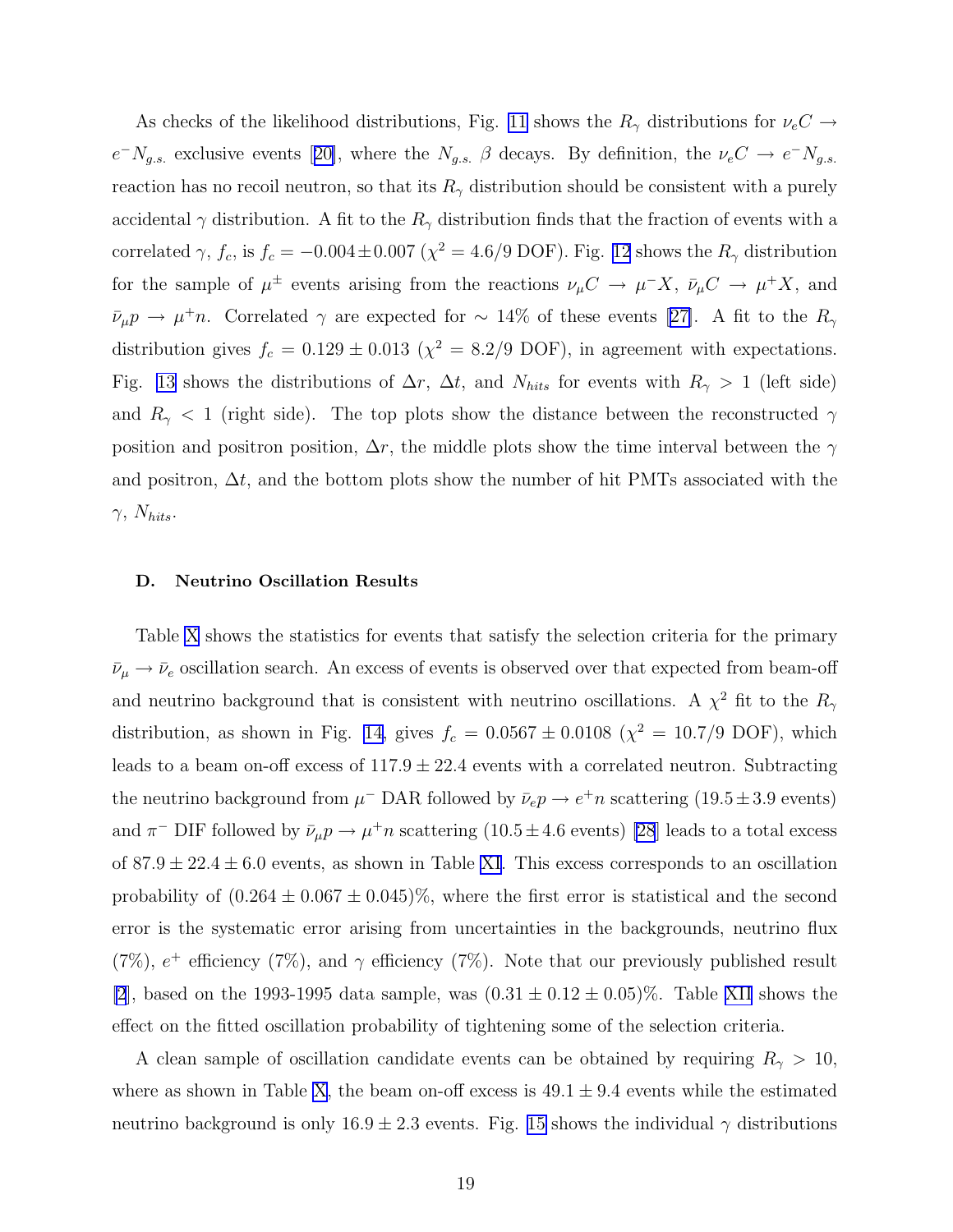for events with  $20 < E_e < 60$  MeV and with  $R_{\gamma} > 1$  (left side) and  $R_{\gamma} < 1$  (right side). The top plots show the distance between the reconstructed  $\gamma$  position and positron position,  $\Delta r$ , the middle plots show the time interval between the  $\gamma$  and positron,  $\Delta t$ , and the bottom plots show the number of hit PMTs associated with the  $\gamma$ ,  $N_{hits}$ . Fig. [16](#page-55-0) displays the energy distribution of events with  $R_{\gamma} > 10$ . The shaded regions show the combination of neutrino background plus neutrino oscillations at low  $\Delta m^2$ . The data agree well with the oscillation hypothesis. As mentioned in section I, the 1993-1995 data runs employed a 30 cm water target, while the 1996-1998 data runs used a high-Z metal target. A comparison of the energy distributions of the two data samples is displayed in Fig. [17](#page-56-0), which shows that the data samples are consistent within statistics.

Fig. [18](#page-57-0) shows the  $\cos \theta_{\nu}$  distribution for events with  $R_{\gamma} > 1$  and  $36 < E_e < 60$  MeV. This energy range is chosen because it is particularly clean with reduced neutrino background, so that the  $\bar{\nu}_e p \to e^+ n$  reaction should dominate, while the  $\gamma$  requirement is relaxed to increase the statistics.  $\theta$  is the angle between the incident neutrino and outgoing positron directions. The shaded region in Fig. [18](#page-57-0) shows the expected distribution from a combination of neutrino background plus neutrino oscillations. The  $\langle \cos \theta_{\nu} \rangle = 0.04 \pm 0.12$ , in agreement with the expectation of  $\sim 0.12$ .

Figs. [19](#page-58-0) ( $D > 10$  cm) and [20](#page-59-0) ( $D > 35$  cm) show the spatial distributions for events with  $R_{\gamma} > 10$  and  $20 < E_e < 60$  MeV, where z is along the axis of the tank (and approximately along the beam direction), y is vertical, and x is transverse. The shaded regions in Figs. [19](#page-58-0) and [20](#page-59-0) show the expected distributions from a combination of neutrino background plus neutrino oscillations. Fig. [21](#page-60-0) shows scatter plots of the x-y and y-z spatial distributions for events with  $R_{\gamma} > 10$ ,  $20 < E_e < 60$  MeV, and  $D > 35$  cm. Figs. [22](#page-61-0) and [23](#page-62-0) show the  $\chi'_{tot}$  and veto hit distributions for events with  $R_{\gamma} > 10$  and  $20 < E_e < 60$  MeV. The solid histogram in the veto hit figure shows the distribution from  $\nu_e C \to e^- N_{g.s.}$  scattering. Finally, Fig. [24](#page-63-0) shows the  $L_{\nu}/E_{\nu}$  distribution for events with  $R_{\gamma} > 10$  and  $20 < E_e < 60$ MeV, where  $L_{\nu}$  is the distance travelled by the neutrino in meters and  $E_{\nu}$  is the neutrino energy in MeV determined from the measured positron energy and angle with respect to the neutrino beam. The data agree well with the expectation from neutrino background plus neutrino oscillations at low  $\Delta m^2$  ( $\chi^2 = 4.9/8$  D.O.F.) or high  $\Delta m^2$  ( $\chi^2 = 5.8/8$  D.O.F.).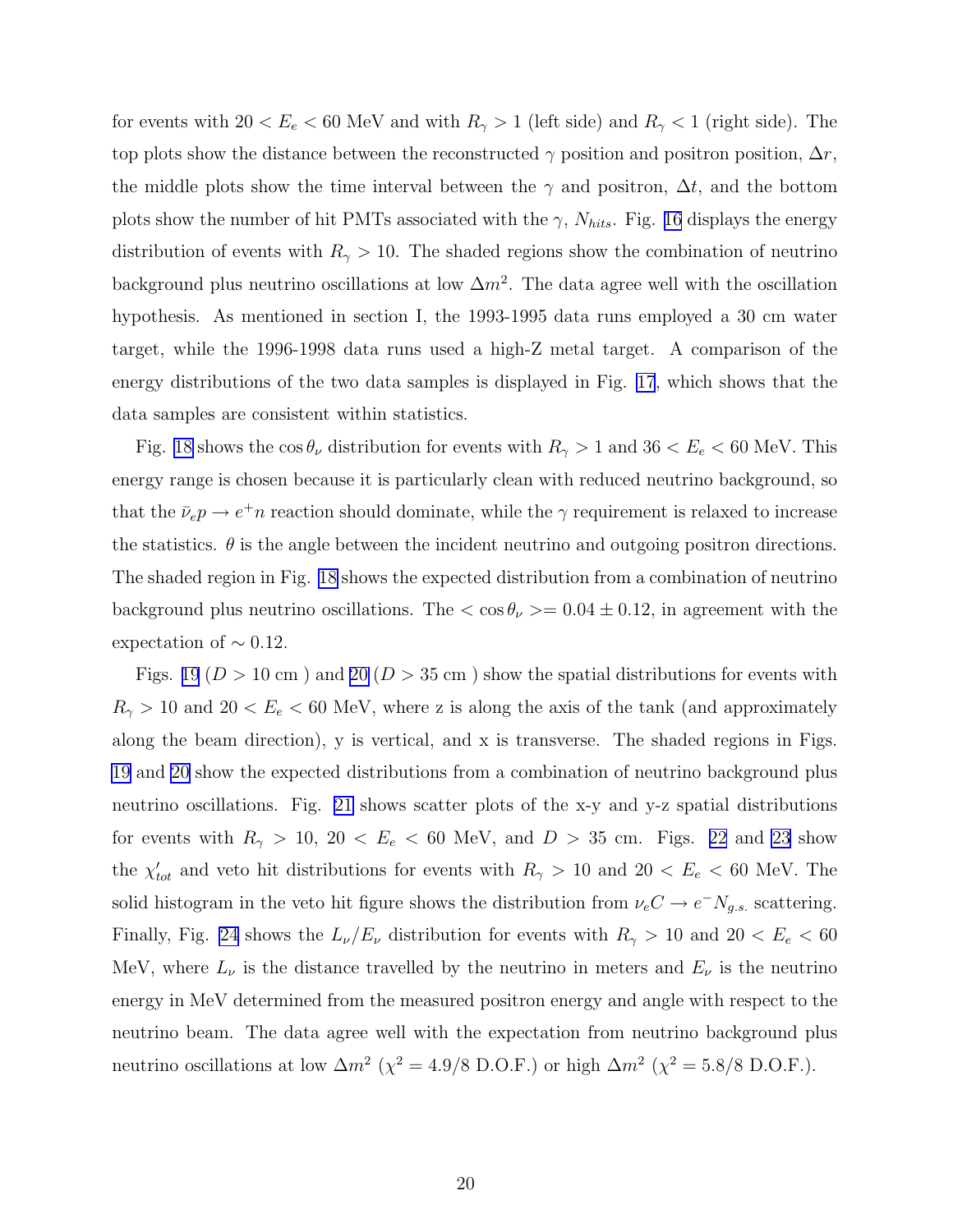## E. Tests of the  $\bar{\nu}_{\mu} \rightarrow \bar{\nu}_{e}$  Oscillation Hypothesis

A variety of tests of the  $\bar{\nu}_{\mu} \rightarrow \bar{\nu}_{e}$  oscillation hypothesis have been performed. One test of the oscillation hypothesis is to check whether there is an excess of events with more than one correlated  $\gamma$ . If the excess of events is indeed due to the reaction  $\bar{\nu}_e p \to e^+ n$ , then there should be no excess with more than one correlated  $\gamma$  because the recoil n is too low in energy  $(< 5 \text{ MeV})$  to knock out additional neutrons. If, on the other hand, the excess involves higher energy neutrons ( $> 20$  MeV) from cosmic rays or the beam, then one would expect a large excess with  $> 1$  correlated  $\gamma$ , as observed in the beam-off cosmic ray data. However, as shown in Table [XIII](#page-38-0), the excess of events with more than one correlated  $\gamma$ is approximately zero for both the full  $20 < E_e < 60$  MeV energy region and the lower background  $36 < E_e < 60$  MeV energy region, as expected for the reaction  $\bar{\nu}_e p \to e^+ n$ .

Another test of the oscillation hypothesis is to check the "event lookback" for events that satisfy the oscillation criteria in order to ensure that the  $\bar{\nu}_{\mu}p \to \mu^+ n$  background is calculated correctly. The "event lookback" was installed prior to the 1995 running and consisted of an extra trigger that read out all hit detector PMTs in the  $6 \mu s$  interval before a primary event. Any background just below the 18 hit muon threshold will clearly show up, especially in the hit range with  $> 11$  lookback hits, where the probability of having an accidental lookback is only 5.6%. However, as shown in Table [XIV](#page-39-0), the excess of primary events with  $R_{\gamma} \ge 0$  or  $R_{\gamma} > 10$  is consistent with the accidental lookback probability. Thus, this "event lookback" check provides additional assurance that the  $\bar{\nu}_{\mu} p \to \mu^+ n$  background calculation of 10.5 events is not underestimated.

Both major backgrounds with a correlated neutron arise initially from  $\pi$ <sup>-</sup> DIF. Therefore, a final test of the oscillation hypothesis is to check whether the  $\bar{\nu}_{\mu}$  flux from  $\pi$ <sup>-</sup> DIF is correct. However, this has already been tested by the fit to the  $R_{\gamma}$  distribution, discussed above, of  $\nu_\mu C \to \mu^- X$ ,  $\bar{\nu}_\mu C \to \mu^+ X$ , and  $\bar{\nu}_\mu p \to \mu^+ n$  inclusive events [\[21\]](#page-69-0). For these reactions, correlated $\gamma$  are expected for  $\sim 14\%$  of the events [[27\]](#page-69-0), due mainly to the  $\bar{\nu}_{\mu}$  flux. A fit to the  $R_{\gamma}$  distribution gives  $f_c = 0.129 \pm 0.013$  ( $\chi^2 = 8.2/9$  DOF), in agreement with expectation. Fig. [25](#page-64-0) shows the time to the previous event for  $R_{\gamma} > 10$  electron events prior to applying the  $\Delta t_{past} > 12 \mu s$  selection. The top graph in the figure shows that the beam excess events are in agreement with our expectations for the  $\bar{\nu}_{\mu}p \to \mu^+ n$  and  ${}^{12}C(\bar{\nu}_{\mu}, \mu^+){}^{12}B^*$  channels. With the same data on a smaller vertical scale, the bottom graph shows events with accidental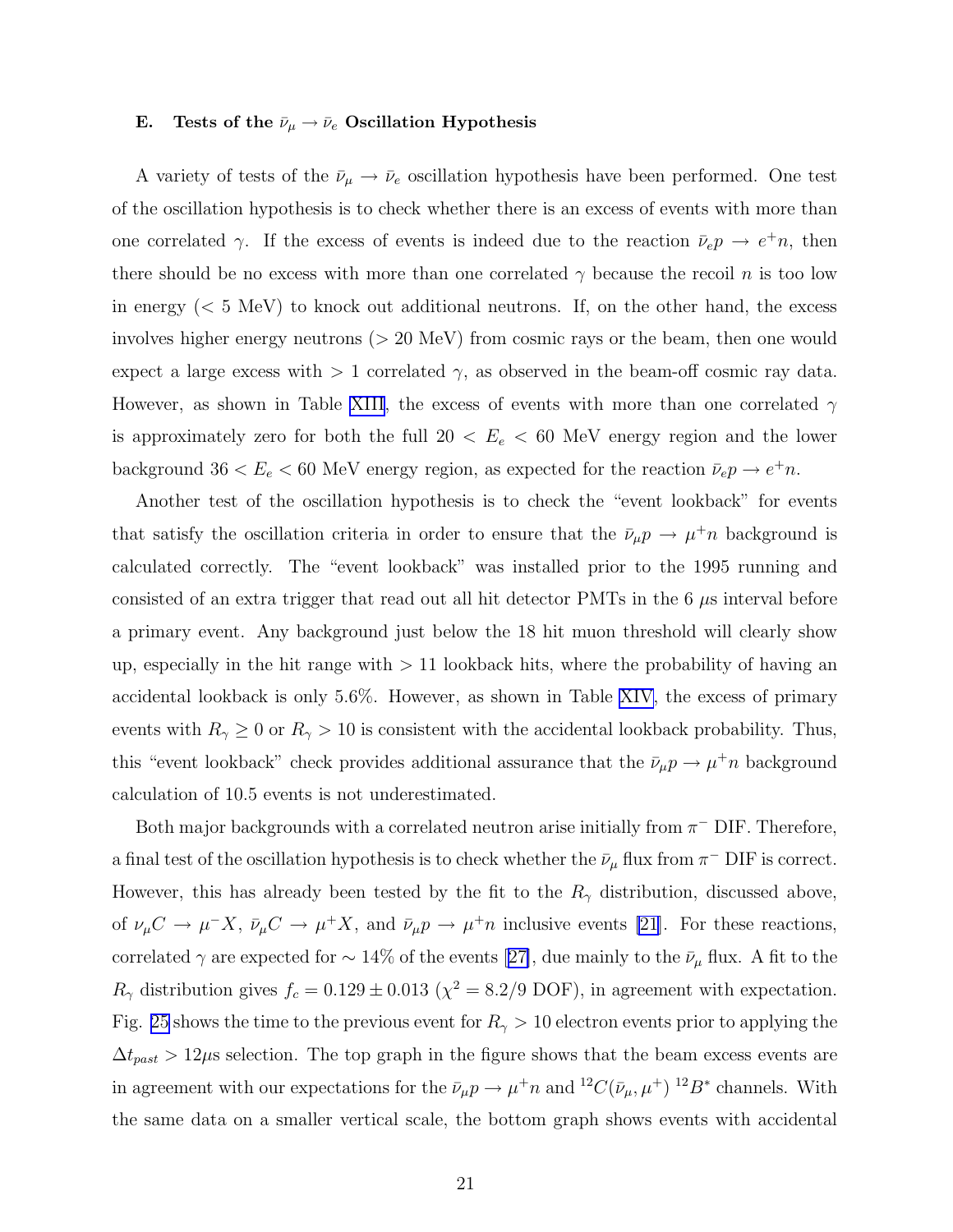past activities, in agreement with expectations from random cosmic ray backgrounds.

# VIII. THE DECAY-IN-FLIGHT OSCILLATION ANALYSIS

The high energy  $\nu_\mu$ s from  $\pi^+$  decay-in-flight are a potential source of  $\nu_\mu \to \nu_e$  oscillation events. The contamination of  $\nu_e$ s from standard sources is small, at the level of 0.1%. Unfortunately, the cosmic-ray backgrounds are large, with the result that the fluctuations in the beam-on, beam-off subtraction are comparable to the expected signal. Prior to 1996, it was realized that the 1996-1998 data would not support a stand alone, decay-in-flight analysis due to the larger beam-off backgrounds that are inherent in running with a heavy target. However, the analysis presented here is extended up to an electron energy of 200 MeV because the decay-in-flight data constrain the region  $> 2$  eV<sup>2</sup>, especially around 6eV<sup>2</sup>.

The above analysis is applied to data in the energy range  $60 < E_e < 200$  MeV, with the additional requirement that there be no associated  $\gamma$ . This sample is only sensitive to  $\nu_{\mu} \rightarrow \nu_{e}$  oscillations, and results in a beam on-off excess of  $14.7 \pm 12.2$  events. The signal expected for 100%  $\nu_{\mu}$  to  $\nu_{e}$  transmutation is estimated to be 7800 events, and the  $\nu_e$  background from  $\mu^+ \to e^+ \bar{\nu}_{\mu} \nu_e$ ,  $\pi^+ \to e^+ \nu_e$ , and  $\nu e \to \nu e$  is estimated to be 6.6  $\pm$  1.7 events, resulting in a total excess of  $8.1 \pm 12.2 \pm 1.7$  events or an oscillation probability of  $(0.10 \pm 0.16 \pm 0.04)\%$ , as shown in Table [XV](#page-39-0). This result is lower than but consistent with our higher precision analysis of the 1993-1995 data sample [\[3\]](#page-68-0). That analysis determined the selection criteria by maximizing the acceptance divided by the square root of the beamoff background, which produced much less beam-off background overall. It gave a total excess of  $18.1 \pm 6.6 \pm 4.0$  oscillation events, corresponding to an oscillation probability of  $(0.26 \pm 0.10 \pm 0.05)\%$ . Due to changes in the neutrino production target, the 1996-1998 data sample had reduced DIF flux and higher beam-off background compared to the 1993-1995 data. Based on our DAR oscillation result and assuming that CP is conserved in the lepton sector, we would expect the DIF oscillation probability to be  $\sim 0.26\%$  at high  $\Delta m^2$  (where  $(1.27\Delta m^2L_\nu/E_\nu) >> 1$  and ~ 0.05% at low  $\Delta m^2$  (where  $(1.27\Delta m^2L_\nu/E_\nu) << 1$ ).

The 0.16% statistical error on the oscillation probability in the present analysis is larger than the 0.10% statistical error of the previous analysis. That is because the present analysis uses the electron selection criterion developed for the DAR region below 60 MeV, which is less effective in removing the background to electron events in the DIF region above 60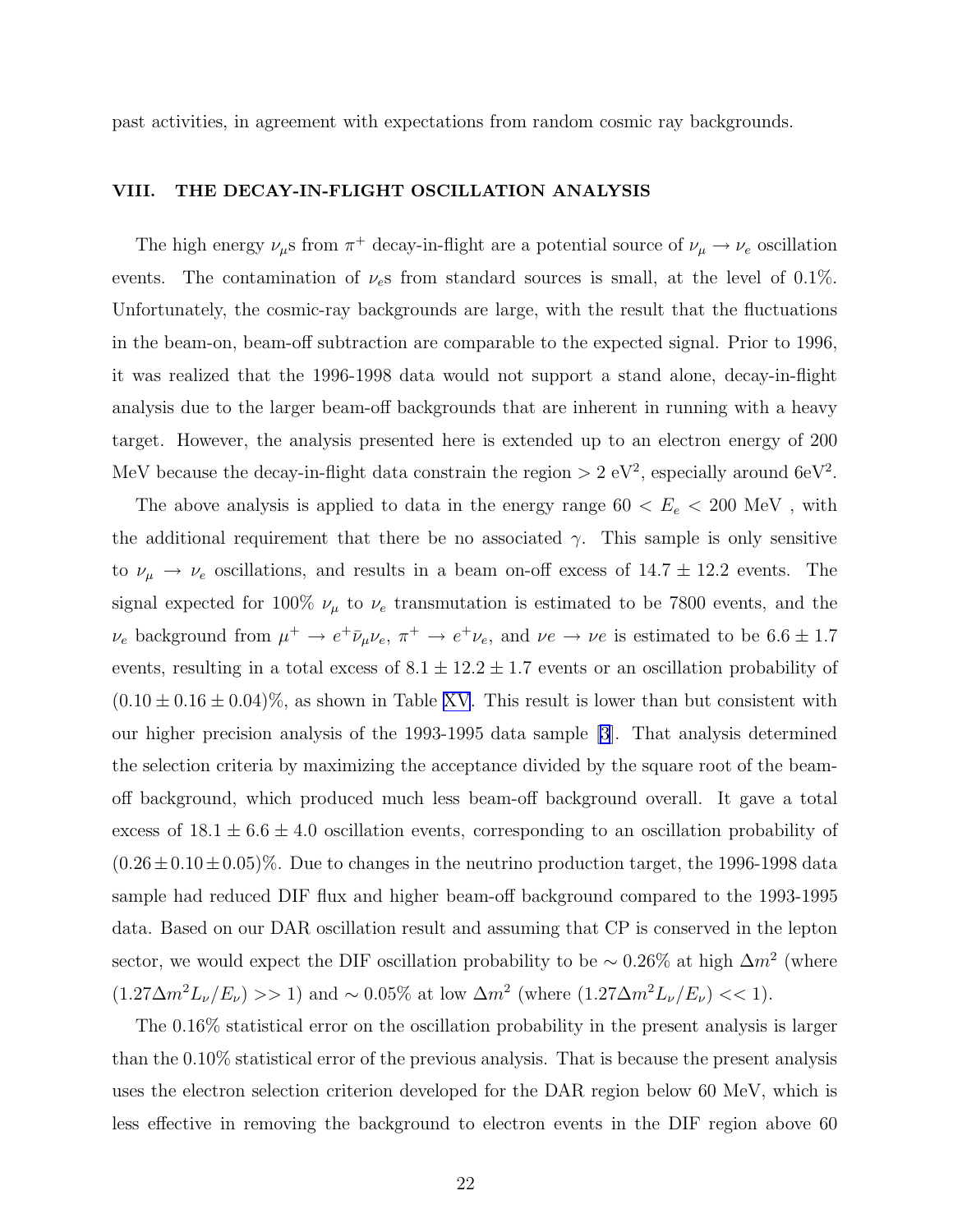MeV. When compared to the previously published DIF analysis, the beam-off background for these higher energy events is 3.42 times higher in the present analysis, while the number of expected events for 100%  $\nu_\mu \rightarrow \nu_e$  transmutation is only 1.16 times higher. The previous analysis observed a 2.6 sigma excess, compared to the 0.6 sigma excess of the present analysis.

## IX. THE NEUTRINO OSCILLATION FIT

#### A. Introduction

We describe in this section the  $(\sin^2 2\theta, \Delta m^2)$  likelihood  $(\mathcal{L})$  fitter. The fitter is applied to beam-on events in the final oscillation sample and calculates a likelihood in the  $(\sin^2 2\theta, \Delta m^2)$ plane in order to extract the favored oscillation parameters. The fit is similar to that performed in reference[[29\]](#page-69-0).

The  $\mathcal L$  product in the  $(\sin^2 2\theta, \Delta m^2)$  plane is formed over the individual beam-on events that pass the oscillation cuts. This three-dimensional contour is sliced to arrive finally at the LSND allowed oscillation region. The beam-related backgrounds are determined from MC event samples for each individual background contribution. The MC contains the trigger simulation and generally very well reproduces the tank response to all particles of interest. Agreement between the data and MC is excellent. The fit is over the entire electron energy range  $20 < E_e < 200$  MeV. Therefore, DIF oscillations and DIF backgrounds in addition to the usual DAR processes are considered.

#### B. Formalism

Each beam-on event is characterized by four variables: the electron energy,  $E_e$ , the electron reconstructed distance along the tank axis, z, the reconstructed direction cosine the electron makes with the neutrino,  $\cos \theta_{\nu}$ , and the likelihood ratio that the event has a correlated 2.2 MeV  $\gamma$ ,  $R_{\gamma}$ . Each of the neutrino-induced background processes is simulated, and the simulation is compared to real events in the detector. Accidental  $\gamma$  events are used with real neutrino processes to simulate accidental events. Beam-off events are used as a background contribution after scaling by the measured time-dependent duty factor. The duty factor for this analysis was determined by using the entire raw event sample to measure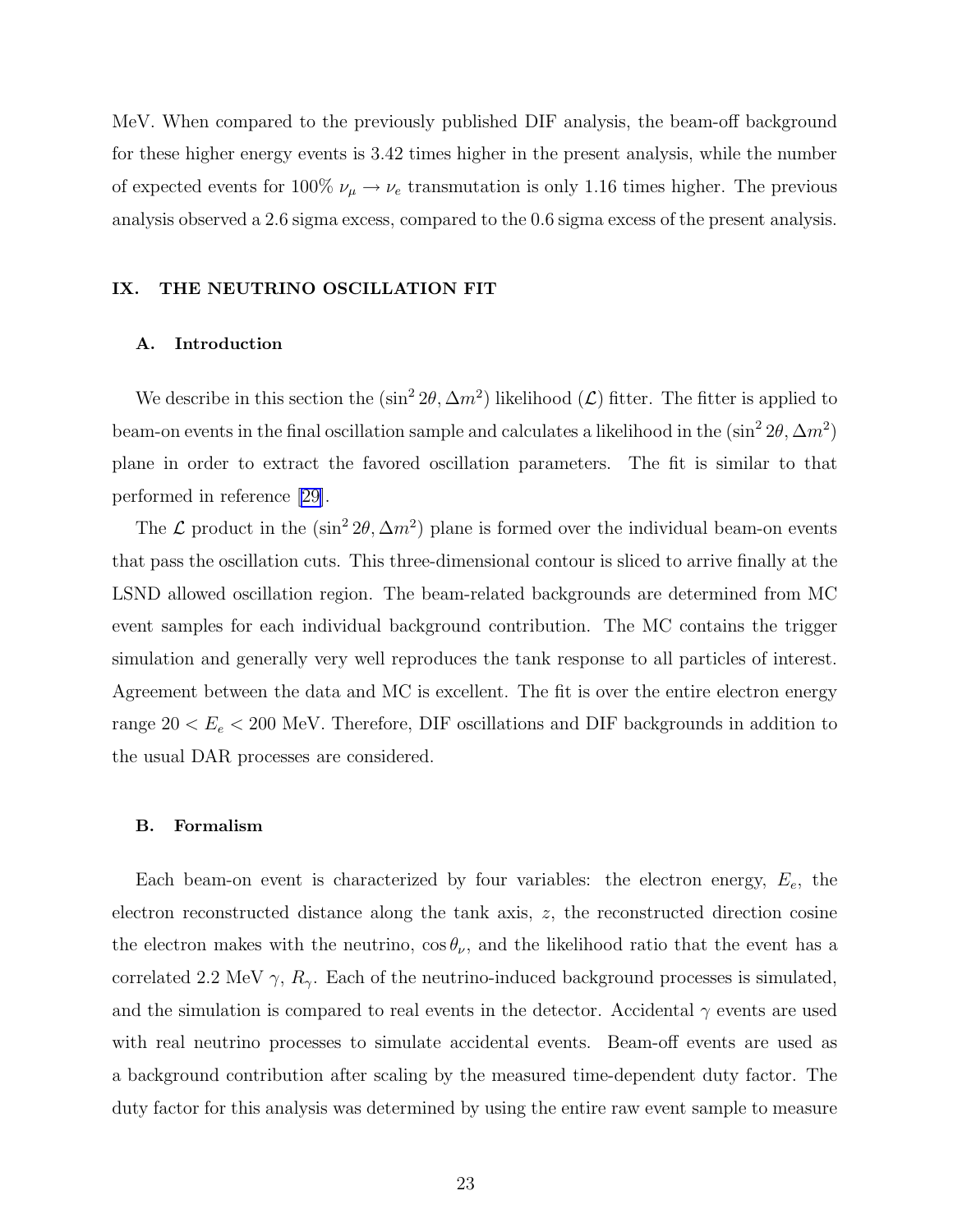the ratio of beam-on time to beam-off time. The raw event sample consists mostly of betadecay events and is, to a good approximation, unbiased by beam-related events. The duty factor for each run was determined by dividing the number of raw events when the beam-on bit was set by the number of raw events where it was not set. This resulted in a duty factor for each run that was used to weight the beam-off events to determine the beam-unrelated subtraction for the final event sample.

For every point in the  $(\sin^2 2\theta, \Delta m^2)$  plane, oscillation signal events are generated to complete the description of sources expected in the beam-on sample. There are 5697 beamon events in the data sample, and a likelihood is calculated for each one based on the values of  $E_e$ , z, cos  $\theta_\nu$  and  $R_\gamma$ .

Formally, each neutrino beam-on event j is assigned a probability  $p_j(E_e, z, \cos \theta_\nu, R_\gamma)$ equal to a sum of probabilities  $q_i(E_e, z, \cos \theta_\nu, R_\gamma)$  from the backgrounds plus oscillations. It then remains to add the  $q_i$  with expected fractional contributions  $r_i$  and take the product over all the beam-on events. The likelihood is thus

$$
\mathcal{L} = \left( \prod_{j=1}^{N_{beam-on}} p_j \right),\tag{9.1}
$$

where

$$
p_j(E_{ej}, R_{\gamma j}, \cos \theta_{\nu j}, z_j) = \sum_{i=1}^{N_{contributions}} q_i(E_{ej}, R_{\gamma j}, \cos \theta_{\nu j}, z_j) \cdot r_i.
$$
 (9.2)

Additionally, two normalization requirements must hold:

$$
\sum_{i=1}^{N_{contributions}} r_i = 1,\tag{9.3}
$$

and

$$
\int dE_e \, dR_\gamma \, d(\cos \theta_\nu) \, dz \, q_i(E_e, R_\gamma, \cos \theta_\nu, z) = 1 \tag{9.4}
$$

for each contribution, i. Together, these requirements ensure that every observed beam-on event has a probability of occurrence equal to 1.

#### C. Background Variation

It is necessary to allow for the fact that the backgrounds are not perfectly known. The background variation is performed by calculating the above likelihood at each point in the  $(\sin^2 2\theta, \Delta m^2)$  plane many times, varying over the expected  $\sigma$  for each background. For each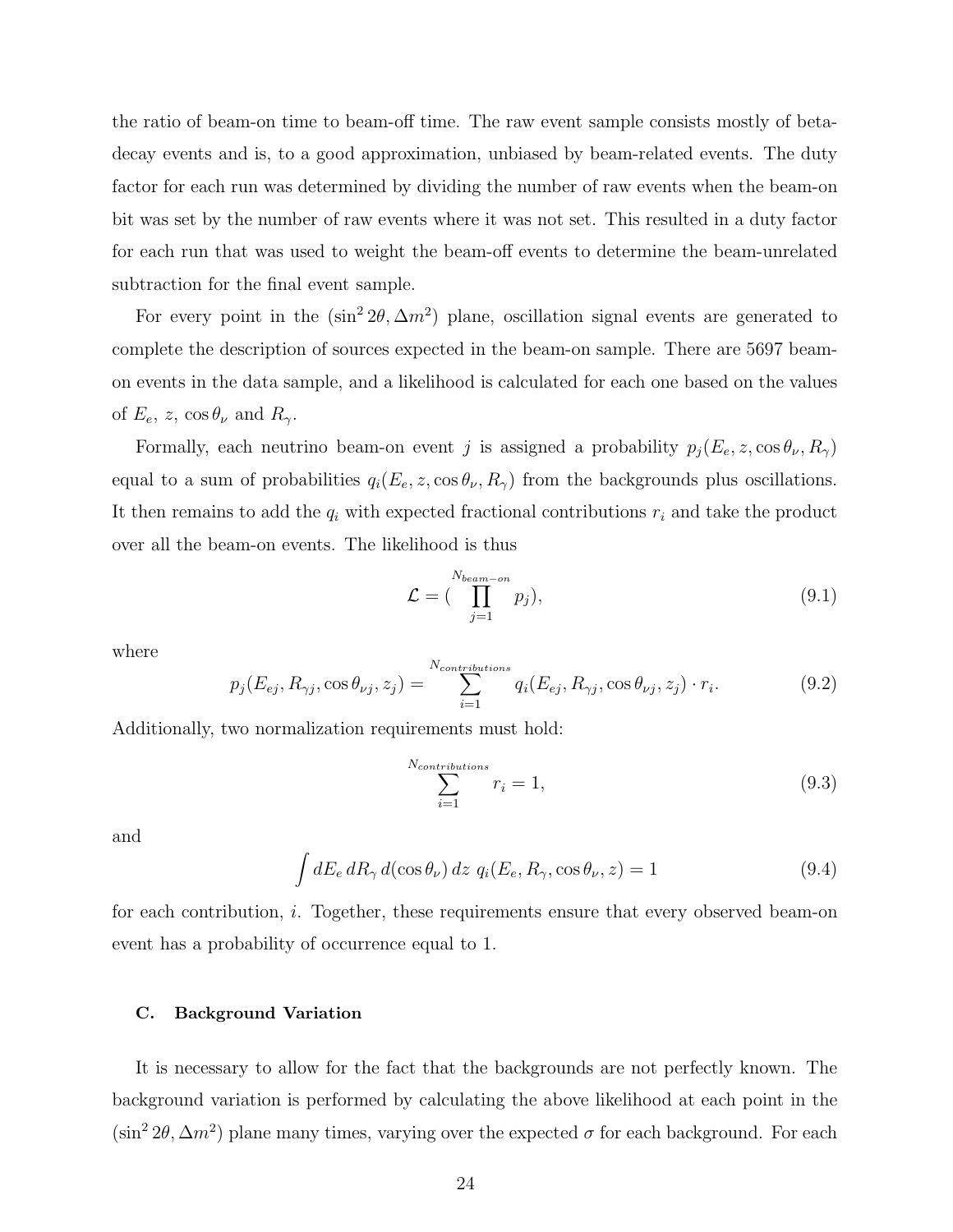background configuration, the  $\mathcal L$  is weighted with a Gaussian factor for each background that is off its central value. The background configurations are varied so that the beam-unrelated background (BUB) varies independently and the beam-related backgrounds (BRBs) are locked together. Different background varying procedures give very similar results.

#### D. The expression for the Likelihood

Finally, the likelihood can be expressed as

$$
\mathcal{L} = \int \mathcal{D}N_{bgd} \exp(-(N_{bgd} - N_{bgd,exp})^2/2\sigma^2) \cdot (\prod_{i=1}^{N_{beam-on}} p_i), \qquad (9.5)
$$

where the  $\int \mathcal{D}N_{bgd}$  represents, schematically, the background variation described above.

## E. The Input

The  $q_i$  for each of the background and signal processes are all generated from the MC, except for the BUB  $q_i$ , which is generated from the beam-off data events. There are separate MC runs for each of the above BRB processes. Some of these backgrounds are grouped together (appropriately weighted) into a few common  $q_i$ s for easier bookkeeping, as indicated in Table [XVI.](#page-40-0) This is done for backgrounds which don't need to be separately varied. Several small, beam-related backgrounds, DIF  $\nu e \rightarrow \nu e$  elastic scattering and  $\pi^+ \rightarrow e^+ \nu_e$ DAR followed by  $\nu_e C \rightarrow e^- N$  scattering, are contained in their DAR and DIF counterparts.

#### F. Slicing the contour

#### 1. The Feldman-Cousins Method

TheFeldman-Cousins method [[30\]](#page-69-0) can be applied to the LSND  $\mathcal L$  contour in the following way. At a particular point in the  $(\sin^2 2\theta, \Delta m^2)$  plane, create thousands of generated data sets comprised of background and oscillations. For each Monte Carlo experiment compute  $\delta L = L_{Max} - L_{MC}$ , where  $L = log \mathcal{L}$ ,  $L_{MC}$  is L at the particular point in the  $(sin^2 2\theta, \Delta m^2)$ plane assumed in the Monte Carlo, and  $L_{Max}$  is the log likelihood at the values of  $\sin^2 2\theta$ and  $\Delta m^2$  that maximize  $\mathcal{L}$ . From a histogram of  $\delta L$  for the thousands of Monte Carlo data sets one obtains the selection that contains, for example, 90% of the experiments. Finally,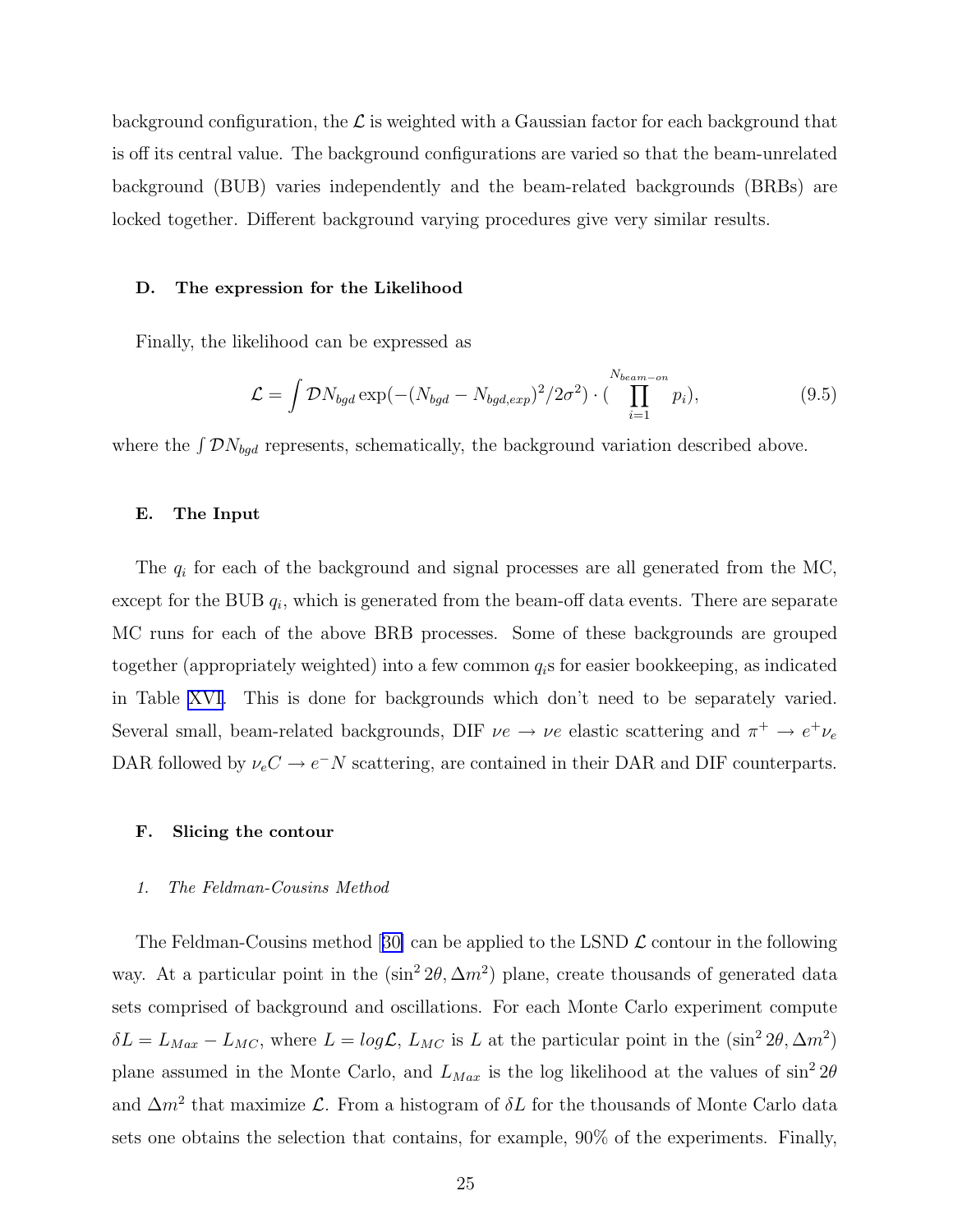determine this selection at many points in the  $(\sin^2 2\theta, \Delta m^2)$  plane. The resulting function of  $\sin^2 2\theta$  and  $\Delta m^2$  corresponds to the 90% C.L. allowed LSND region.

This approach, as practiced in reference [\[29\]](#page-69-0), required large amounts of CPU. Even scanning a judiciously chosen  $(\sin^2 2\theta, \Delta m^2)$  region is CPU intensive, and setting up and running the generated data sets would take many months. Therefore, the full Feldman-Cousins method will not be followed here. As shown below, using slices derived from a different LSND data set to determine the  $\mathcal L$  contours for this data set, the results obtained with the Feldman-Cousins method are similar to other methods.

## 2. The Bayes Method

For the Bayes method one presumes a prior expectation of the oscillation parameters from 0.01 to 100.0 eV<sup>2</sup> in  $\Delta m^2$  and 0.001 to 1.0 in sin<sup>2</sup> 2 $\theta$ . The assumption of this prior expectation is what makes this approach Bayesian. Each bin in the  $(\sin^2 2\theta, \Delta m^2)$  plane is assigned a weight w, where  $w = \delta x \, \delta y \cdot \mathcal{L}$ . That is, the weight is the measure of the probability distribution times the L. The measure  $\delta x \, \delta y$  is taken to be  $\delta (\ln \sin^2 2\theta) \delta (\ln \Delta m^2)$ . The 90% and 99% C.L. regions are then determined by integrating over the  $(\sin^2 2\theta, \Delta m^2)$  plane.

#### 3. The Constant-Slice Method

The constant-slice method makes a slice at a constant value of L. If, for example, the log likelihood were a two-dimensional Gaussian, slices of 2.3 and 4.6 units down from the peak L would correspond to 90% and 99% C.L., respectively. Fig. [26](#page-65-0) shows that the Feldman-Cousins, Bayesian, and constant-slice methods all give about the same 90% regions. Note that for the Feldman-Cousins method the slices are derived from a different LSND data set. We use the constant-slice method in this paper to denote the favored regions in the  $(\sin^2 2\theta, \Delta m^2)$  plane.

#### G. Statistical Issues and Technical Hurdles

Preserving correlations in the  $E_e, R_\gamma, \cos \theta_\nu, z$  parameter space over which the  $\mathcal L$  fit is performed is sometimes difficult, due to the fact that for certain backgrounds the 3600 bin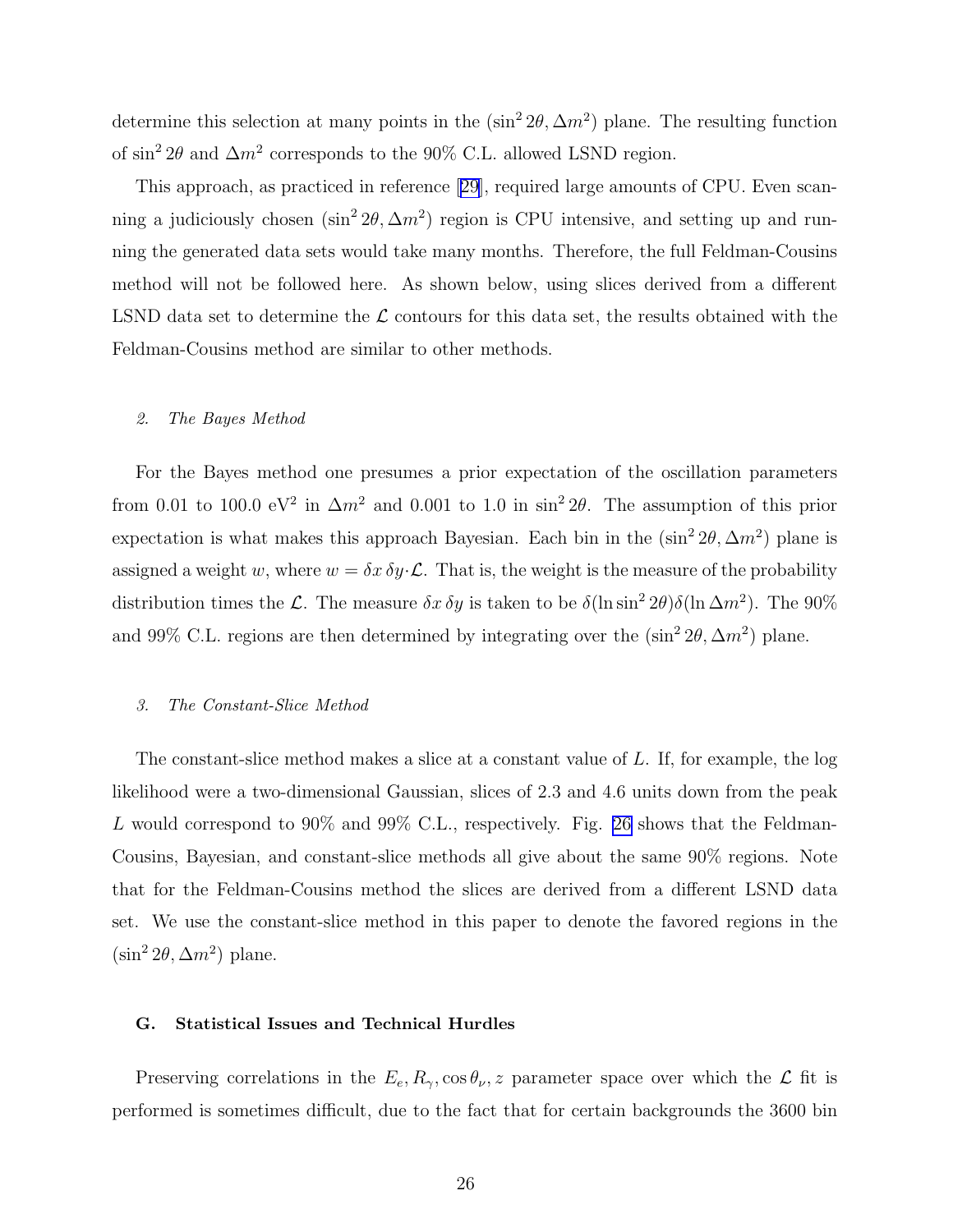parameter space is too large to characterize. In particular,  $R_{\gamma}$ , with its logarithmic behavior for backgrounds in which uncorrelated γs are present, is especially difficult. This problem was resolved for the BUB by binning the other parameters very coarsely, effectively ignoring correlations in some regions of the four-dimensional parameter space. Statistical problems with the MC BRB sample, in which uncorrelated  $\gamma s$  are present, were dealt with in a similar manner. Such measures were safe approximations for the fiducial volume of interest.

Other technical difficulties in certain ranges of  $\Delta m^2$  were overcome with weighting techniques. The origin of the difficulties was always one of limited statistical samples that characterized the probability distribution functions for the backgrounds. Another problem involved re-weighting by  $\sin^2(1.27\Delta m^2 \frac{L_\nu}{E_\nu})$ , which required prohibitive numbers of MC events and the simultaneous breaking of correlations in the four-dimensional space. However, these difficulties were overcome by smearing  $L_{\nu}$ , the distance travelled by the neutrino, and  $E_{\nu}$ , the neutrino energy, with the Gaussian widths determined from the position and energy resolutions.

## H. Results

A (sin<sup>2</sup> 2 $\theta$ ,  $\Delta m^2$ ) oscillation parameter fit for the entire data sample, 20 <  $E_e$  < 200 MeV, is shown in Fig. [27.](#page-66-0) The fit includes both  $\bar{\nu}_{\mu} \to \bar{\nu}_e$  and  $\nu_{\mu} \to \nu_e$  oscillations, as well as all known neutrino backgrounds. The inner and outer regions correspond to 90% and 99% CL allowed regions, while the curves are 90% CL limits from the Bugey reactor experiment[[31](#page-69-0)], the CCFR experiment at Fermilab [\[32](#page-69-0)], the NOMAD experiment at CERN [\[33](#page-69-0)], and the KARMEN experiment at ISIS [\[34](#page-69-0)]. The most favored allowed region is the band from  $0.2-2.0 \text{ eV}^2$ , although a region around 7 eV<sup>2</sup> is also possible, but has been made less probable by the  $\nu_{\mu} \rightarrow \nu_{e}$  analysis.

The KARMEN experiment also searches for  $\bar{\nu}_{\mu} \rightarrow \bar{\nu}_{e}$  oscillations with a detector that is similar to LSND. A comparison of the two experiments is given in Table [XVII.](#page-40-0) LSND is a more massive detector, has a higher intensity neutrino source, and has good particle identification, while KARMEN has better energy resolution and the advantage of a much lower duty factor that helps eliminate cosmic-ray events. In addition, KARMEN is located 17.5 m from the neutrino source, compared with 30 m for LSND. Therefore, the experiments have sensitivities that peak at different values of  $\Delta m^2$ . At low  $\Delta m^2$ , for example, an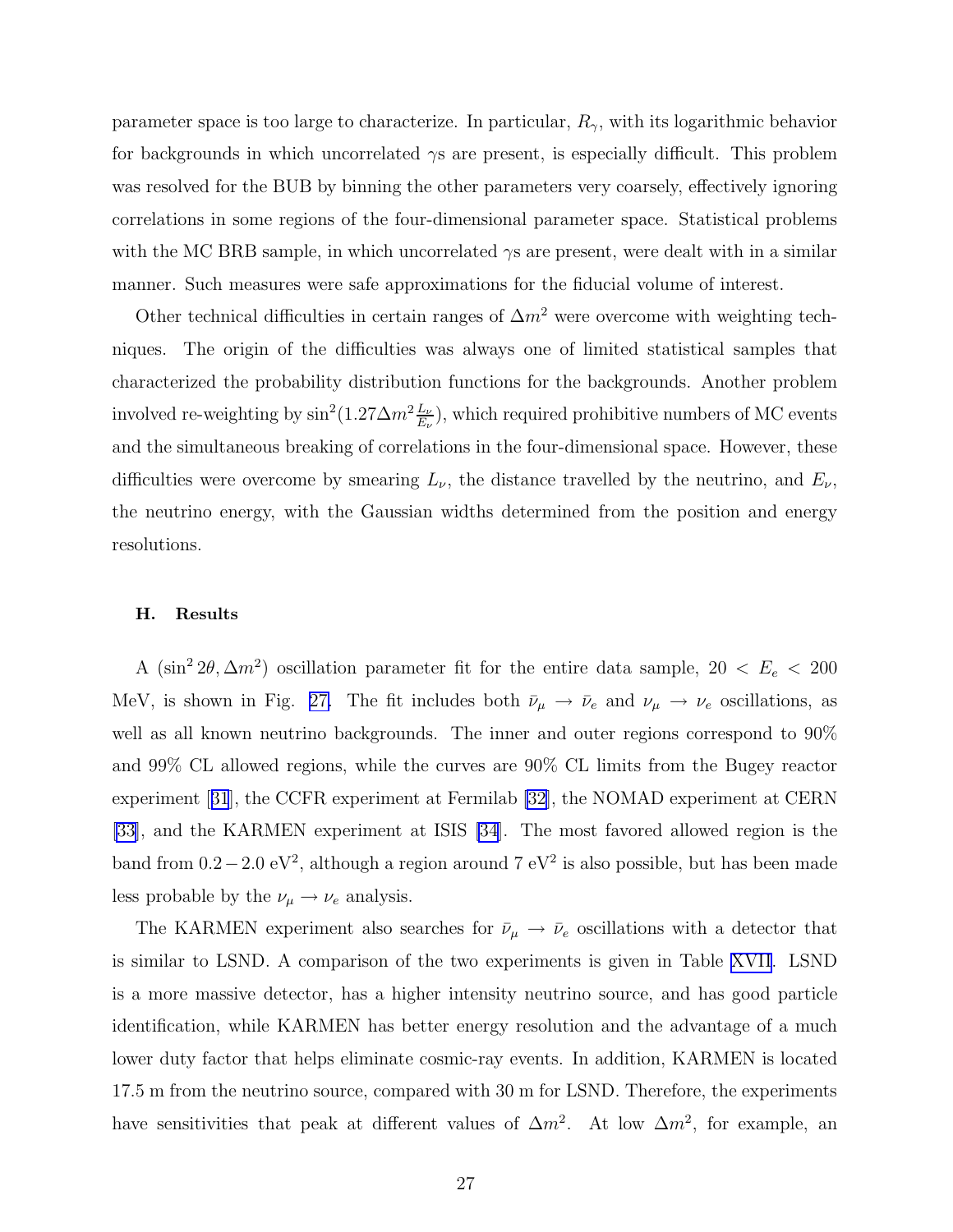experiment at 30 m is 2.94 times more sensitive to neutrino oscillations than an experiment at 17.5 m. Note that a global analysis of the two experiments was performed by Eitel [\[29\]](#page-69-0) using intermediate data sets.

The event breakdown from the  $20 < E < 200$  MeV four-dimensional fit is shown in Table [XVI](#page-40-0) at the best-fit point

$$
(\sin^2 2\theta, \Delta m^2)_{best-fit} = (0.003, 1.2 \text{eV}^2).
$$

The number of  $\bar{\nu}_{\mu} \to \bar{\nu}_{e}$  oscillation events at the best-fit point is 89.5 events, which agrees well with the  $87.9 \pm 22.4 \pm 6.0$  event excess from the fit to the  $R_{\gamma}$  distribution. The whole low  $\Delta m^2$  region gives an almost equally good fit within 0.5 log-likelihood units. Projections onto  $E_e, R_\gamma, z, \cos \theta_\nu$  from the four-dimensional fit at the best fit value of  $(\sin^2 2\theta, \Delta m^2)$  are plotted in Fig. [28](#page-67-0). The fit is relatively insensitive to the starting values and gives good overall agreement wth the data.

## X. CONCLUSIONS

The final LSND  $\bar{\nu}_{\mu} \rightarrow \bar{\nu}_{e}$  oscillation results are presented for all six years of data collection, 1993-1998. The analysis employed a new event reconstruction that greatly improved the correlation of the  $e^+$  and 2.2 MeV  $\gamma$  from the reaction  $\bar{\nu}_e p \to e^+ n$ , thus greatly reducing the background from neutrino events followed by an accidental  $\gamma$ . These final results are consistent with our earlier analysis of the 1993-1995 data sample [\[2\]](#page-68-0); in particular, the results from the 1993-1995 data sample, which used a water target, are consistent with the results from 1996-1998, which made use of a high-Z target.

A global fit was performed to all event categories shown in Table [VI](#page-34-0) in order to check our understanding of neutrino processes in the experiment. The parameters resulting from this fit, shown in Table [VII](#page-35-0), together with neutrino oscillations, yield a good description of all the observed data.

The LSND experiment provides evidence for neutrino oscillations from the primary  $\bar{\nu}_{\mu} \rightarrow$  $\bar{\nu}_e$  oscillation search. A total excess of 87.9  $\pm$  22.4  $\pm$  6.0  $\bar{\nu}_e p \rightarrow e^+ n$  events with  $e^+$  energy between 20 and 60 MeV is observed above expected neutrino-induced backgrounds. This excess corresponds to an oscillation probability of  $(0.264 \pm 0.067 \pm 0.045)\%$ . A fit to all of the LSND neutrino processes determines the allowed oscillation parameters in a two–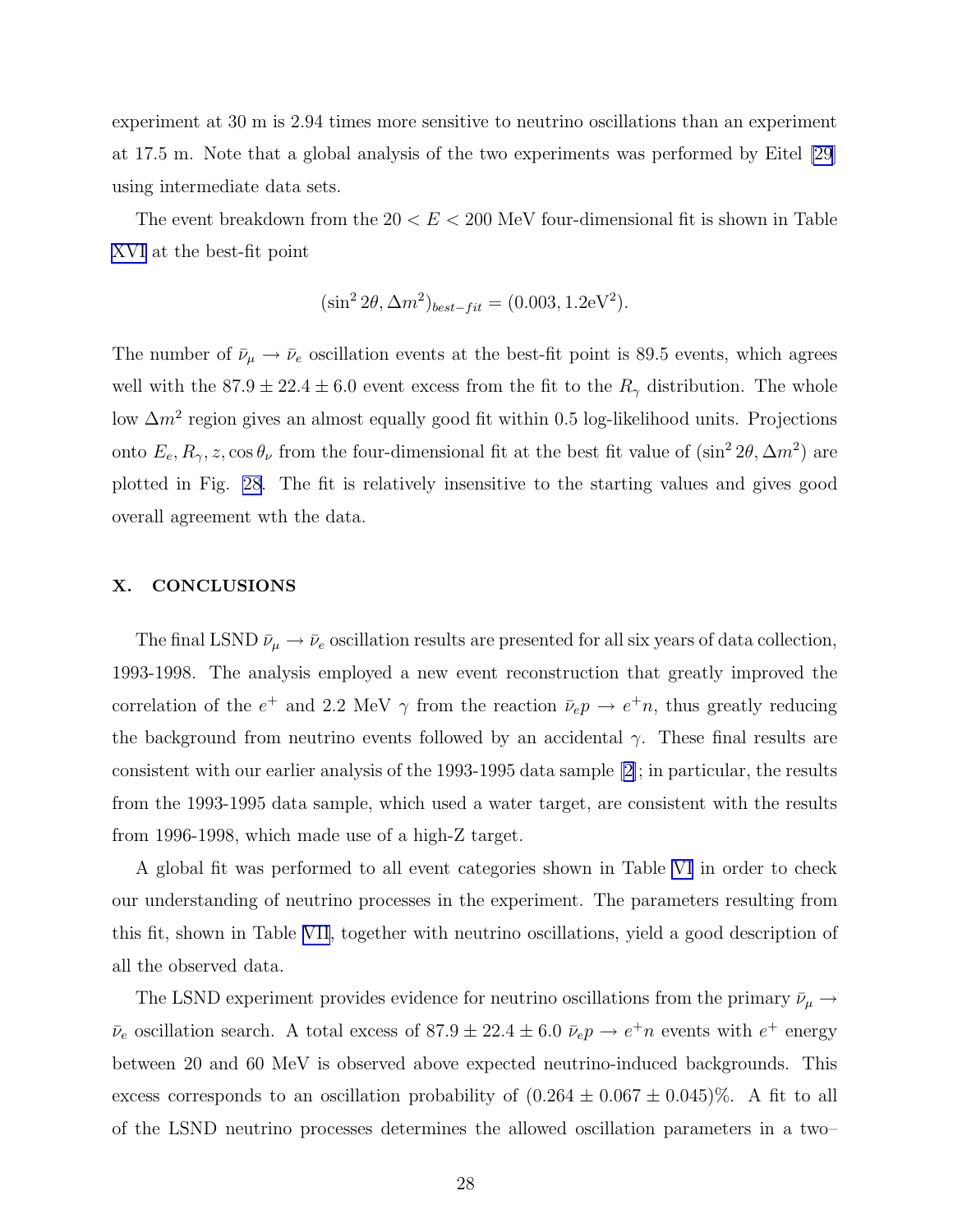generation model. In conjunction with other available neutrino oscillation limits, the LSND data suggest that neutrino flavor oscillations occur with a  $\Delta m^2$  in the range  $0.2-10 \text{ eV}^2/\text{c}^4$ .

In addition, using the same event selection, results are also presented for the decay-inflight energy region. Although a clear event excess is not observed, the results are consistent with the  $\bar{\nu}_{\mu} \rightarrow \bar{\nu}_{e}$  oscillation signal and with our higher precision analysis of the 1993-1995 data sample[[3](#page-68-0)], which determined the selection parameters by maximizing the acceptance divided by the square root of the beam-off background and which had much less beam-off background overall.

At present, the LSND results remains the only evidence for appearance neutrino oscillations and implies that at least one neutrino has a mass greater than  $0.4 \text{ eV}/c^2$ . The MiniBooNE experiment at Fermilab[[35](#page-69-0)], which is presently under construction, is expected to provide a definitive test of the LSND results, and if the neutrino oscillation results are confirmed, will make a precision measurement of the oscillation parameters.

Acknowledgments This work was conducted under the auspices of the US Department of Energy, supported in part by funds provided by the University of California for the conduct of discretionary research by Los Alamos National Laboratory. This work is also supported by the National Science Foundation. We are particularly grateful for the extra effort that was made by these organizations to provide funds for running the accelerator at the end of the data taking period in 1995. It is pleasing that a large number of undergraduate students from participating institutions were able to contribute significantly to the experiment. We thank K. Eitel for his valuable contributions to the analysis.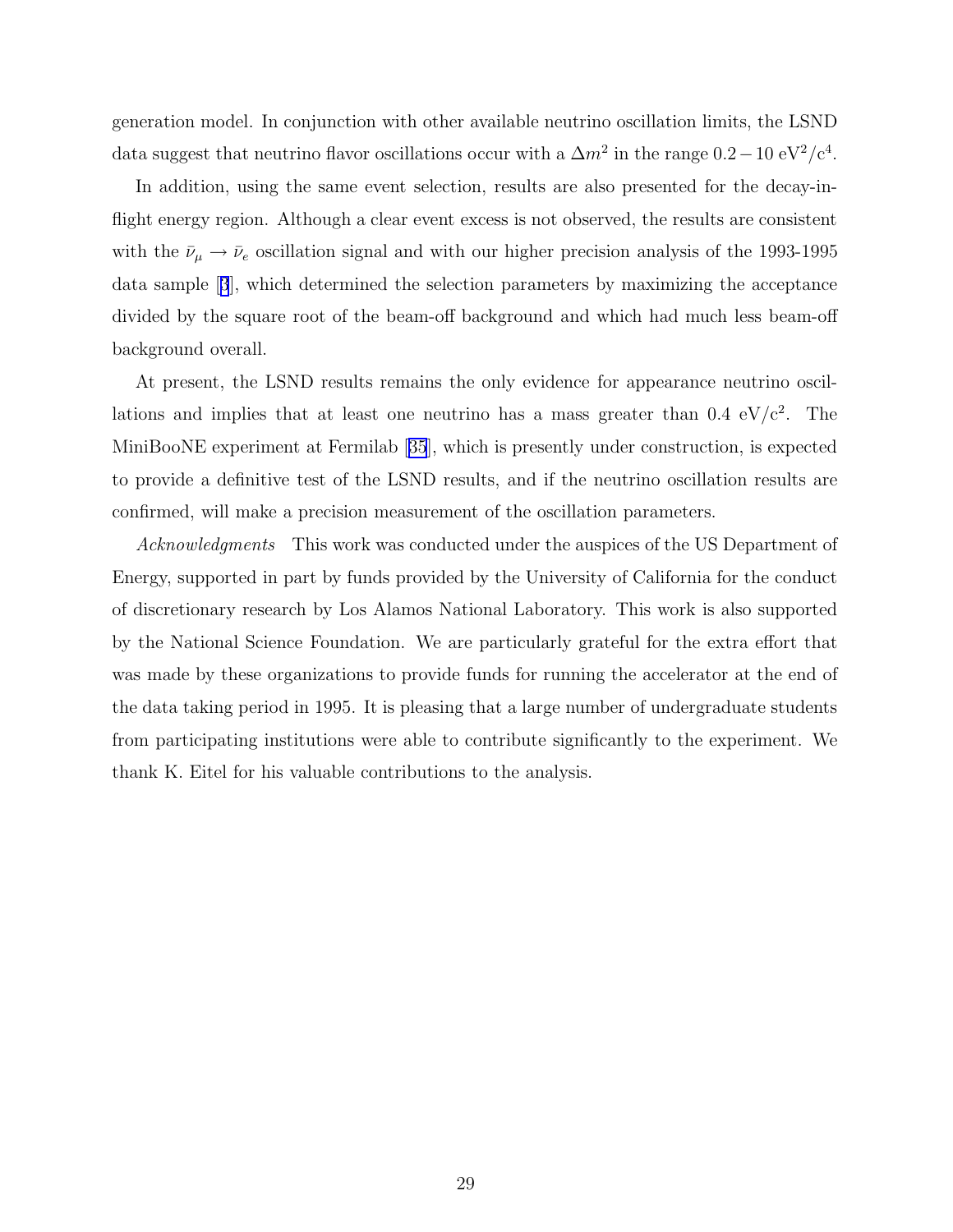|      |      | Year Charge (C) Protons ( $\times 10^{22}$ ) | A6 target    | <b>Active Targets</b>             |
|------|------|----------------------------------------------|--------------|-----------------------------------|
| 1993 | 1787 | 1.12                                         | water        | A1, A2, A6                        |
| 1994 | 5904 | 3.69                                         | water        | A1, A2, A6                        |
| 1995 | 7081 | 4.42                                         | water        | A1, A2, A6                        |
| 1996 | 3789 | 2.37                                         |              | high-Z metal $A6 \&$ partial $A2$ |
| 1997 | 7181 | 4.48                                         | high-Z metal | A6 only                           |
| 1998 | 3154 | 1.97                                         | high-Z metal | A6 only                           |

<span id="page-31-0"></span>TABLE I: The proton beam statistics for each of the years of running, 1993 through 1998.

TABLE II: The  $\mu^-$  absorption rates for materials in the target area [\[12](#page-68-0)].

|                |    | Material Z $ \mu^-$ Absorption Rate $(\mu s^{-1})$ |
|----------------|----|----------------------------------------------------|
| H              | 1  | $0.00042 \pm 0.00002$                              |
| Be             | 4  | $0.0074 \pm 0.0005$                                |
| С              | 6  | $0.0388 \pm 0.0005$                                |
| $\overline{O}$ | 8  | $0.1026 \pm 0.0006$                                |
| A1             | 13 | $0.7054 \pm 0.0013$                                |
| Fe             | 26 | $4.411 \pm 0.024$                                  |
| Сu             | 29 | $5.676 \pm 0.037$                                  |
| Zn             | 30 | $5.834 \pm 0.039$                                  |
| Mo             | 42 | $9.61 \pm 0.15$                                    |
| Ta             | 73 | $12.86 \pm 0.13$                                   |
| Pb             | 82 | $13.45 \pm 0.18$                                   |
| U              | 92 | $12.60 \pm 0.04$                                   |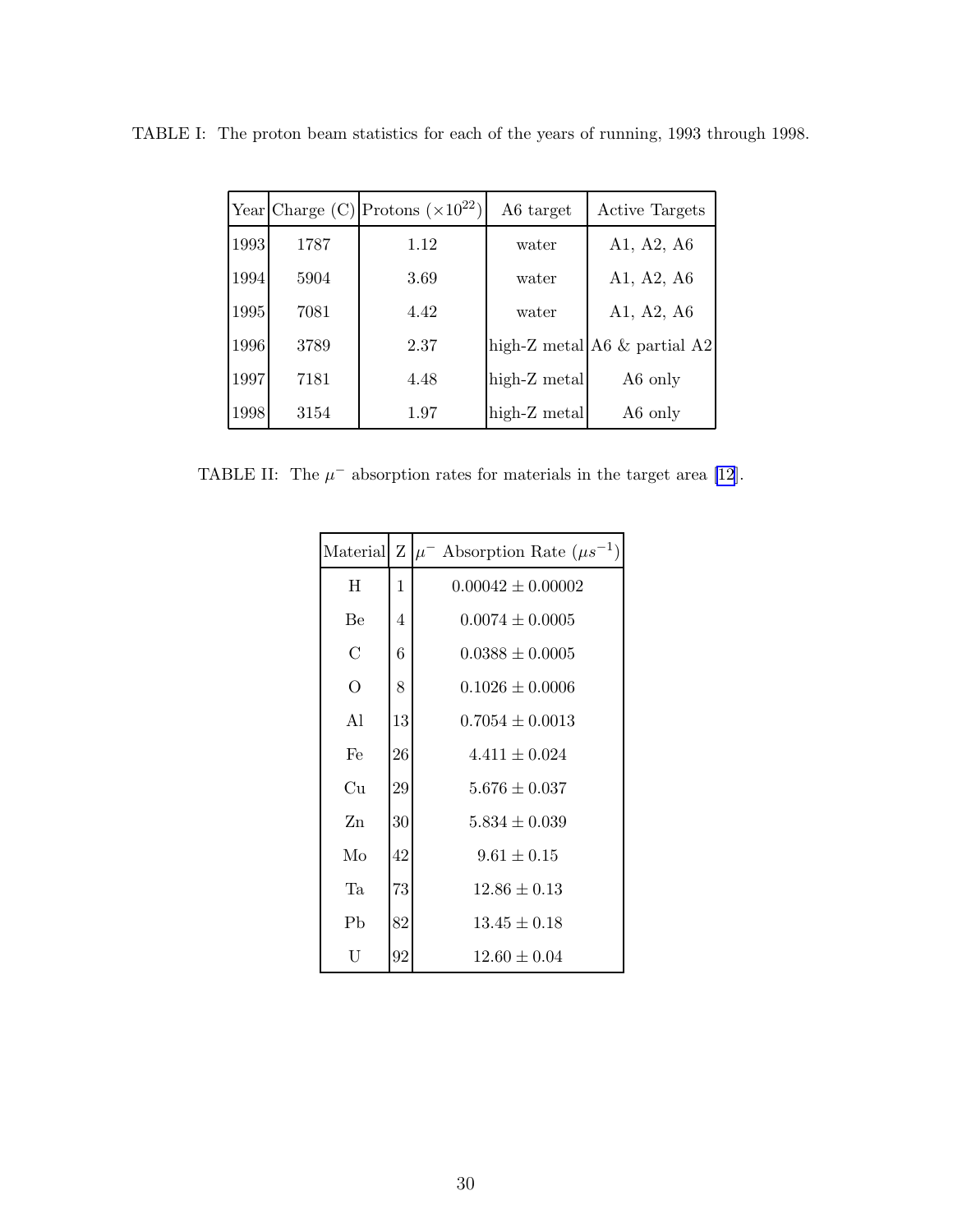| Source                 | Type                            | 1993-1995 Flux        | 1996-1998 Flux        | Total Flux            |
|------------------------|---------------------------------|-----------------------|-----------------------|-----------------------|
| $\mu^+$ DAR            | $\bar{\nu}_{\mu}$ and $\nu_{e}$ | $7.38 \times 10^{13}$ | $5.18 \times 10^{13}$ | $1.26 \times 10^{14}$ |
| $\mu$ <sup>-</sup> DAR | $\nu_{\mu}$ and $\bar{\nu}_{e}$ | $5.96\times10^{10}$   | $4.87 \times 10^{10}$ | $1.08 \times 10^{11}$ |
| $\pi^+$ DIF            | $\nu_\mu$                       | $1.37 \times 10^{12}$ | $8.26 \times 10^{11}$ | $2.20 \times 10^{12}$ |
| $\pi^-$ DIF            | $\bar{\nu}_\mu$                 | $1.45 \times 10^{11}$ | $1.11 \times 10^{11}$ | $2.56 \times 10^{11}$ |
| $\pi^+$ DIF            | $\nu_e$                         | $5.56 \times 10^8$    | $5.01 \times 10^8$    | $1.06 \times 10^{9}$  |
| $\mu^+$ DIF            | $\nu_e$                         | $4.13 \times 10^{9}$  | $2.44 \times 10^{9}$  | $6.57 \times 10^{9}$  |

<span id="page-32-0"></span>TABLE III: Average neutrino fluxes in LSND. Both decay at rest (DAR) and decay in flight (DIF) are shown in  $\nu$ /cm<sup>2</sup>. The  $\nu_{\mu}$  and  $\bar{\nu}_{\mu}$  DIF fluxes are above  $\mu$  production threshold.

TABLE IV: Cross section uncertainties for the neutrino reactions with two-body final states that occur in LSND. The cross sections for these processes are known accurately because either related measurements can be used to constrain the matrix elements or only fundamental particles are observed. Also shown are the corresponding neutrino flux constraints.

| Process                                     | $\sigma$ Constraint    | $\sigma$ Uncertainty | Flux Constraint                                 |
|---------------------------------------------|------------------------|----------------------|-------------------------------------------------|
| $\nu e \rightarrow \nu e$                   | Standard Model Process | $1\%$                | $\mu^+ \rightarrow \nu_e \bar{\nu}_\mu e^+$ DAR |
| $1^2C(\nu_e,e^-)^{12}N_{g.s.}$              | $^{12}N_{q.s.}$        | $5\%$                | $ \mu^+ \to \nu_e \bar{\nu}_\mu e^+$ DAR        |
| $ ^{12}C(\nu_{\mu}, \mu^{-})^{12}N_{q.s.} $ | $^{12}N_{q.s.}$        | $5\%$                | $\pi^+ \rightarrow \nu_\mu \mu^+$ DIF           |
| $p(\bar{\nu}_\mu,\mu^+)n$                   | neutron decay          | $5\%$                | $\pi^- \to \bar{\nu}_\mu \mu^- \text{ DIF}$     |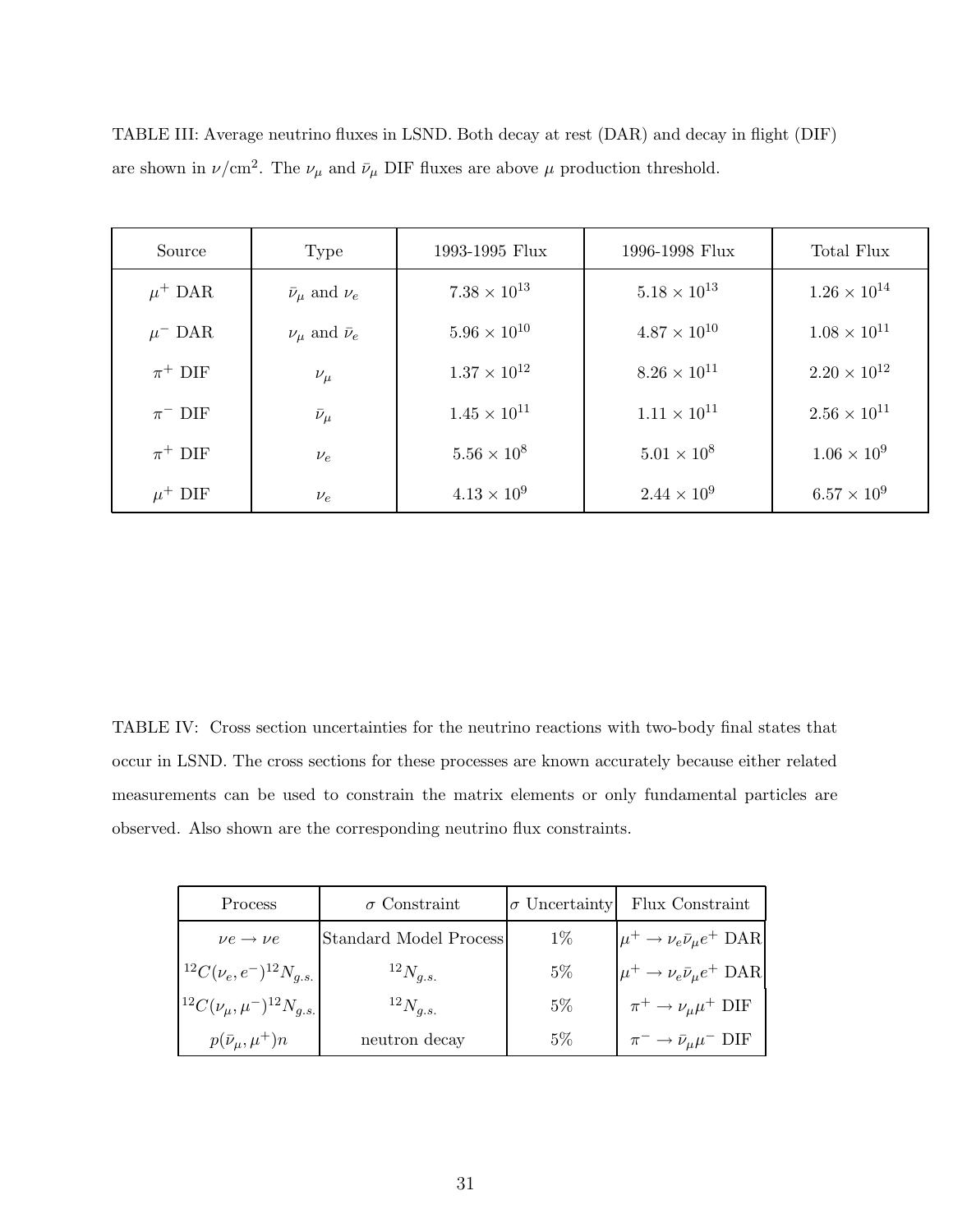<span id="page-33-0"></span>TABLE V: The average efficiencies for electrons in the fiducial volume with energies in the range  $20 < E_e < 60$  MeV.

| Criteria                                                    | Efficiency      |  |  |
|-------------------------------------------------------------|-----------------|--|--|
| Electron Reduction                                          |                 |  |  |
| $Energy > 15$ MeV                                           | 1.00            |  |  |
| Veto Hits $< 4$                                             | $0.98 \pm 0.01$ |  |  |
| No Laser Tag                                                | 1.00            |  |  |
| Loose Electron PID                                          | $0.96 \pm 0.01$ |  |  |
| $Vertex > 10$ cm from PMTs                                  | 1.00            |  |  |
| Cosmic Muon Cut                                             | $0.92 \pm 0.01$ |  |  |
| Electron Selection                                          |                 |  |  |
| $\Delta t_{past} > 12 \mu s$                                | $0.96 \pm 0.01$ |  |  |
| $\Delta t_{future} > 8 \mu s$                               | $0.99 \pm 0.01$ |  |  |
| No bottom veto hit                                          | 1.00            |  |  |
| $-1.5 < \chi'_{tot} < 0.5$                                  | $0.84 \pm 0.01$ |  |  |
| $0.3 < \chi_{tot}^{old} < 0.65$ (1993 only) $0.98 \pm 0.01$ |                 |  |  |
| $85ns < t_{event} < 210ns$                                  | 1.00            |  |  |
| $\Delta t_{neto}^{best} > 30$ ns                            | $0.97 \pm 0.01$ |  |  |
| $D > 35$ cm                                                 | $0.88 \pm 0.02$ |  |  |
| $N_{\gamma} < 1, E > 60$                                    | 1.00            |  |  |
| $N_{\gamma} < 2, E < 60$                                    | 1.00            |  |  |
| Deadtime                                                    |                 |  |  |
| DAQ & Tape Deadtime                                         | $0.96 \pm 0.02$ |  |  |
| Veto Deadtime                                               | $0.76 \pm 0.02$ |  |  |
| Total                                                       | $0.42 \pm 0.03$ |  |  |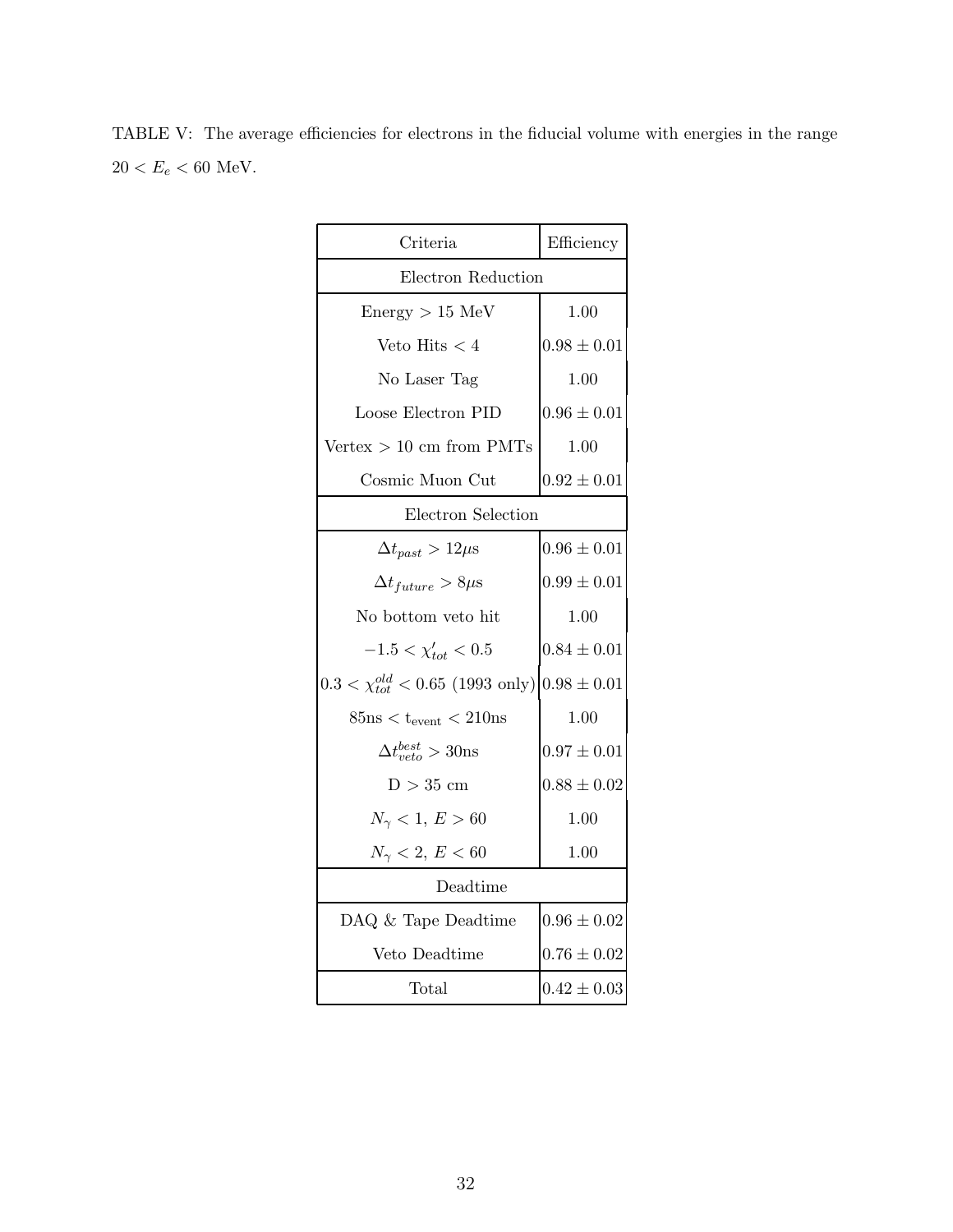|                   |       | Category Past Event Primary Event | <b>Future Event</b>                  |
|-------------------|-------|-----------------------------------|--------------------------------------|
| $\epsilon$        |       | $\nu_e$                           |                                      |
| $e \beta$         |       | $\nu_e$                           | $^{12}N$ decay                       |
| $e$ $\gamma$      |       | $\nu_e$                           | $n$ capture                          |
| $\mu$ $e$         | $\mu$ | $e(\text{muon decay})$            |                                      |
| $\mu$ $e$ $\beta$ | $\mu$ | $e$ (muon decay)                  | $^{12}N$ decay                       |
| $e \gamma \beta$  |       | $\nu_e$                           | accidental $\gamma + {}^{12}N$ decay |
| $\mu e \gamma$    | $\mu$ | $e$ (muon decay)                  | $n$ capture                          |
| $e$ no $\beta$    |       | $\nu_e$                           |                                      |

<span id="page-34-0"></span>TABLE VI: Event categories used to determine the number of events from standard neutrino processes.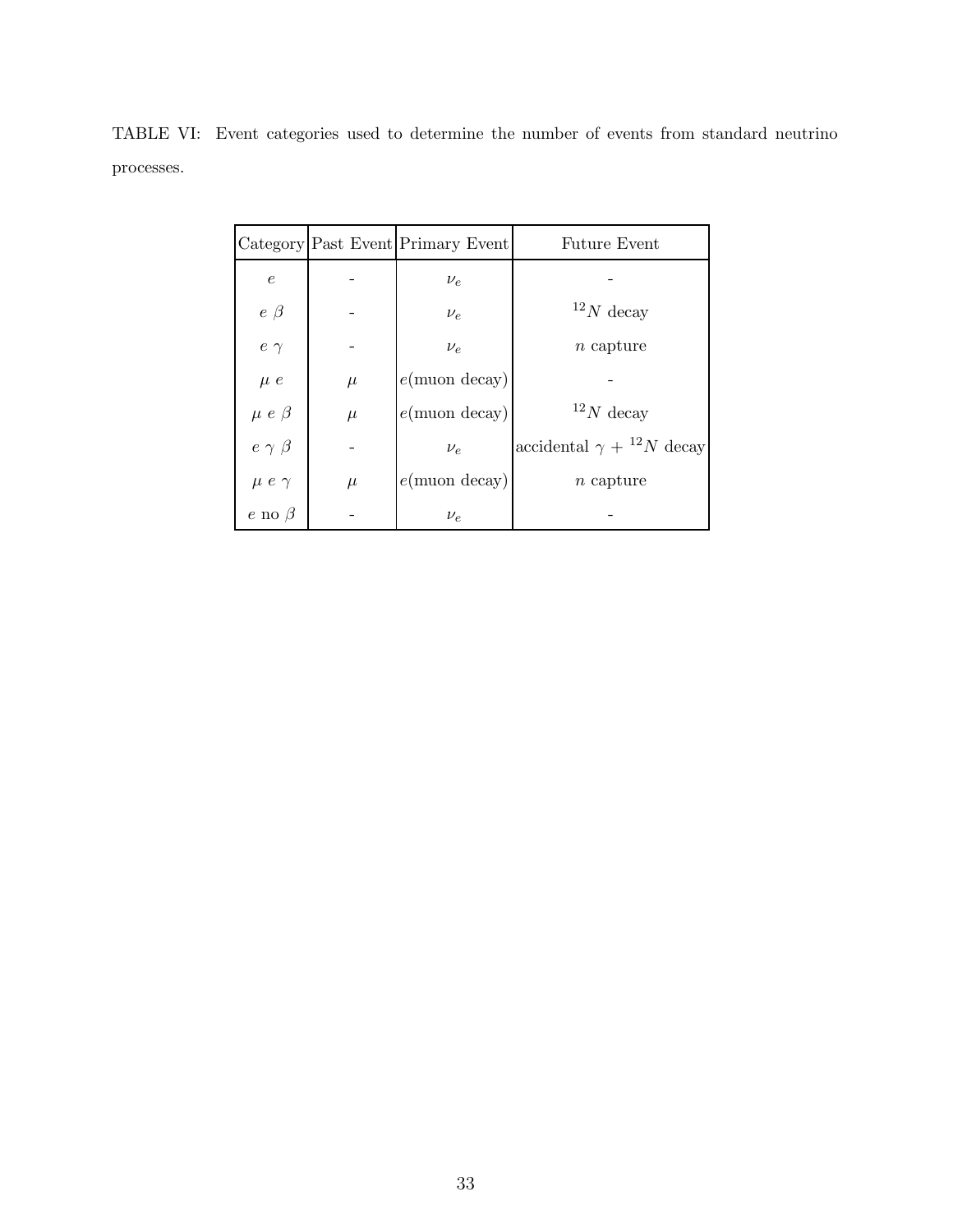| Parameter                                          |                        |                              | Fitted Correction Value Central Correction Value Nominal Parameter Value |  |  |  |
|----------------------------------------------------|------------------------|------------------------------|--------------------------------------------------------------------------|--|--|--|
|                                                    | <b>Flux Parameters</b> |                              |                                                                          |  |  |  |
| $\Phi_{DIF}$                                       | $0.88 \pm 0.09$        | $1.00 \pm 0.15$              | $0.22 \times 10^{13} \nu/cm^2$                                           |  |  |  |
| $\Phi_{DAR}$                                       | $1.01 \pm 0.05$        | $1.00 \pm 0.07$              | $12.6 \times 10^{13} \nu/cm^2$                                           |  |  |  |
| $\frac{\pi^-}{\pi^+}$ ratio                        | $0.90 \pm 0.19$        | $1.00 \pm 0.10$              | 0.12                                                                     |  |  |  |
|                                                    |                        | Cross Section Parameters     |                                                                          |  |  |  |
| $\sigma(\nu_{\mu}^{12}C \rightarrow \mu^{-12}N^*)$ | $0.68 \pm 0.23$        | $1.00 \pm 0.25$              | $15.2 \times 10^{-40}$ cm <sup>2</sup>                                   |  |  |  |
| $\sigma(\bar{\nu}_\mu p \to \mu^+ n)$              | $0.97 \pm 0.05$        | $1.00 \pm 0.05$              | $4.9\times10^{-40}$ $cm^2$                                               |  |  |  |
| $\sigma(\nu_e^{12}C \to e^{-12}N_{g.s.})$          | $1.01 \pm 0.05$        | $1.00 \pm 0.05$              | $9.2 \times 10^{-42}$ cm <sup>2</sup>                                    |  |  |  |
| $\sigma(\nu_e^{12}C \rightarrow e^{-~12} N^*)$     | $1.02 \pm 0.13$        | $1.00 \pm 0.25$              | $4.1\times10^{-42}$ $cm^2$                                               |  |  |  |
| $\sigma(\nu_e^{13}C \rightarrow e^{-13}N)$         | $0.93 \pm 0.28$        | $1.00 \pm 0.30$              | $0.53 \times 10^{-40}$ cm <sup>2</sup>                                   |  |  |  |
|                                                    |                        | <b>Efficiency Parameters</b> |                                                                          |  |  |  |
| $\epsilon_{\mu}$                                   | $1.00 \pm 0.06$        | $1.00 \pm 0.07$              | 0.93                                                                     |  |  |  |
| $\epsilon_{\beta}$                                 | $1.00 \pm 0.04$        | $1.00 \pm 0.07$              | 0.65                                                                     |  |  |  |
| $\epsilon_e$                                       | $1.00 \pm 0.05$        | $1.00 \pm 0.07$              | 0.42                                                                     |  |  |  |
| $\epsilon_{\gamma}$                                | $0.91 \pm 0.03$        | $1.00 \pm 0.07$              | 0.60                                                                     |  |  |  |
| duty ratio                                         | $0.95 \pm 0.03$        | $1.00 \pm 0.03$              | 0.060                                                                    |  |  |  |

<span id="page-35-0"></span>TABLE VII: Parameters adjusted during the least squares fit procedure, along with the fitted correction values, central correction values, and nominal parameter values.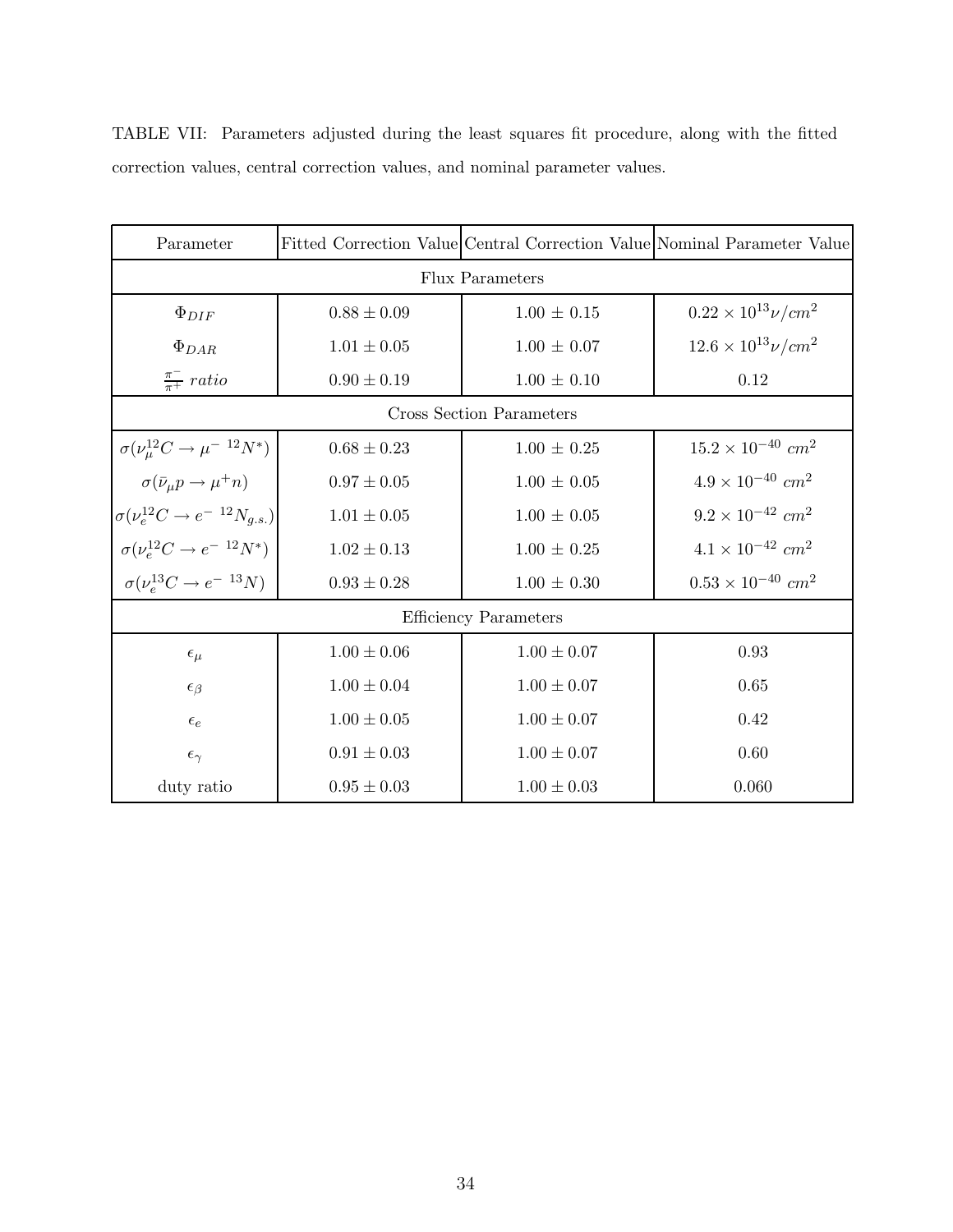<span id="page-36-0"></span>TABLE VIII: The estimated number of events in the  $20 < E_e < 60$  MeV energy range due to 100%  $\bar{\nu}_{\mu} \to \bar{\nu}_{e}$  transmutation and to the two beam-related backgrounds with neutrons,  $\mu^{-}$  decay at rest in the beam stop followed by  $\bar{\nu}_e p \to e^+ n$  scattering in the detector and  $\pi^-$  decay in flight in the beam stop followed by  $\bar{\nu}_{\mu} p \to \mu^+ n$  scattering. The  $\pi^-$  DIF background includes contributions from  $\bar{\nu}_{\mu}C \to \mu^+ nX$  and  $\nu_{\mu}C \to \mu^- nX$  scattering, as well as a small  $\bar{\nu}_e$  background from  $\pi^-$  and  $\mu$ <sup>-</sup> DIF. The events must satisfy the electron selection criteria, but no correlated  $\gamma$  requirement is imposed.

| Neutrino Source        | Reaction                                     | Number of Events |
|------------------------|----------------------------------------------|------------------|
| $\mu^+$ DAR            | 100% $\bar{\nu}_\mu \rightarrow \bar{\nu}_e$ | $33300 \pm 3300$ |
| $\mu$ <sup>-</sup> DAR | $\bar{\nu}_e p \rightarrow e^+ n$            | $19.5 \pm 3.9$   |
| $\pi^-$ DIF            | $\bar{\nu}_{\mu} p \rightarrow \mu^+ n$      | $10.5 \pm 4.6$   |

TABLE IX: The correlated and accidental  $\gamma$  efficiencies for different  $R_{\gamma}$  selections. The systematic uncertainty of these efficiencies is estimated to be  $\pm 7\%$  of their values.

|                    | Selection Correlated $\gamma$ Efficiency Accidental $\gamma$ Efficiency |        |
|--------------------|-------------------------------------------------------------------------|--------|
| $R_{\gamma} > 1$   | 0.51                                                                    | 0.012  |
| $R_{\gamma} > 10$  | 0.39                                                                    | 0.0026 |
| $R_{\gamma} > 100$ | 0.17                                                                    | 0.0002 |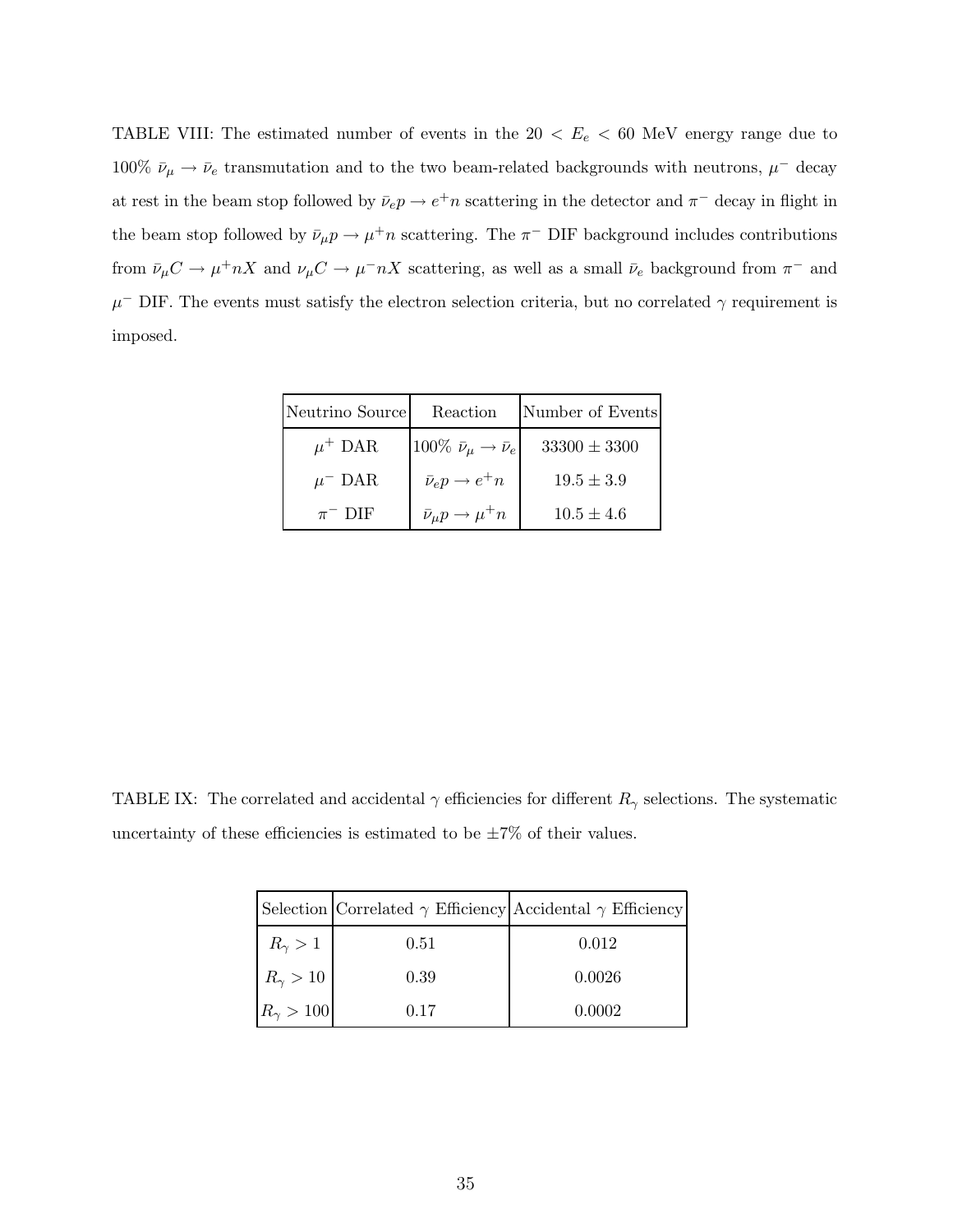<span id="page-37-0"></span>TABLE X: Numbers of beam-on events that satisfy the selection criteria for the primary  $\bar{\nu}_\mu \to \bar{\nu}_e$ oscillation search with  $R_{\gamma} > 1$ ,  $R_{\gamma} > 10$ , and  $R_{\gamma} > 100$ . Also shown are the beam-off background, the estimated neutrino background, the excess of events that is consistent with neutrino oscillations, and the probability that the excess is due to a statistical fluctuation.

|                      |     | Selection Beam-On Events Beam-Off Background $\nu$ Background Event Excess |                |                                                | Probability |
|----------------------|-----|----------------------------------------------------------------------------|----------------|------------------------------------------------|-------------|
| $R_{\gamma} > 1$     | 205 | $106.8 \pm 2.5$                                                            | $39.2 \pm 3.1$ | $[59.0 \pm 14.5 \pm 3.1]$ $7.8 \times 10^{-6}$ |             |
| $R_{\gamma} > 10$    | 86  | $36.9 \pm 1.5$                                                             | $16.9 \pm 2.3$ | $32.2 \pm 9.4 \pm 2.3 \pm 1.1 \times 10^{-4}$  |             |
| $ R_{\gamma} > 100 $ | 27  | $8.3 \pm 0.7$                                                              | $5.4 \pm 1.0$  | $13.3 \pm 5.2 \pm 1.0$ $1.8 \times 10^{-3}$    |             |

TABLE XI: The number of excess events in the  $20 < E_e < 60$  MeV energy range, together with the corresponding oscillation probability if the excess is due to  $\bar{\nu}_{\mu} \to \bar{\nu}_e$  oscillations. Also shown are the results from the analysis of the 1993-1995 data sample[[2](#page-68-0)].

| Analysis                                                                                | Excess Events   Oscillation Probability |
|-----------------------------------------------------------------------------------------|-----------------------------------------|
| Present Analysis (1993-1998) $ 87.9 \pm 22.4 \pm 6.0 $ (0.264 $\pm$ 0.067 $\pm$ 0.045)% |                                         |
| Previous Analysis (1993-1995) $51.0^{+20.2}_{-19.5} \pm 8.0$                            | $(0.31 \pm 0.12 \pm 0.05)\%$            |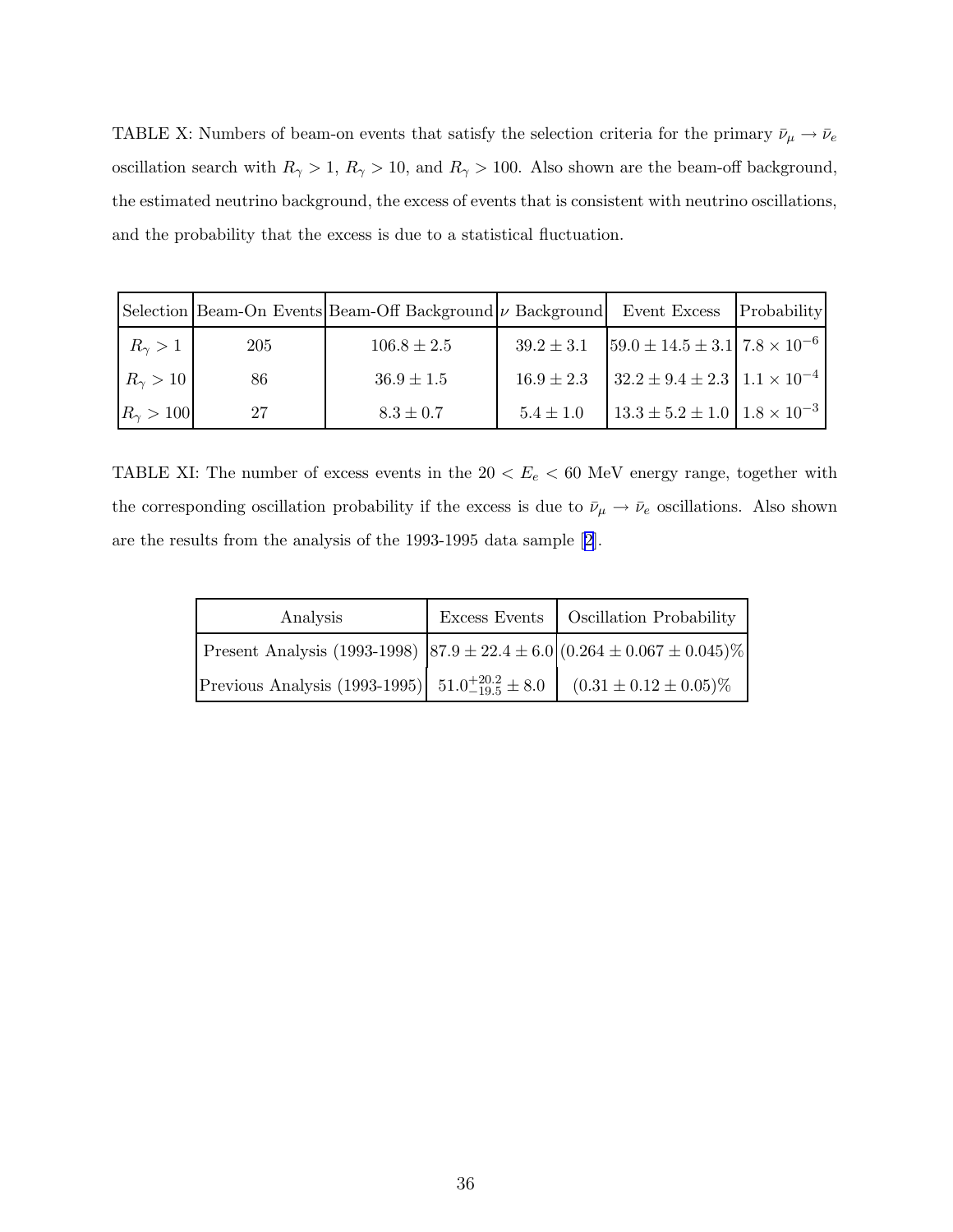| Selection                                                                                      | Oscillation Probability         |
|------------------------------------------------------------------------------------------------|---------------------------------|
| Nominal                                                                                        | $(0.264 \pm 0.067 \pm 0.045)\%$ |
| Nominal + $\Delta t_{past} > 20 \mu s$                                                         | $(0.220 \pm 0.064 \pm 0.045)\%$ |
| Nominal + Veto Hits $<$ 2                                                                      | $(0.303 \pm 0.074 \pm 0.045)\%$ |
| Nominal + $-1.5 < \chi'_{tot} < 0$                                                             | $(0.304 \pm 0.077 \pm 0.045)\%$ |
| Nominal + $D > 50$ cm & $Y > -50$ cm                                                           | $(0.252 \pm 0.071 \pm 0.045)\%$ |
| Nominal + $D > 75$ cm                                                                          | $(0.222 \pm 0.074 \pm 0.045)\%$ |
| Nominal + $Y > -120$ cm                                                                        | $(0.239 \pm 0.061 \pm 0.045)\%$ |
| Nominal + $\Delta t_{past} > 15.2 \mu s \& Y > -120 \text{ cm}  (0.193 \pm 0.055 \pm 0.045)\%$ |                                 |
| Nominal $+ S > 0.5$                                                                            | $(0.293 \pm 0.069 \pm 0.045)\%$ |

.

<span id="page-38-0"></span>TABLE XII: The oscillation probabilities obtained with various selections. The  $S > 0.5$  selection was used in the previous analysis[[2](#page-68-0)]. The nominal values are shown in Table [XI](#page-37-0)

TABLE XIII: Number of beam on-off excess events that satisfy the selection criteria for the primary  $\bar\nu_\mu\to\bar\nu_e$  oscillation search with 1 associated  $\gamma$  and with  $>1$  associated  $\gamma.$  (An associated  $\gamma$  is defined to have  $R_{\gamma} > 10$ .) The excess of events with  $> 1$  correlated  $\gamma$  is approximately zero, which is what is expected for the reaction  $\bar{\nu}_e p \to e^+ n$ .

| Energy Selection 1 Associated $\gamma$ > 1 Associated $\gamma$ |                |                |
|----------------------------------------------------------------|----------------|----------------|
| $ 20 < E_e < 60$ MeV                                           | $49.1 \pm 9.4$ | $-2.8 \pm 2.4$ |
| $36 < E_e < 60$ MeV                                            | $28.3 \pm 6.6$ | $-3.0 \pm 1.7$ |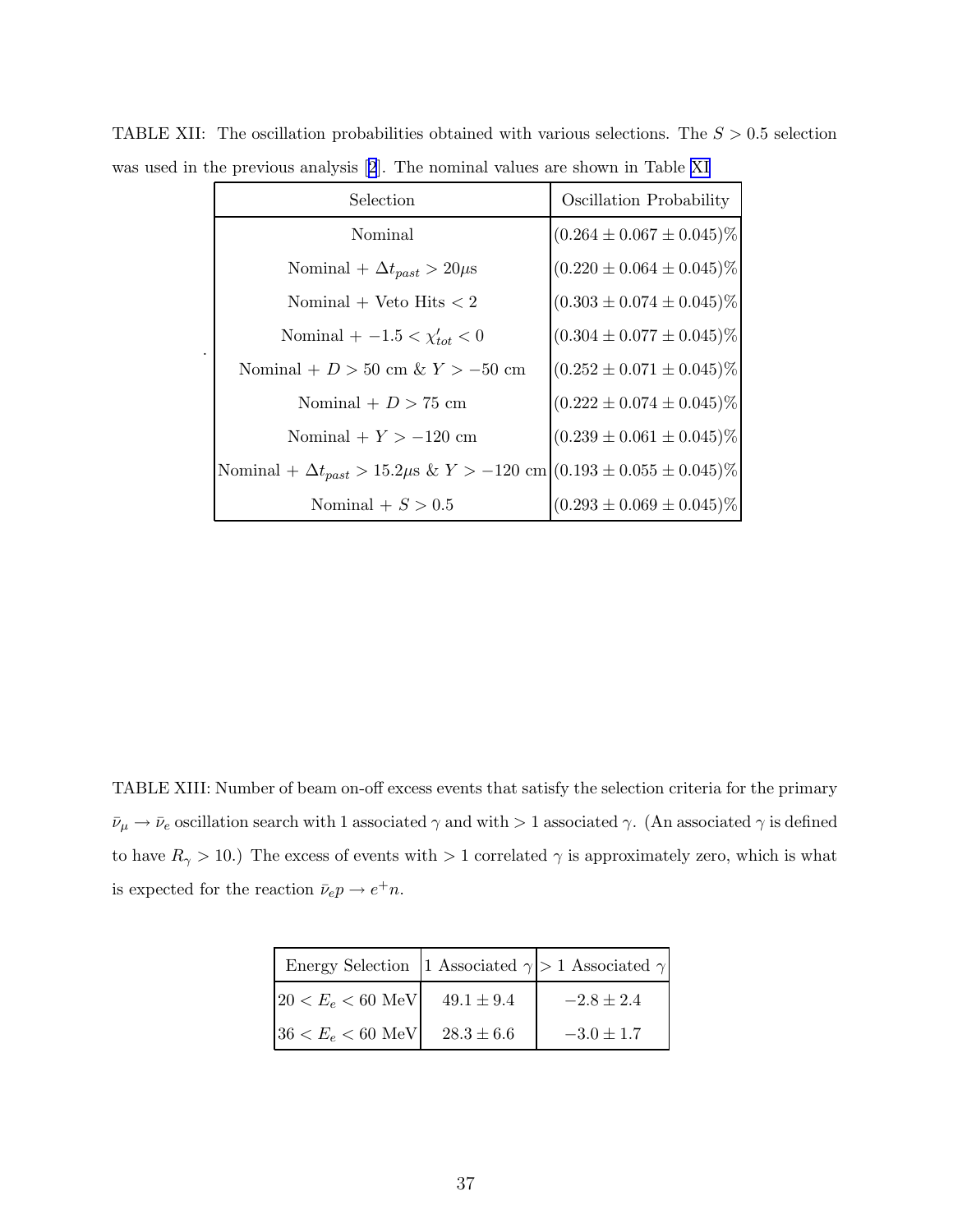<span id="page-39-0"></span>TABLE XIV: Number of beam on-off excess events that satisfy the selection criteria for the primary  $\bar{\nu}_{\mu} \to \bar{\nu}_e$  oscillation search with  $36 < E_e < 60$  MeV and with  $> 11$  "lookback" hits in the 0-3  $\mu$ s and 3-6  $\mu$ s intervals. Results are shown for events with  $R_{\gamma} \ge 0$  and for events with  $R_{\gamma} > 10$ . The number of excess events in each  $3\mu s$  interval is consistent with the probability of having an accidental lookback in the time interval.

|                                             |  | $ R_{\gamma}$ Selection $ 0-3\mu s $ 3 – 6 $\mu s$ Events Expected Due to Accidentals |
|---------------------------------------------|--|---------------------------------------------------------------------------------------|
| $R_{\gamma} \ge 0$   11.5 ± 6.3   7.8 ± 5.9 |  | $10.8 \pm 2.2$                                                                        |
| $R_{\gamma} > 10$   1.7 ± 1.4   0.5 ± 1.0   |  | $1.6 \pm 0.4$                                                                         |

TABLE XV: The number of excess events in the  $60 < E_e < 200$  MeV energy range, together with the corresponding oscillation probability if the excess is due to  $\nu_{\mu} \to \nu_{e}$  oscillations. Also shown are the results from the higher precision analysis of the 1993-1995 data sample[[3](#page-68-0)].

| Analysis                                                                                       | <b>Excess Events Oscillation Probability</b> |
|------------------------------------------------------------------------------------------------|----------------------------------------------|
| Present Analysis (1993-1998) $\left[8.1 \pm 12.2 \pm 1.7\right]$ (0.10 $\pm$ 0.16 $\pm$ 0.04)% |                                              |
| Previous Analysis (1993-1995) $ 18.1 \pm 6.6 \pm 4.0 $ (0.26 $\pm$ 0.10 $\pm$ 0.05)%           |                                              |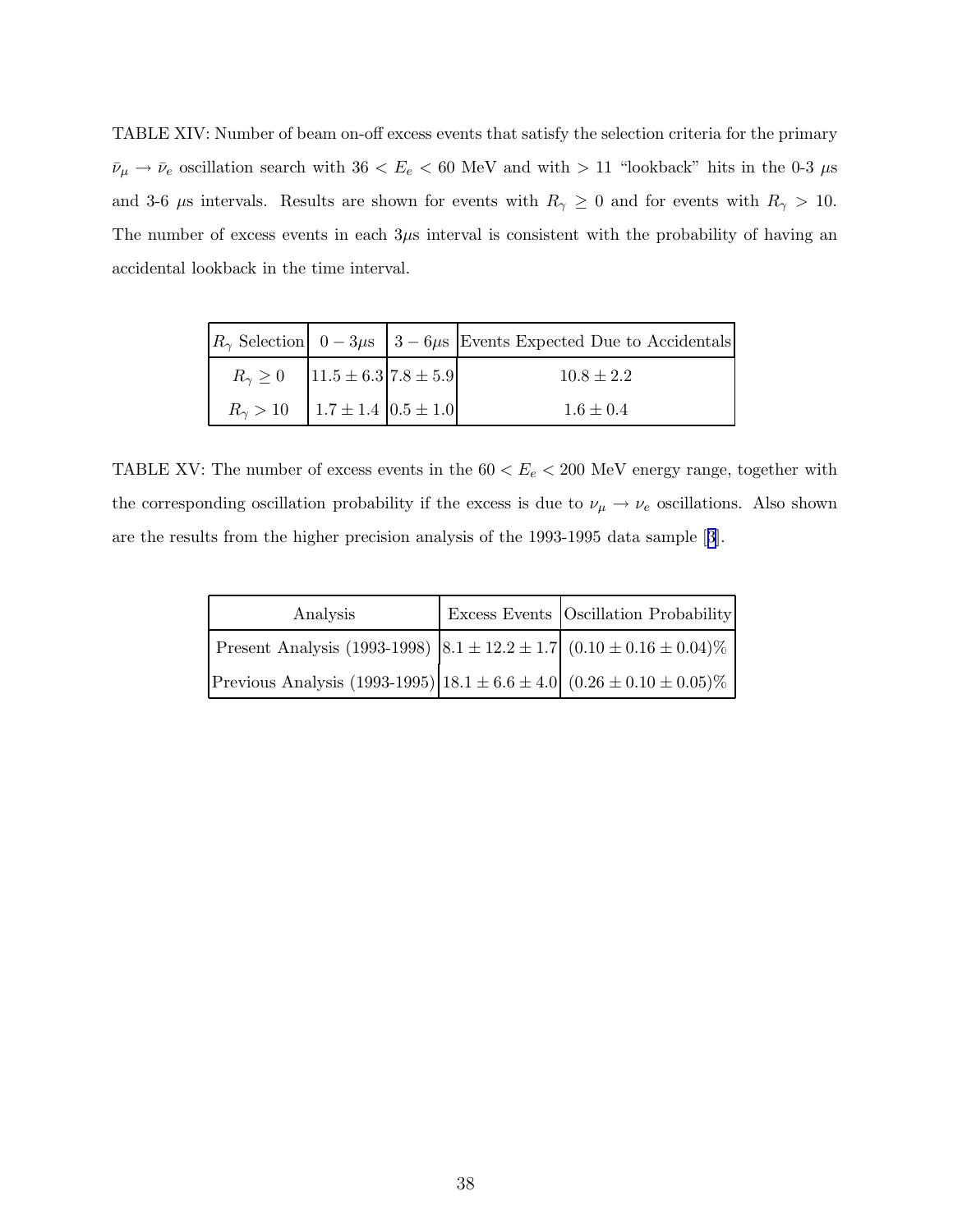<span id="page-40-0"></span>TABLE XVI: The eight contributions to the  $(\sin^2 2\theta, \Delta m^2)$   $\mathcal L$  fit from all of the signal and background processes. Also shown are the fitted number of events at the best fit point of  $(\sin^2 2\theta, \Delta m^2)_{best-fit} = (0.003, 1.2 \text{eV}^2).$ 

| $\mathcal L$ Contribution | Signal or Background Source                                           | Process                                             | Fitted Number of Events |
|---------------------------|-----------------------------------------------------------------------|-----------------------------------------------------|-------------------------|
| $\mathbf 1$               | $\overline{\nu}_{\mu} \rightarrow \overline{\nu}_{e}$                 | $\bar{\nu}_e p \rightarrow e + n$                   | 89.5                    |
| $\overline{2}$            | <b>BUB</b>                                                            |                                                     | 3664.6                  |
| 3                         | DAR $\nu_e$                                                           | $\nu_e$ <sup>12</sup> $C \rightarrow e^- N_{g.s.}$  | 1865.0                  |
|                           |                                                                       | $\nu_e{}^{12}C \to e^-N^*$                          |                         |
|                           |                                                                       | $\nu_e$ <sup>13</sup> $C \rightarrow e^- N$         |                         |
|                           |                                                                       | $\nu e \rightarrow \nu e$                           |                         |
| $\overline{4}$            | DIF $\nu_\mu$                                                         | $\nu_\mu C \rightarrow \mu^- N^*$                   | 37.3                    |
|                           |                                                                       | $\nu_{\mu} C \rightarrow \mu^{-} N_{q.s.}$          |                         |
| $\overline{5}$            | DIF $\overline{\nu}_{\mu}$                                            | $\overline{\nu}_\mu p \to \mu^+ n$                  | 5.9                     |
|                           |                                                                       | $\overline{\nu}_{\mu} C \rightarrow \mu^+ B^*$      |                         |
|                           |                                                                       | $\overline{\nu}_{\mu}C \rightarrow \mu^{+}B_{q.s.}$ |                         |
| $\boldsymbol{6}$          | DAR $\overline{\nu}_e$ ( $\mu$ <sup>-</sup> DAR)                      | $\overline{\nu}_e p \rightarrow e^+ n$              | 16.7                    |
| $\overline{7}$            | $\nu_\mu \rightarrow \nu_e$                                           | $\nu_e C \rightarrow e^- N$                         | 6.1                     |
| 8                         | DIF $\pi^+ \to \nu_e$ and $\mu^+ \to \nu_e$ decay $\nu_e C \to e^- N$ |                                                     | 11.9                    |

TABLE XVII: A comparison of the LSND and KARMEN experiments.

| Property                    | <b>LSND</b>        | <b>KARMEN</b>    |
|-----------------------------|--------------------|------------------|
| Proton Energy               | 798 MeV            | 800 MeV          |
| Proton Intensity            | 1000 $\mu$ A       | $200 \mu A$      |
| Duty Factor                 | $6 \times 10^{-2}$ | $1\times10^{-5}$ |
| Total Mass                  | 167t               | 56t              |
| Neutrino Distance           | 30 m               | $17.5 \text{ m}$ |
| Particle Identification     | YES                | N <sub>O</sub>   |
| Energy Resolution at 50 MeV | 6.6%               | $1.6\%$          |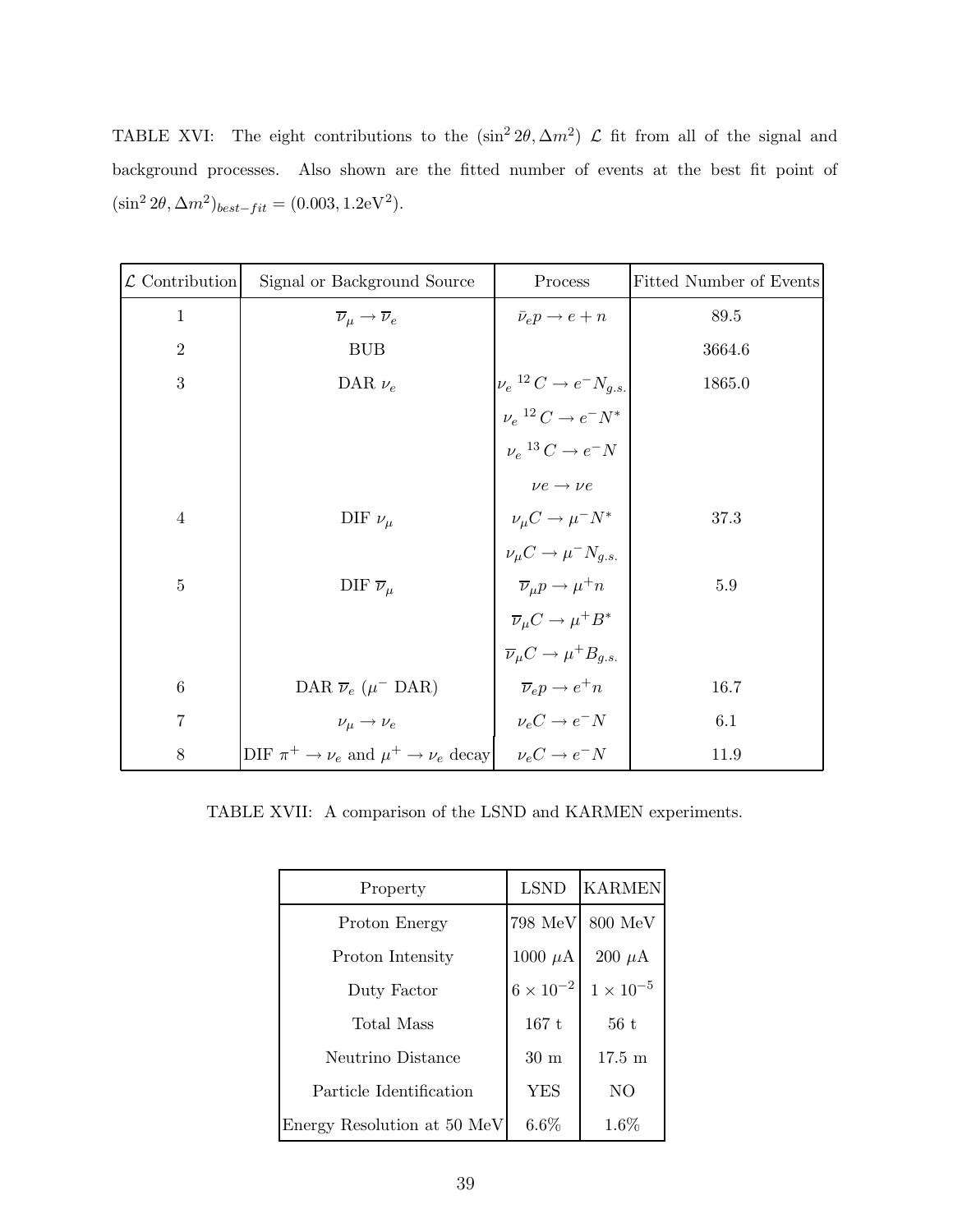<span id="page-41-0"></span>

FIG. 1: The layout of the LSND detector and the A6 beam stop area.



FIG. 2: The layout of the A6 beam stop, as it was configured for the 1993-1995 data taking.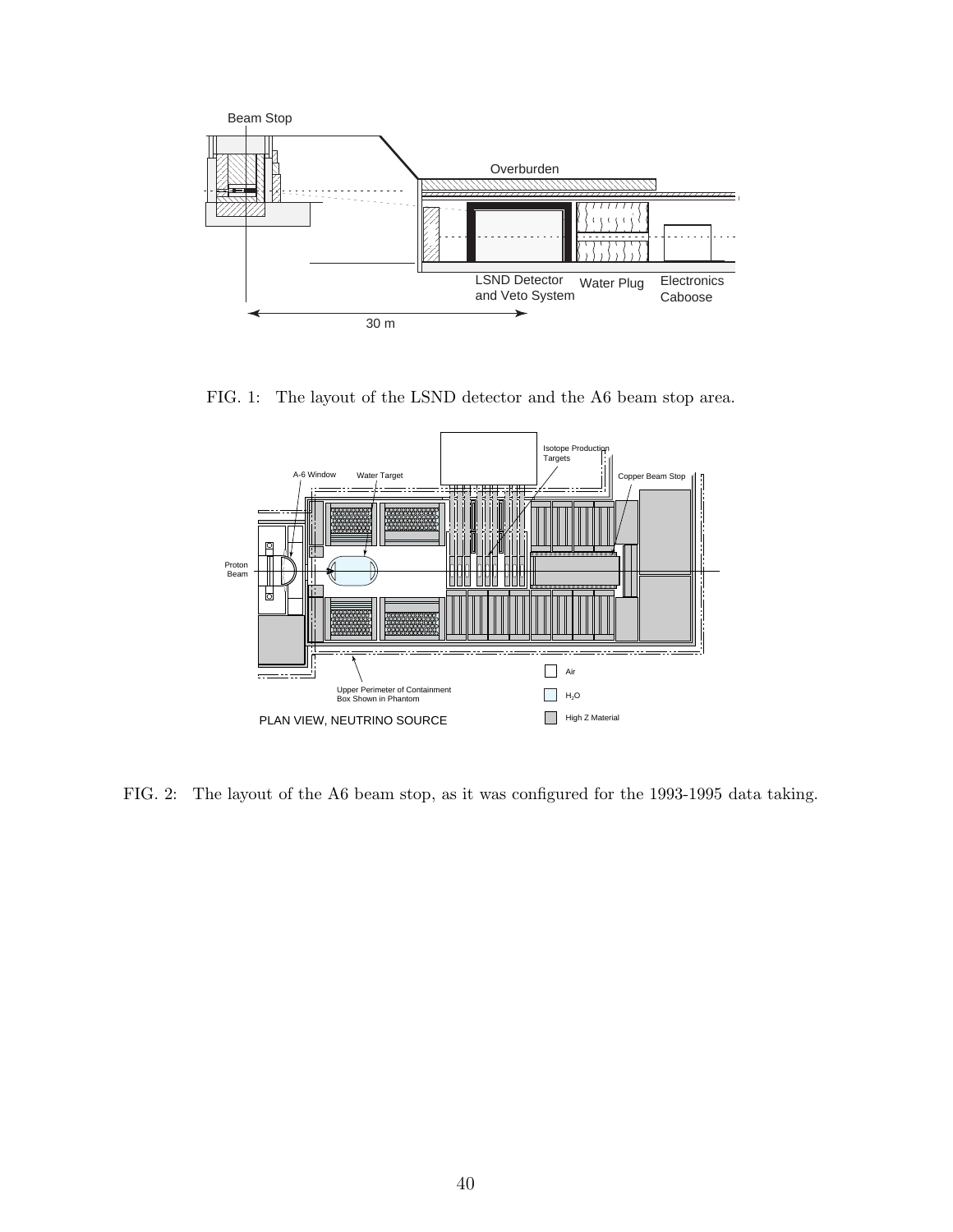<span id="page-42-0"></span>

FIG. 3: The decay-at-rest neutrino fluxes averaged over the detector.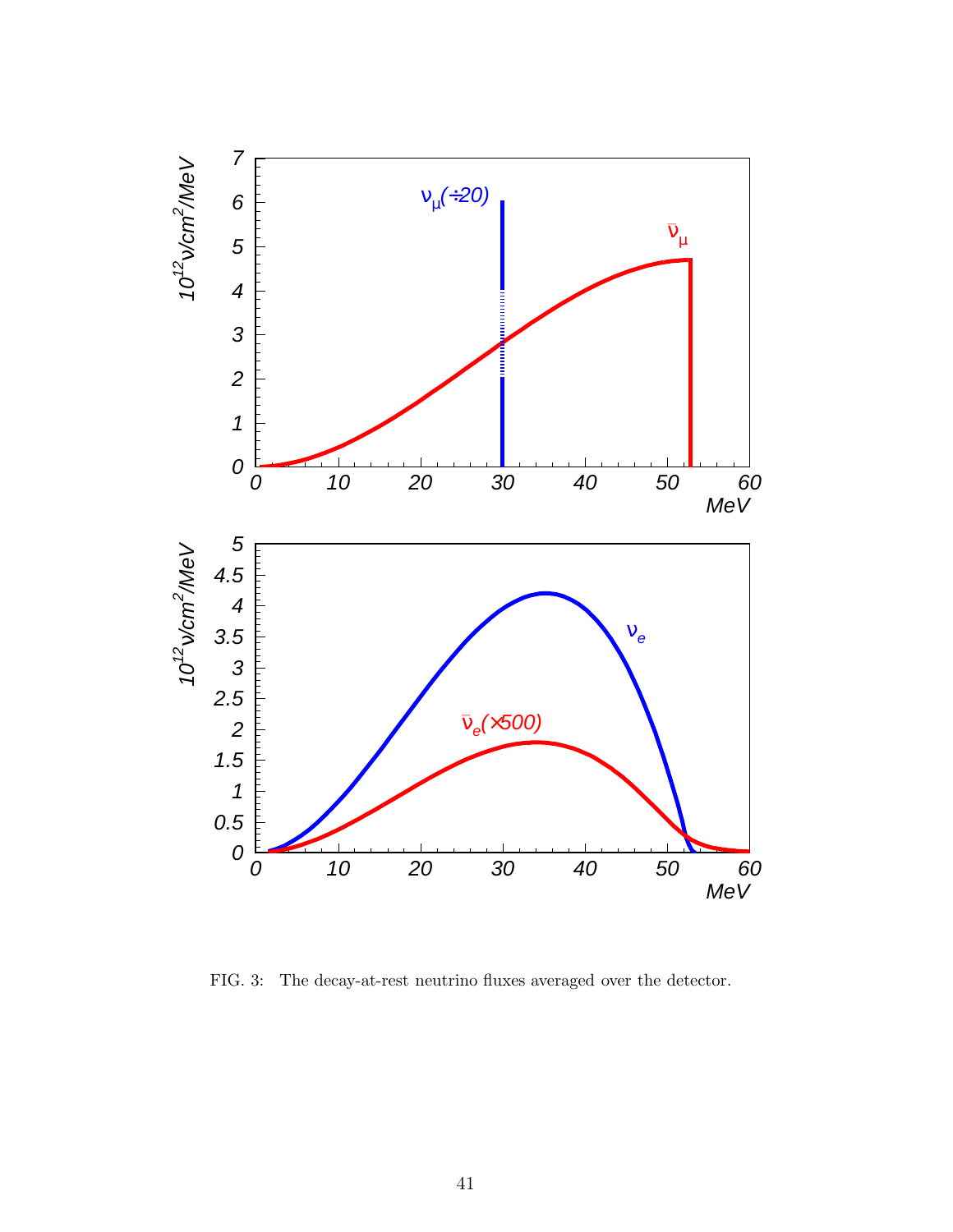<span id="page-43-0"></span>

FIG. 4: The decay-in-flight neutrino fluxes averaged over the detector.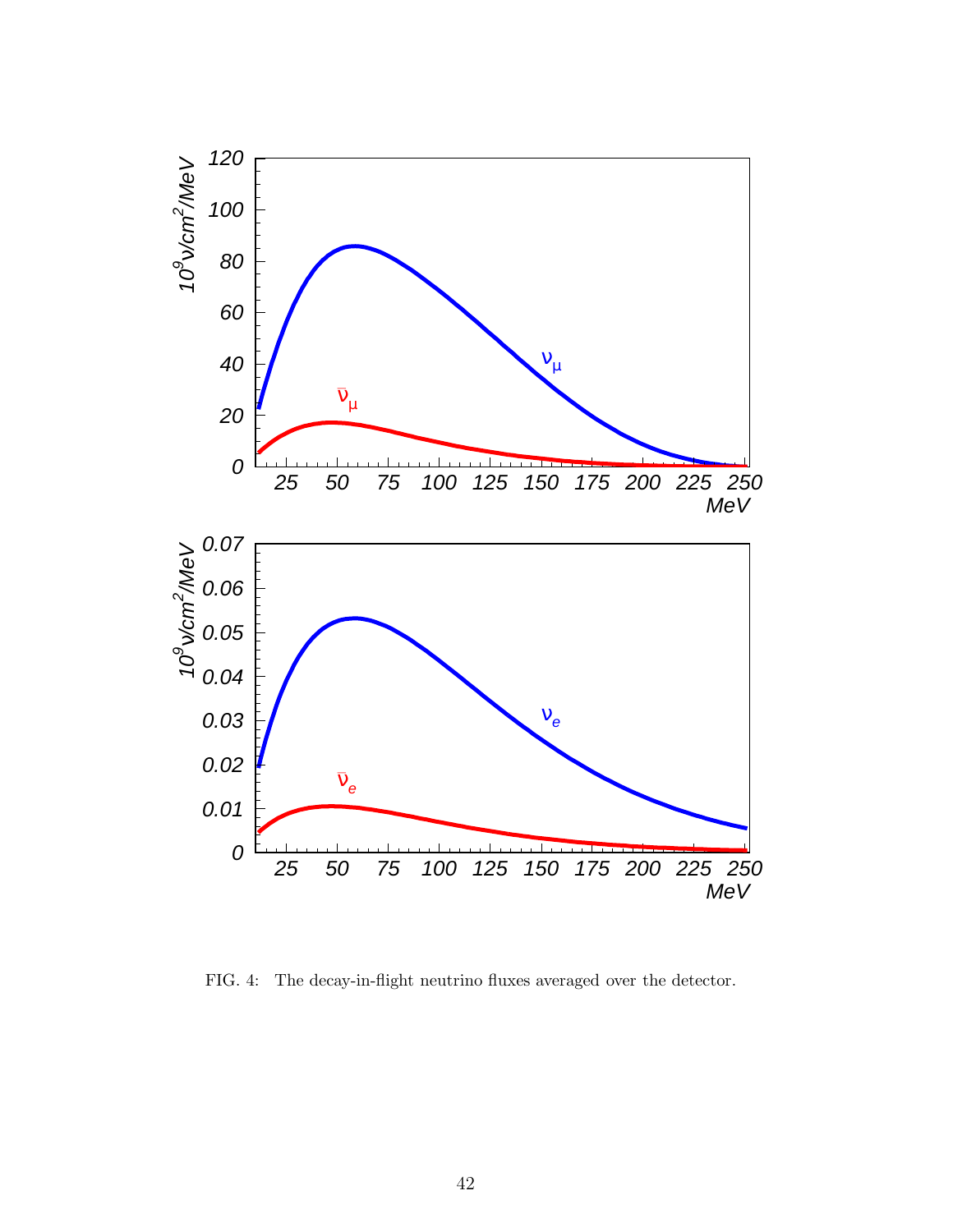<span id="page-44-0"></span>

FIG. 5: The electron and  $\beta$  energy distributions and the time between the electron and  $\beta$ ,  $\Delta t$ , for  ${}^{12}C(\nu_e, e^-){}^{12}N_{g.s.}$  scattering events.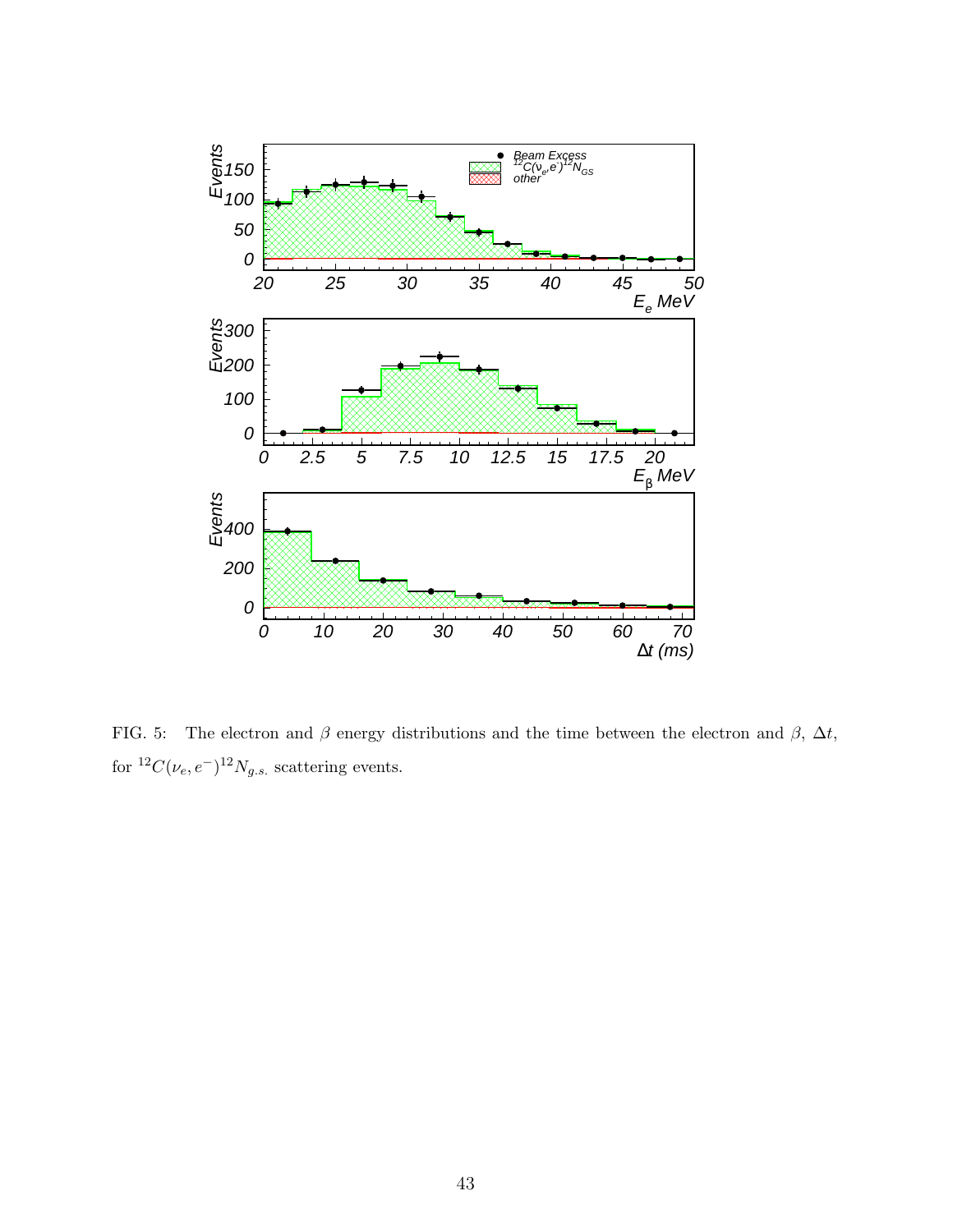<span id="page-45-0"></span>

FIG. 6: The energy and angular distributions for inclusive electron events.  $E_e$  is the electron energy and  $\theta_{\nu}$  is the angle between the incident neutrino and outgoing electron directions. Neutrinoelectron elastic scattering events are clearly seen near  $\cos \theta_{\nu} \sim 1$ .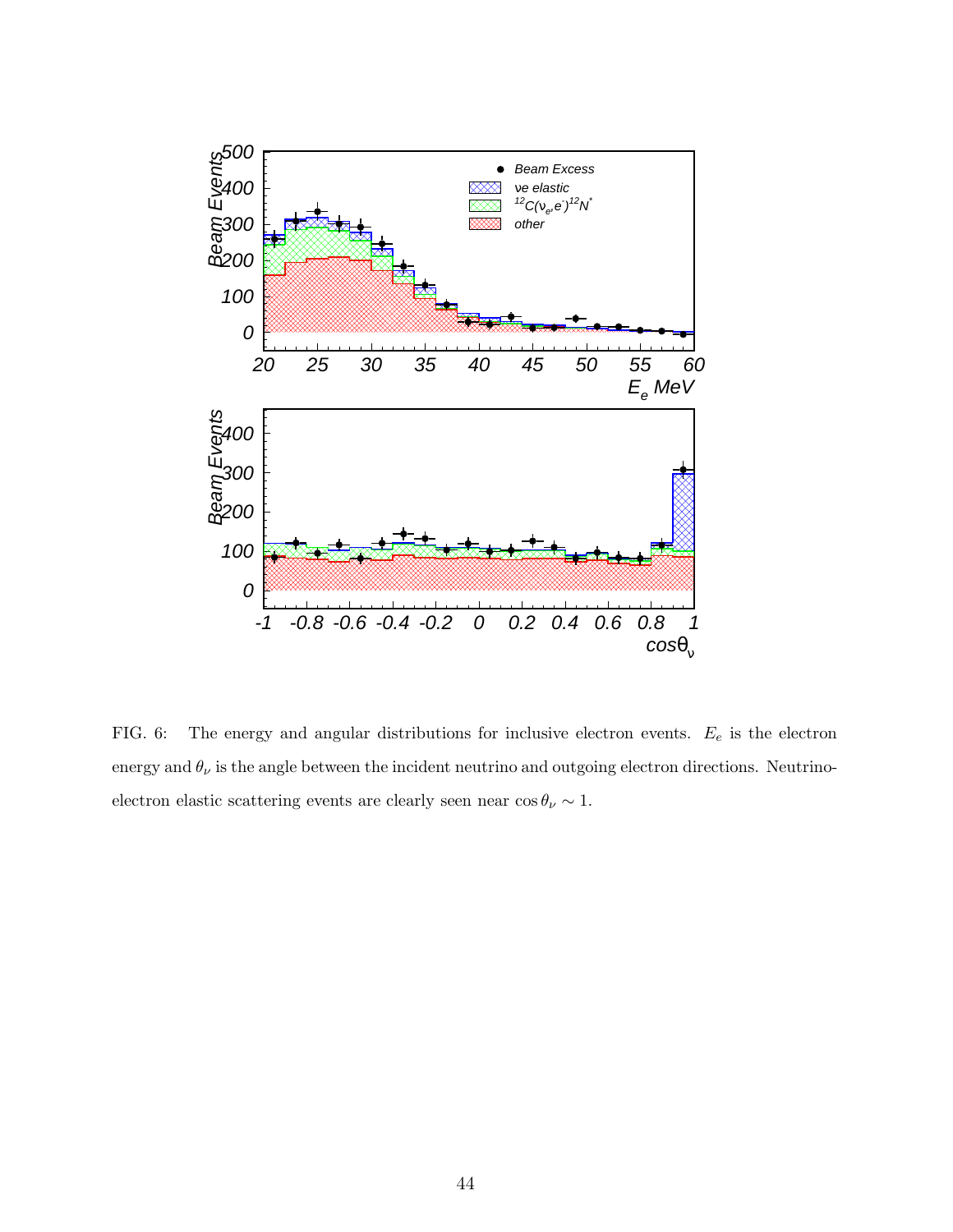<span id="page-46-0"></span>

FIG. 7: The angular distribution (top plot) and the energy distribution (bottom plot) for neutrinoelectron elastic scattering events with  $\cos \theta_{\nu} > 0.9$  and with  ${}^{12}C(\nu_e, e^-){}^{12}N_{g.s.}$  events removed.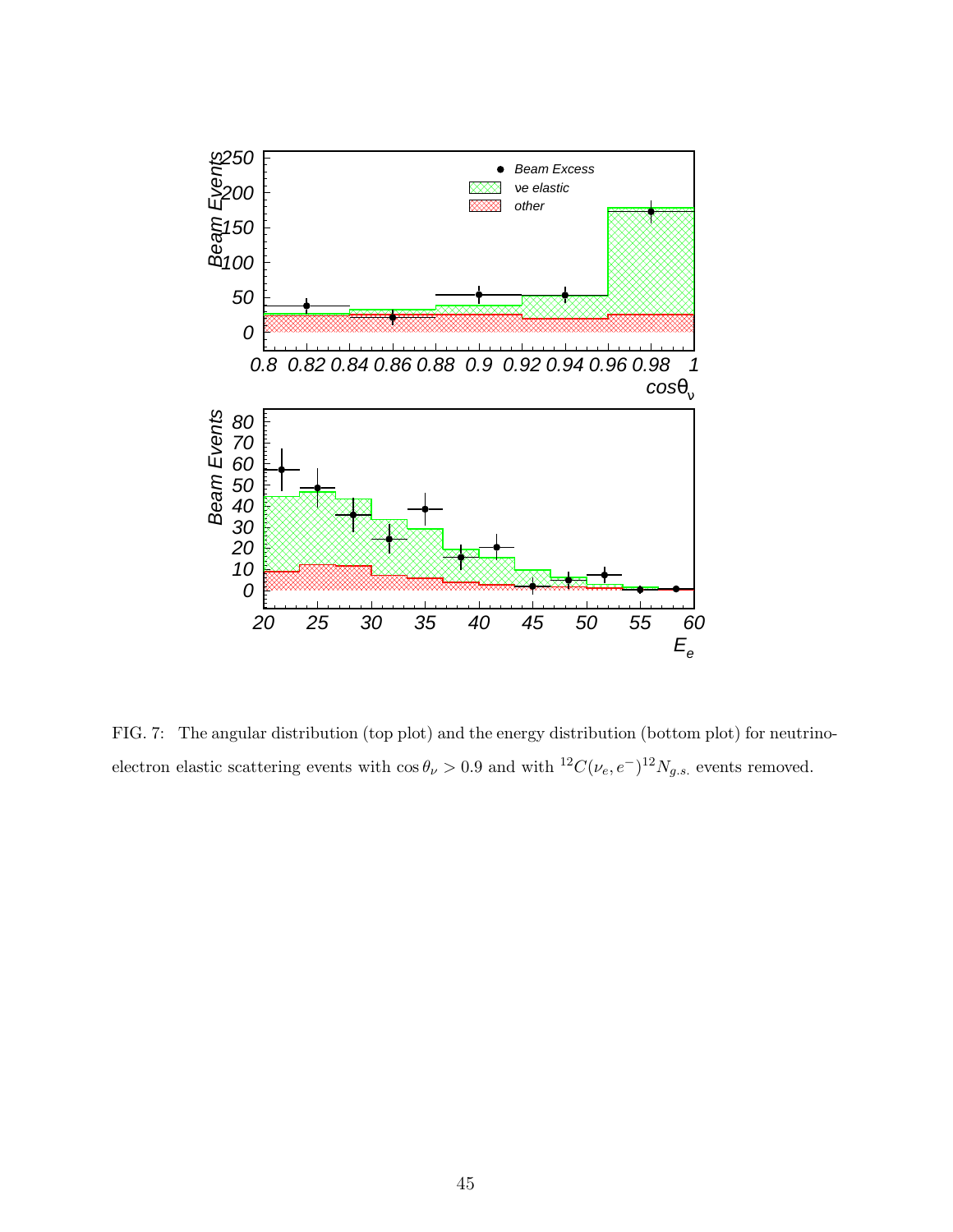<span id="page-47-0"></span>

FIG. 8: The muon and  $\beta$  energy distributions (electron energy equivalent) and the time between the muon and  $\beta$  for  ${}^{12}C(\nu_{\mu}, \mu^{-}){}^{12}N_{g.s.}$  scattering events.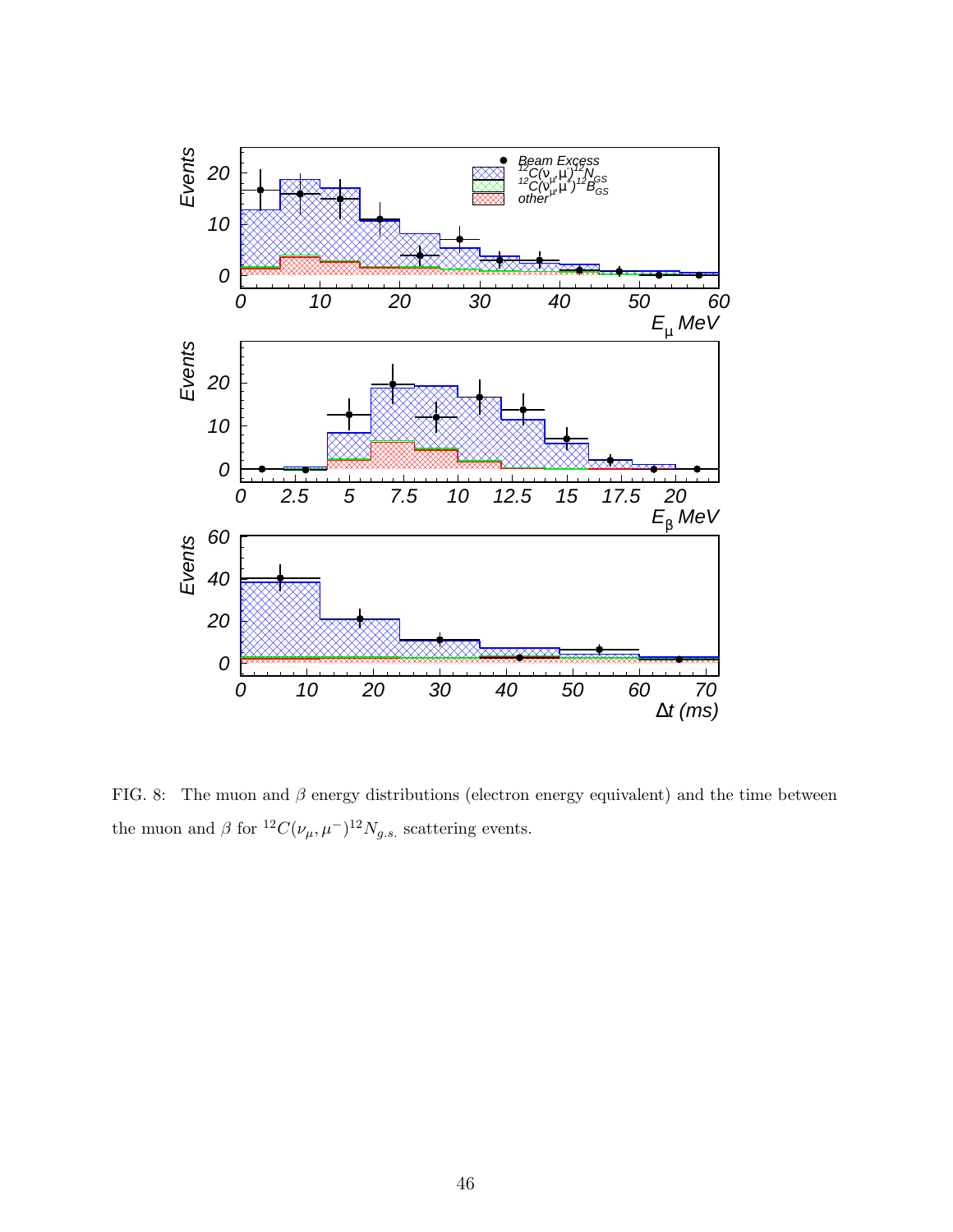<span id="page-48-0"></span>

FIG. 9: The Michel electron and muon energy distributions (electron energy equivalent), the time between the muon and electron,  $\Delta t$ , and the distance between the reconstructed electron position and muon position,  $\Delta r$ , for  $\nu_\mu C \to \mu^- N$ ,  $\bar{\nu}_\mu C \to \mu^+ B$ , and  $\bar{\nu}_\mu p \to \mu^+ n$  inclusive scattering events.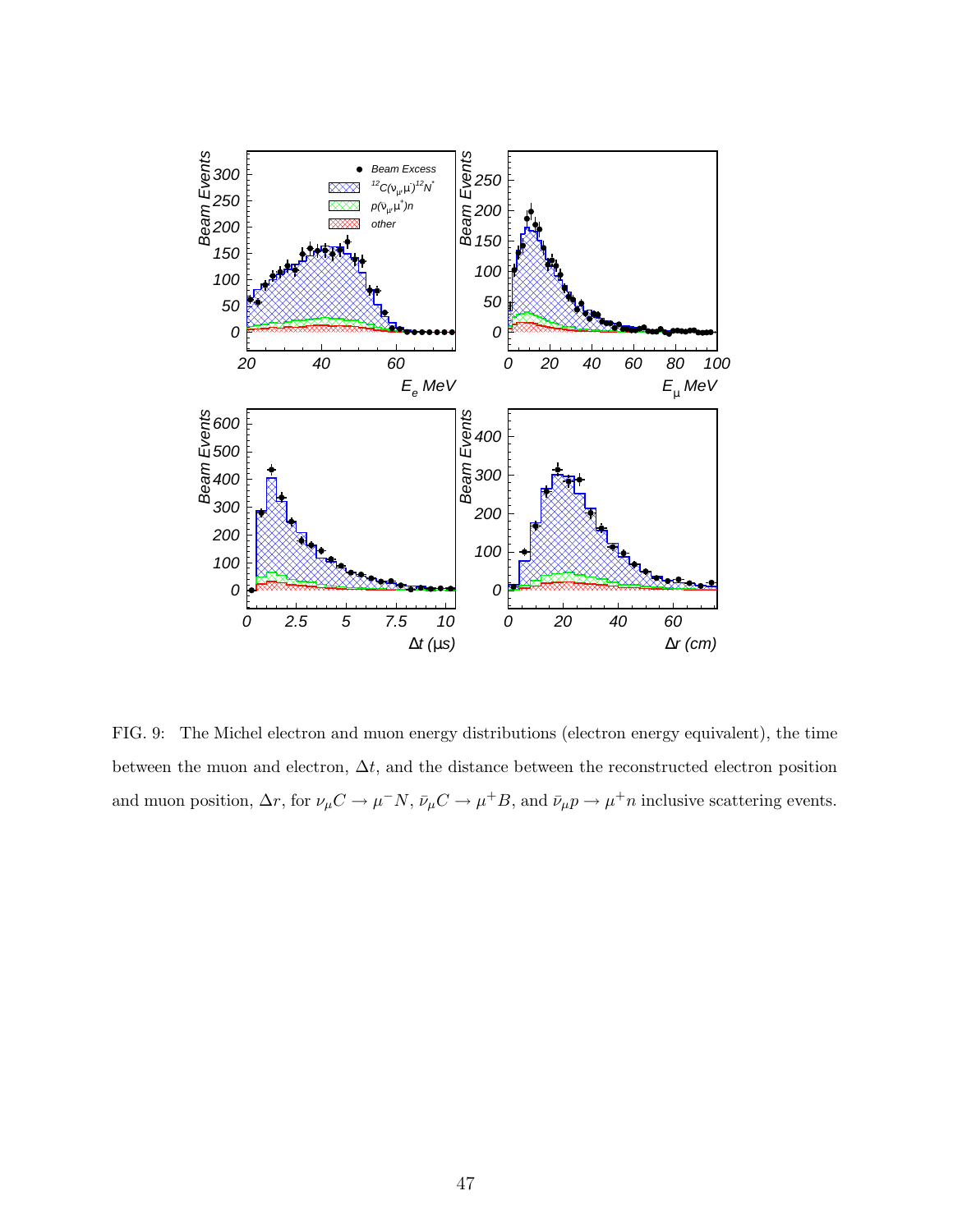<span id="page-49-0"></span>

FIG. 10: Distributions for correlated 2.2 MeV  $\gamma$  (solid curves) and accidental  $\gamma$  (dashed curves). The top plot shows the distance between the reconstructed  $\gamma$  position and positron position,  $\Delta r$ , the middle plot shows the time interval between the  $\gamma$  and positron,  $\Delta t$ , and the bottom plot shows the number of hit phototubes associated with the  $\gamma,\,N_{hits}.$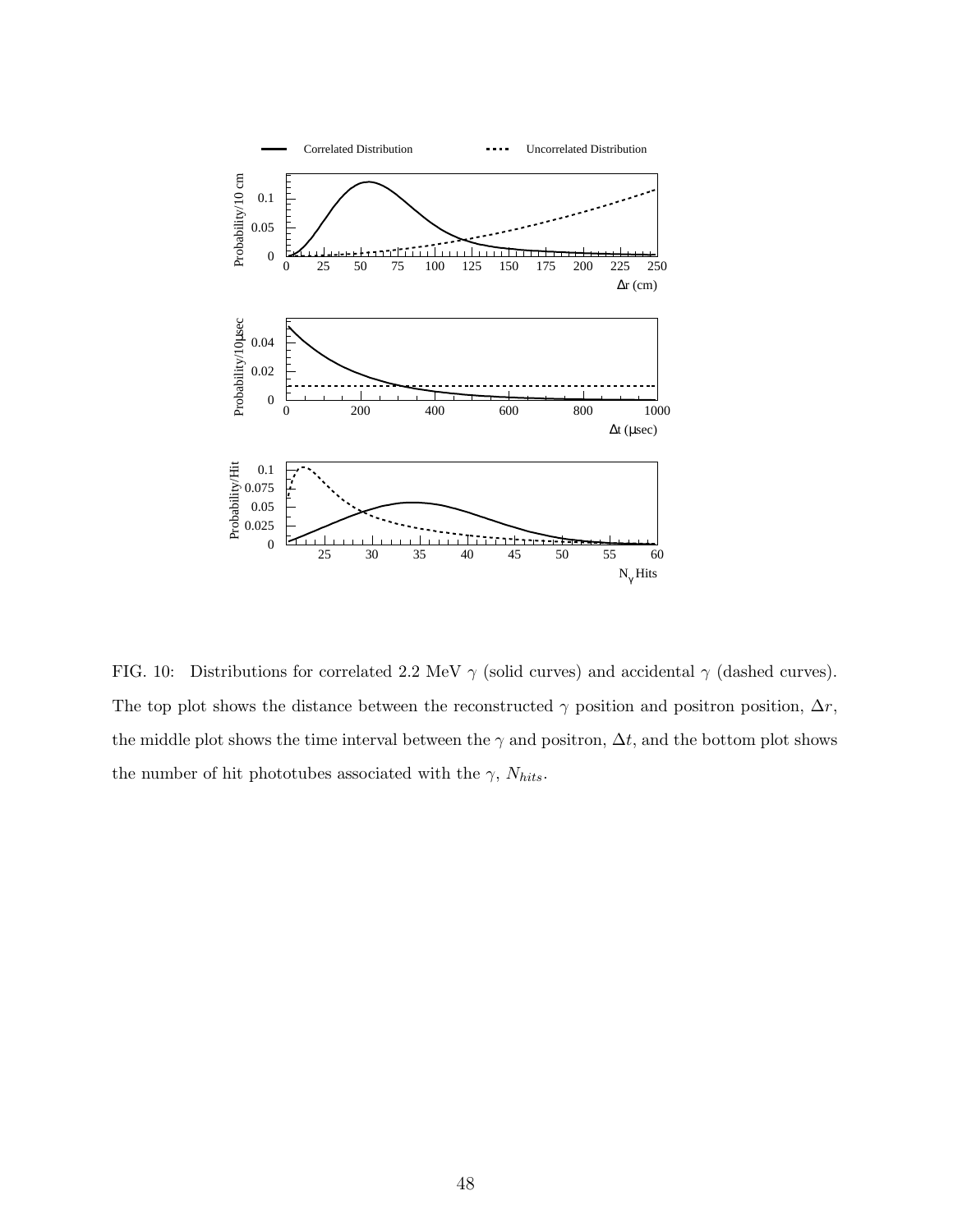<span id="page-50-0"></span>

FIG. 11: The  $R_{\gamma}$  distribution for  $\nu_e C \to e^- N_{g.s.}$  exclusive events, where the  $N_{g.s.}$   $\beta$  decays. The distribution is consistent with a pure accidental  $\gamma$  shape.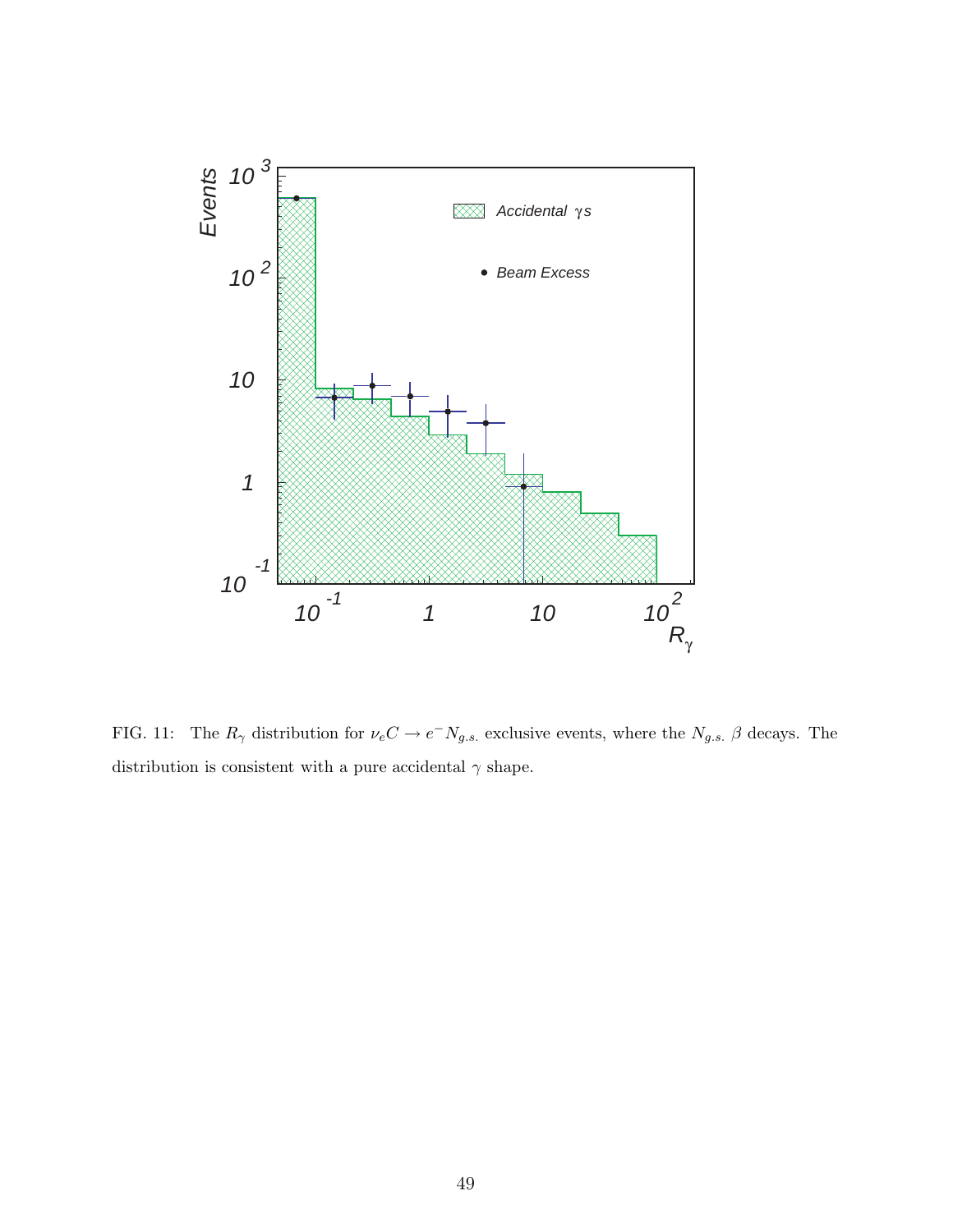<span id="page-51-0"></span>

FIG. 12: The  $R_{\gamma}$  distribution for  $\nu_{\mu}C \to \mu^- N$ ,  $\bar{\nu}_{\mu}C \to \mu^+ B$ , and  $\bar{\nu}_{\mu}p \to \mu^+ n$  inclusive scattering events.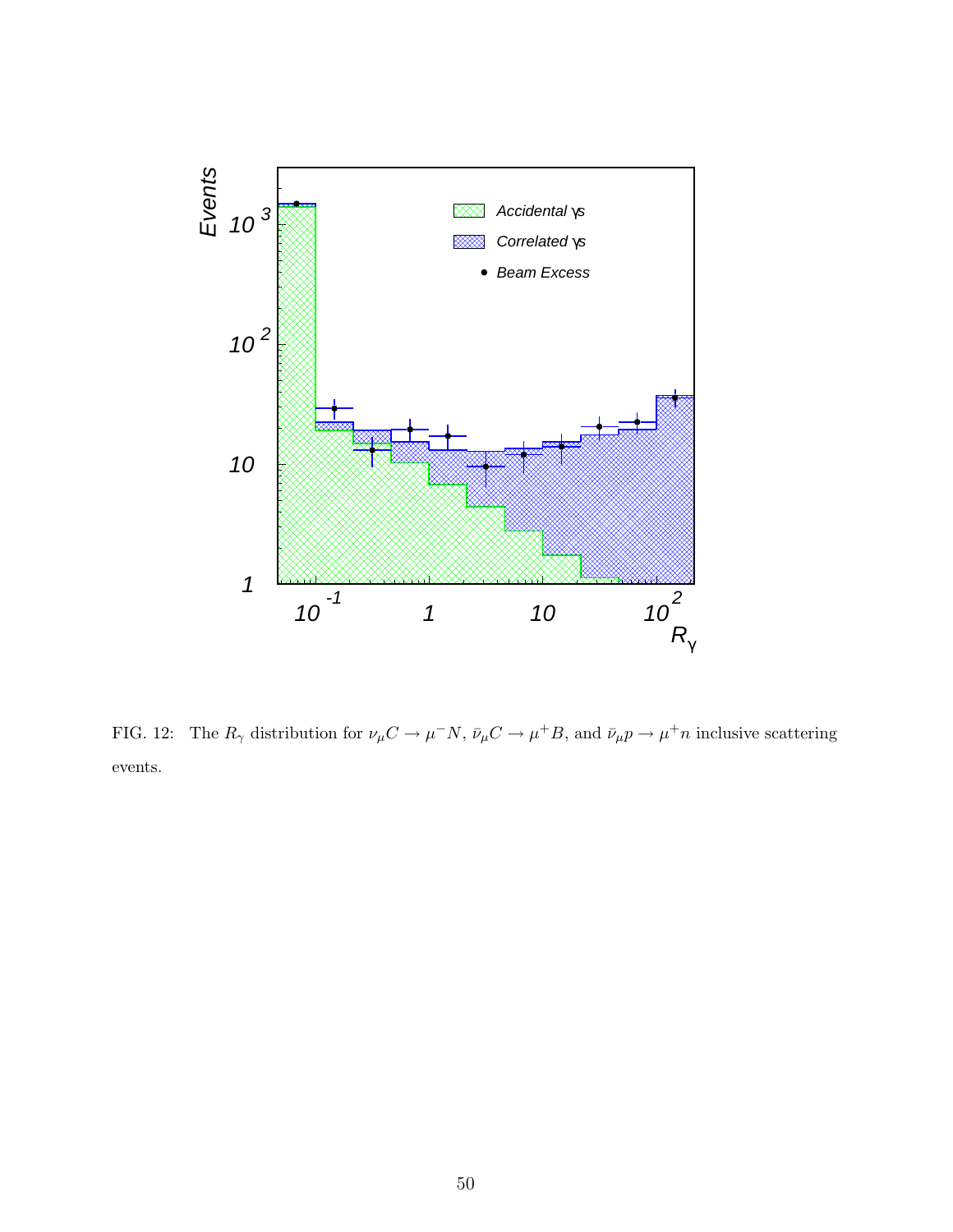<span id="page-52-0"></span>

FIG. 13: The individual  $\gamma$  distributions from  $\nu_{\mu}C \to \mu^-N$ ,  $\bar{\nu}_{\mu}C \to \mu^+B$ , and  $\bar{\nu}_{\mu}p \to \mu^+n$ scattering for events with  $R_{\gamma} > 1$  (left side) and  $R_{\gamma} < 1$  (right side). The top plots show the distance between the reconstructed  $\gamma$  position and positron position,  $\Delta r$ , the middle plots show the time interval between the  $\gamma$  and positron,  $\Delta t$ , and the bottom plots show the number of hit phototubes associated with the  $\gamma$ ,  $N_{hits}$ .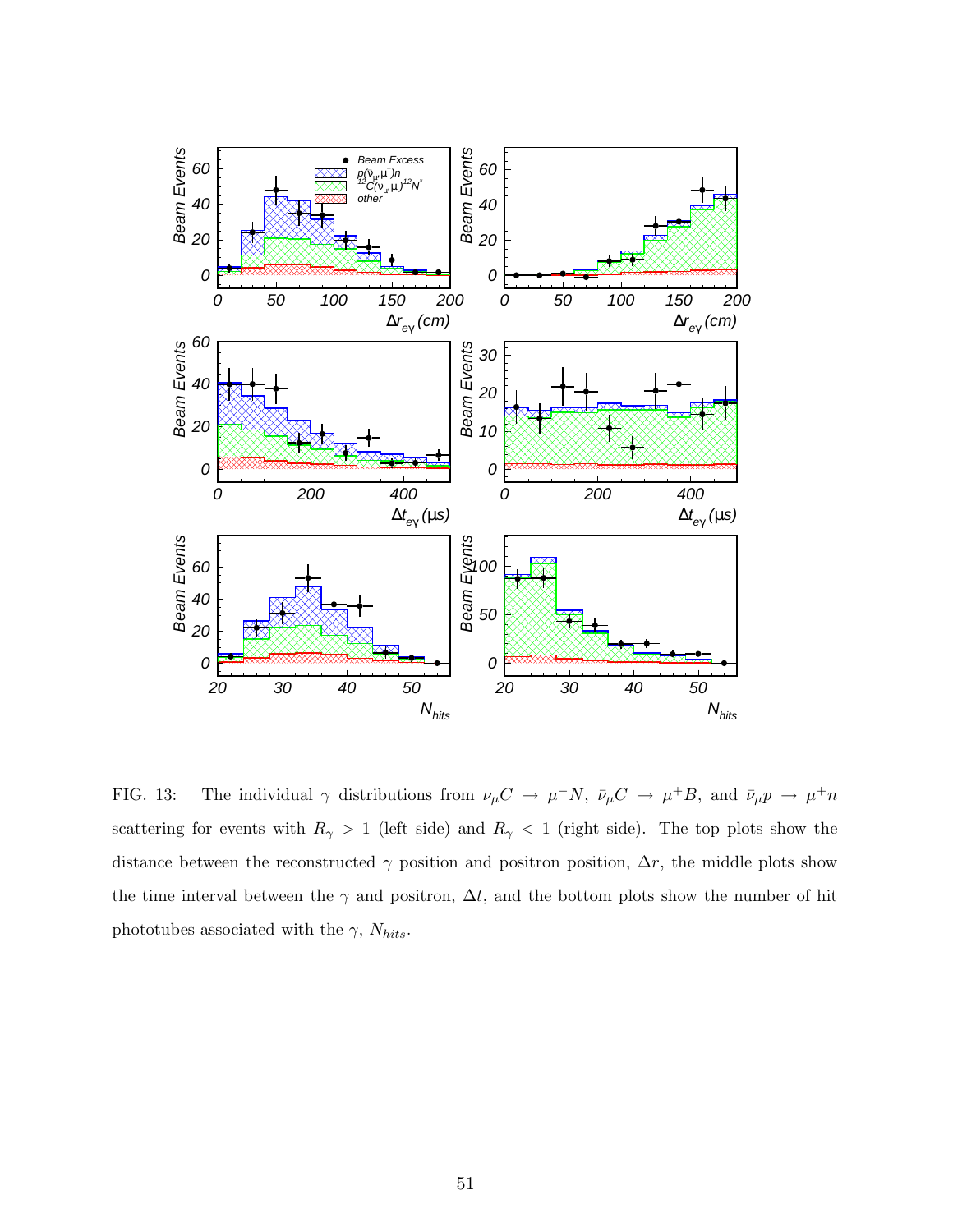<span id="page-53-0"></span>

FIG. 14: The  $R_{\gamma}$  distribution for events that satisfy the selection criteria for the primary  $\bar{\nu}_{\mu} \to \bar{\nu}_{e}$ oscillation search.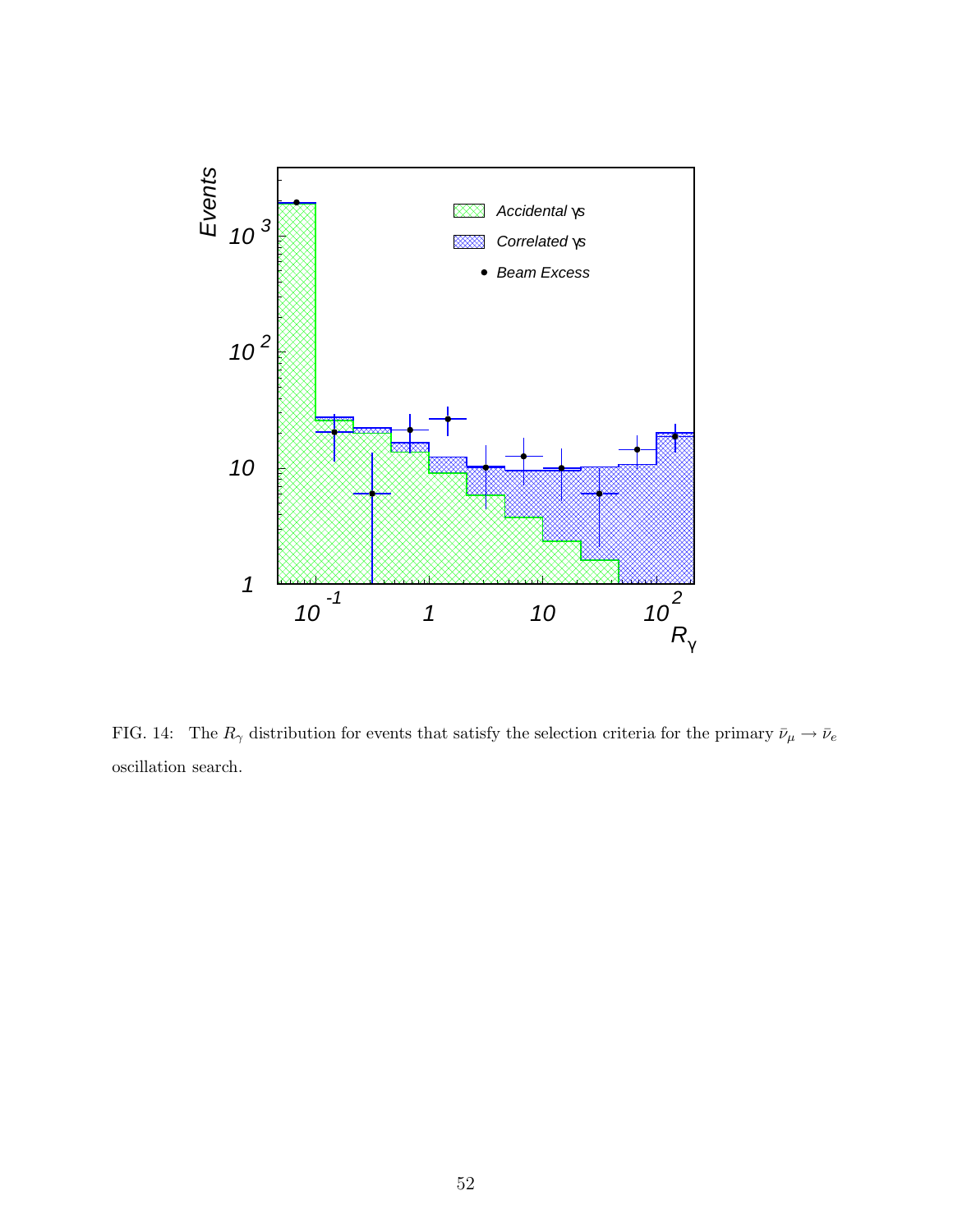<span id="page-54-0"></span>

FIG. 15: The individual  $\gamma$  distributions for events that satisfy the selection criteria for the primary  $\bar{\nu}_{\mu} \to \bar{\nu}_e$  oscillation search with  $R_{\gamma} > 1$  (left side) and  $R_{\gamma} < 1$  (right side). The top plots show the distance between the reconstructed  $\gamma$  position and positron position,  $\Delta r$ , the middle plots show the time interval between the  $\gamma$  and positron,  $\Delta t$ , and the bottom plots show the number of hit phototubes associated with the  $\gamma$ ,  $N_{hits}$ .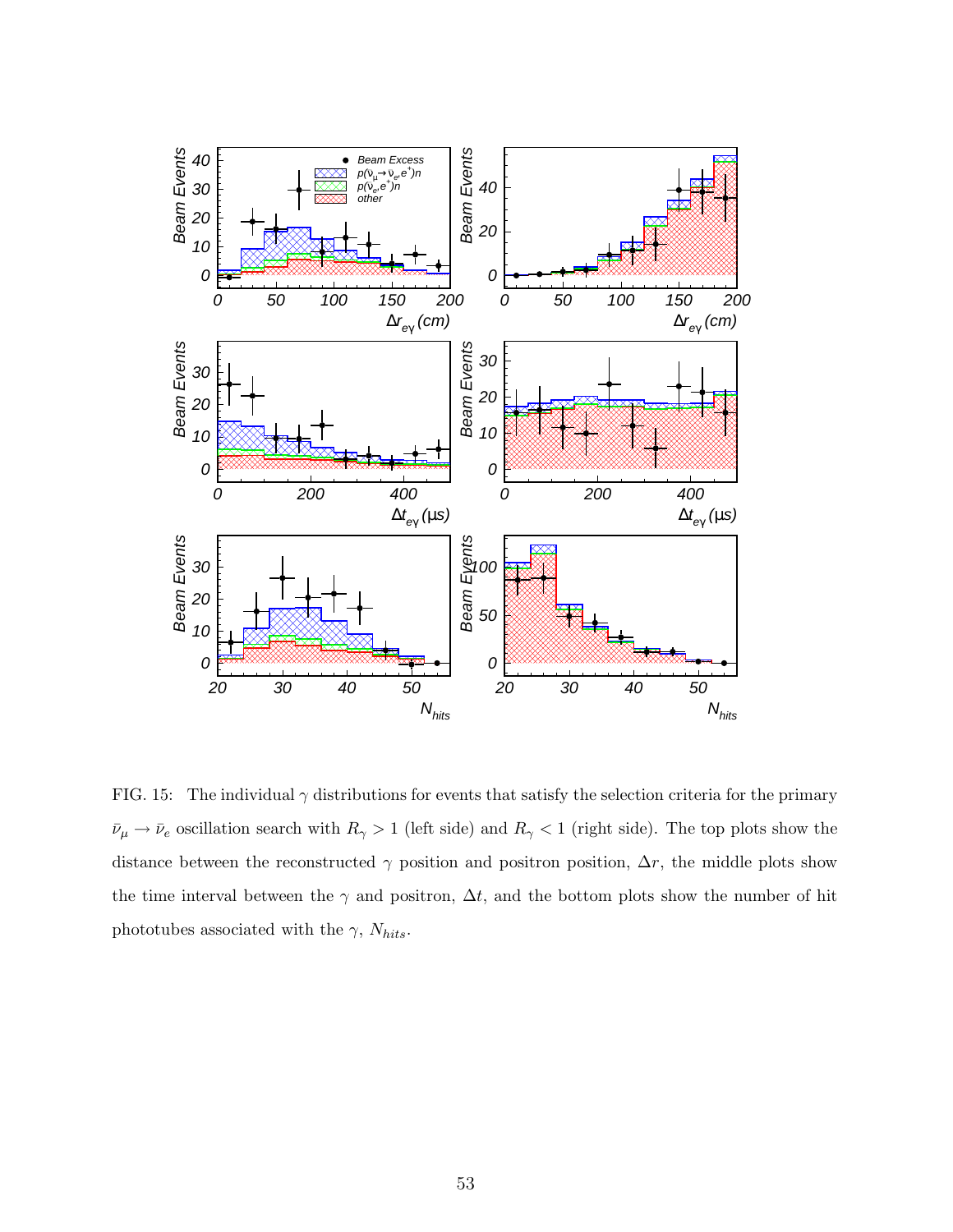<span id="page-55-0"></span>

FIG. 16: The energy distribution of the 1993-1998 data sample for events with  $R_{\gamma} > 10$ . The shaded region shows the expected distribution from a combination of neutrino background plus neutrino oscillations at low  $\Delta m^2$ .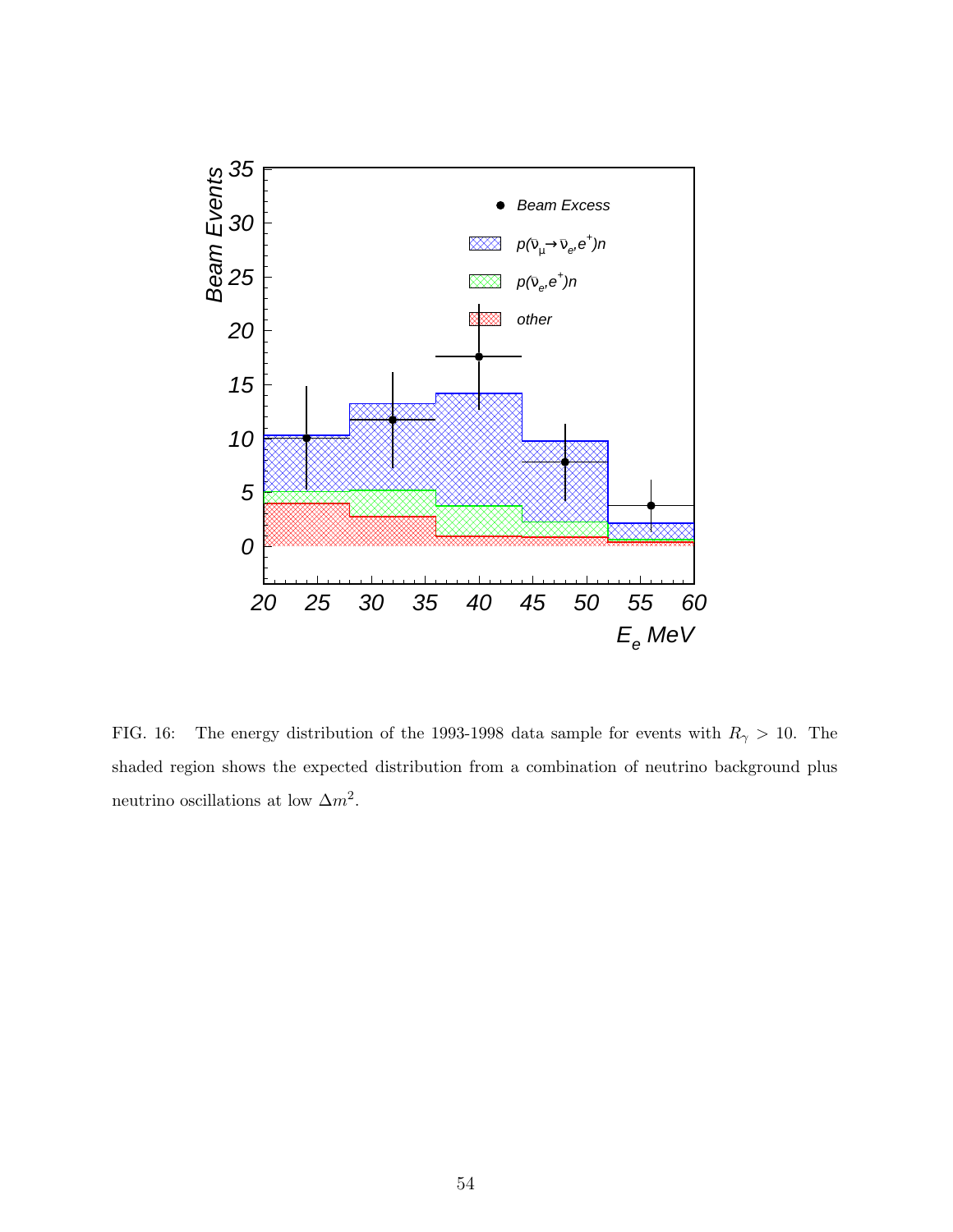<span id="page-56-0"></span>

FIG. 17: The energy distribution of the 1993-1995 (top plot) and 1996-1998 (bottom plot) data samples for events with  $R_{\gamma} > 10$ . The shaded region shows the expected distribution from a combination of neutrino background plus neutrino oscillations at low  $\Delta m^2$ .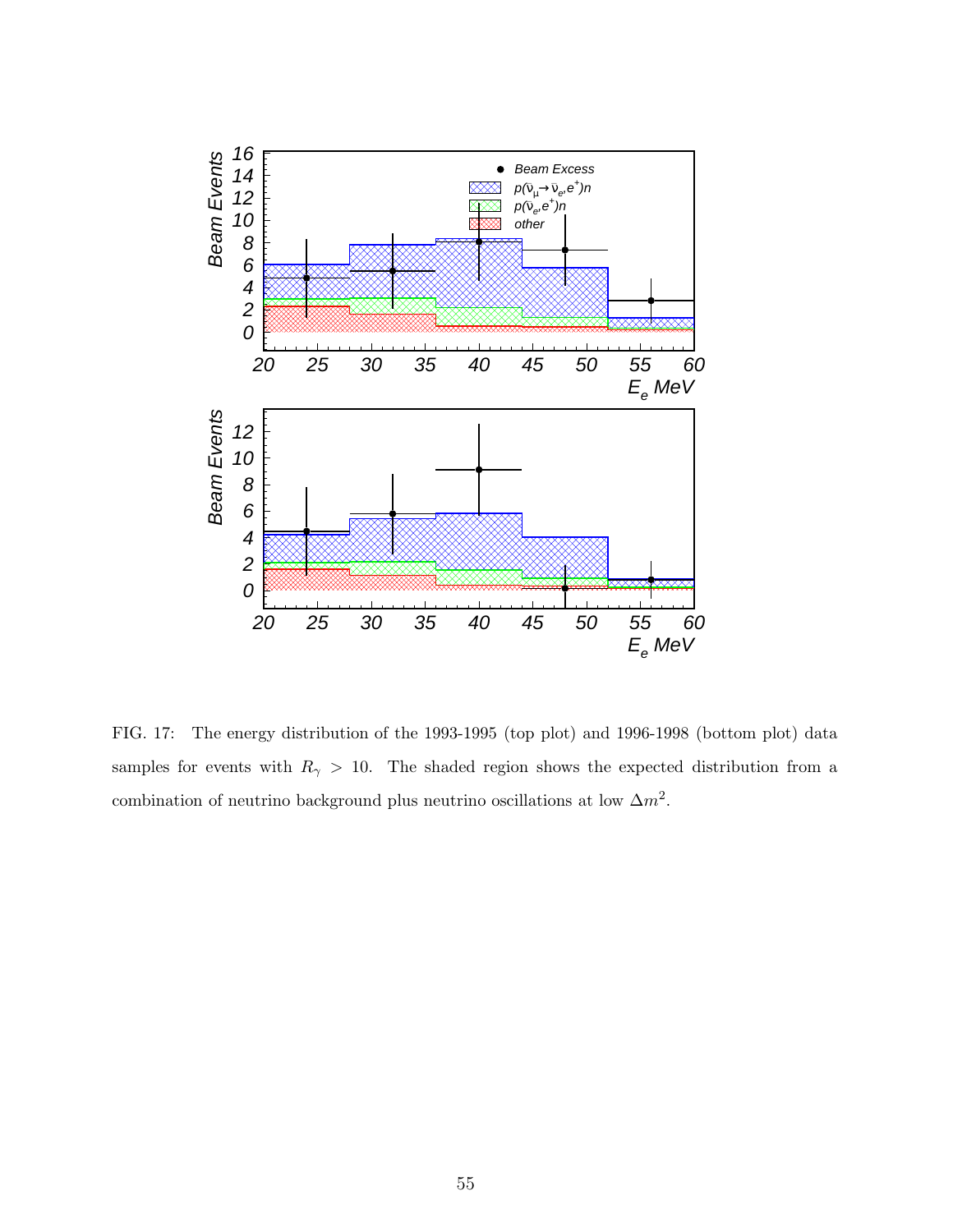<span id="page-57-0"></span>

FIG. 18: The  $\cos \theta_{\nu}$  distribution for events with  $R_{\gamma} > 1$  and  $36 < E < 60$  MeV. The shaded region shows the expected distribution from a combination of neutrino background plus neutrino oscillations at low  $\Delta m^2$ .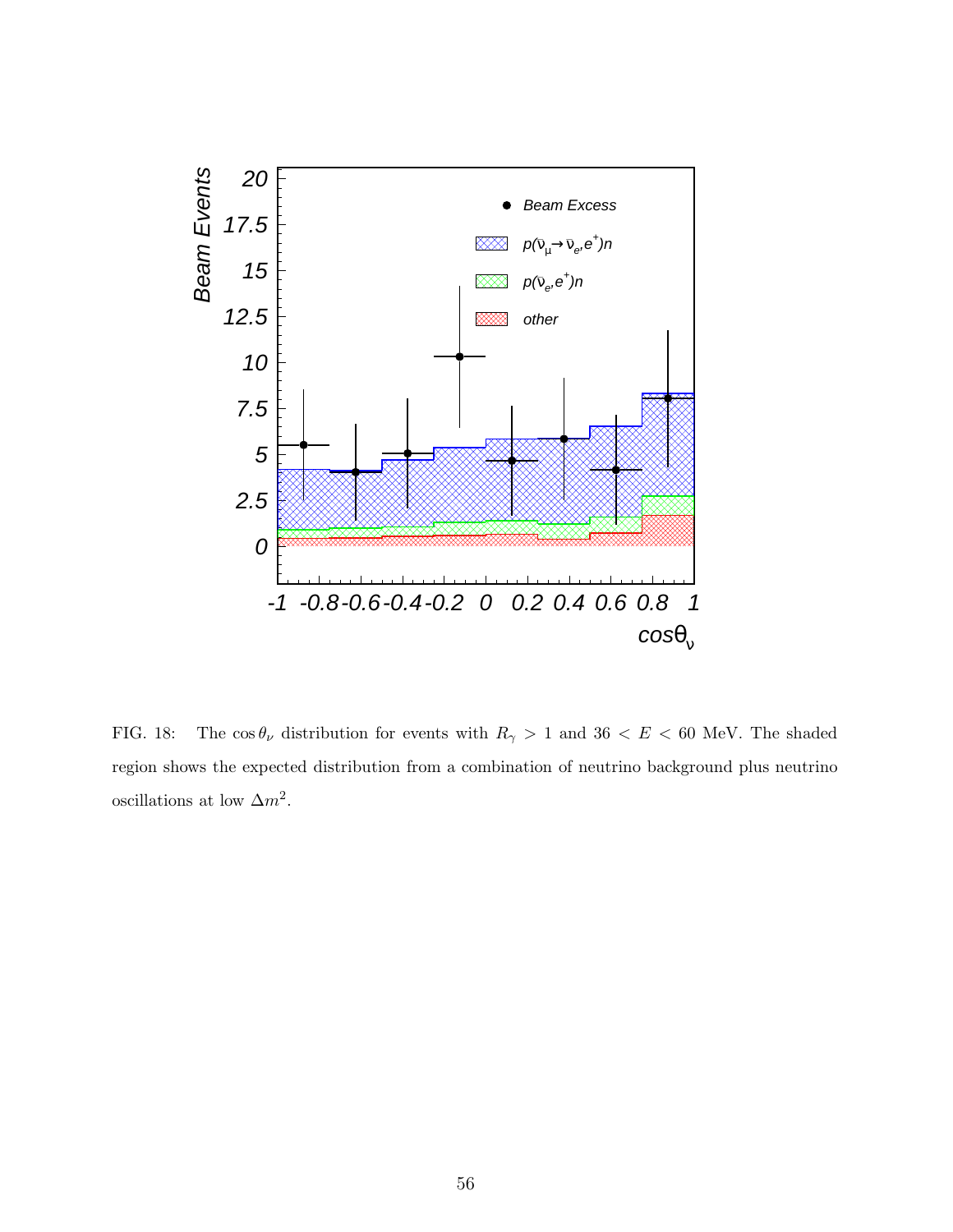<span id="page-58-0"></span>

FIG. 19: The spatial distributions for events with  $R_{\gamma} > 10$ ,  $20 < E_e < 60$  MeV, and  $D > 10$  cm. The shaded region shows the expected distribution from a combination of neutrino background plus neutrino oscillations at low  $\Delta m^2$ .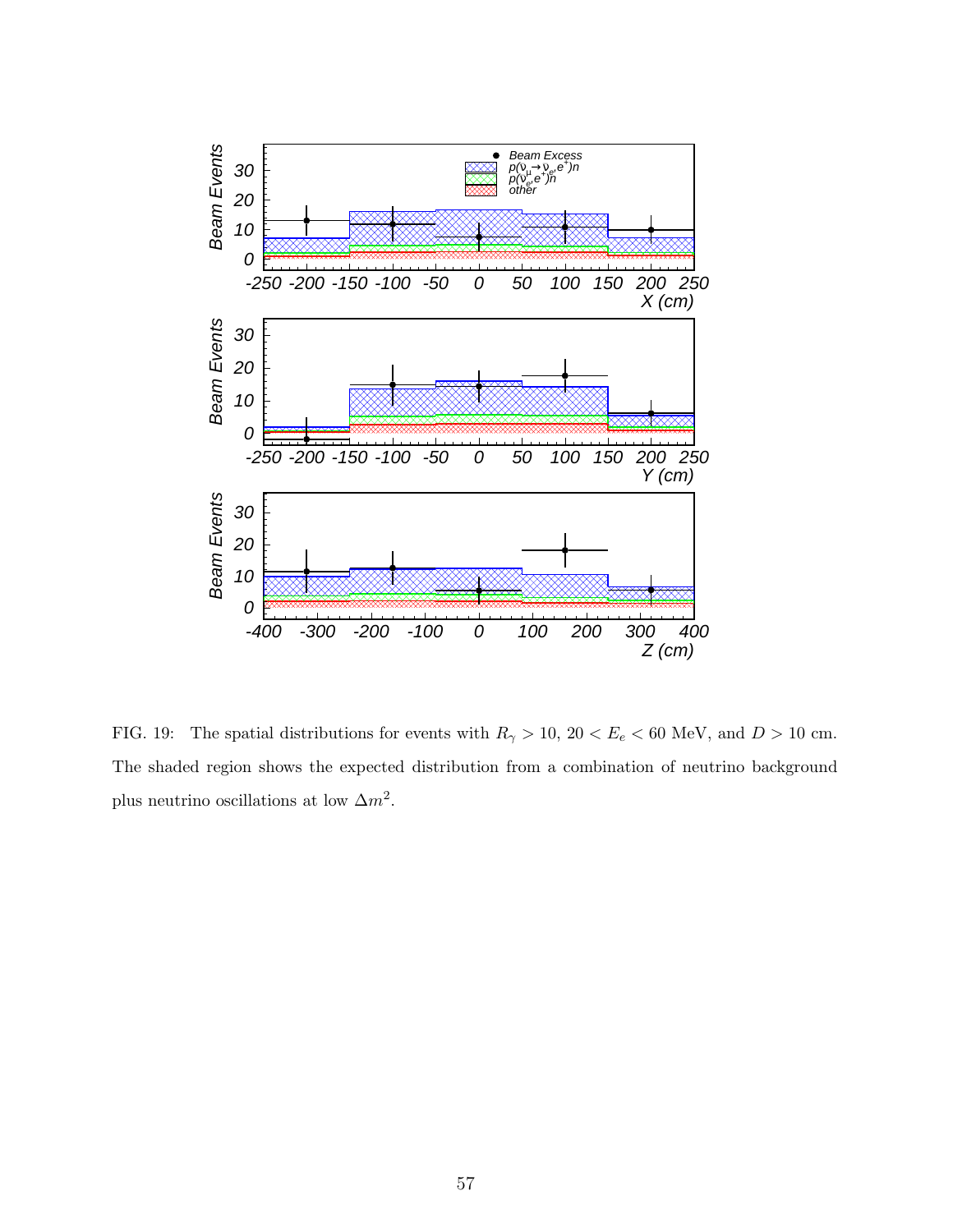<span id="page-59-0"></span>

FIG. 20: The spatial distributions for events with  $R_{\gamma} > 10$ , 20  $\lt E_e \lt 60$  MeV, and  $D > 35$  cm. The shaded region shows the expected distribution from a combination of neutrino background plus neutrino oscillations at low  $\Delta m^2$ .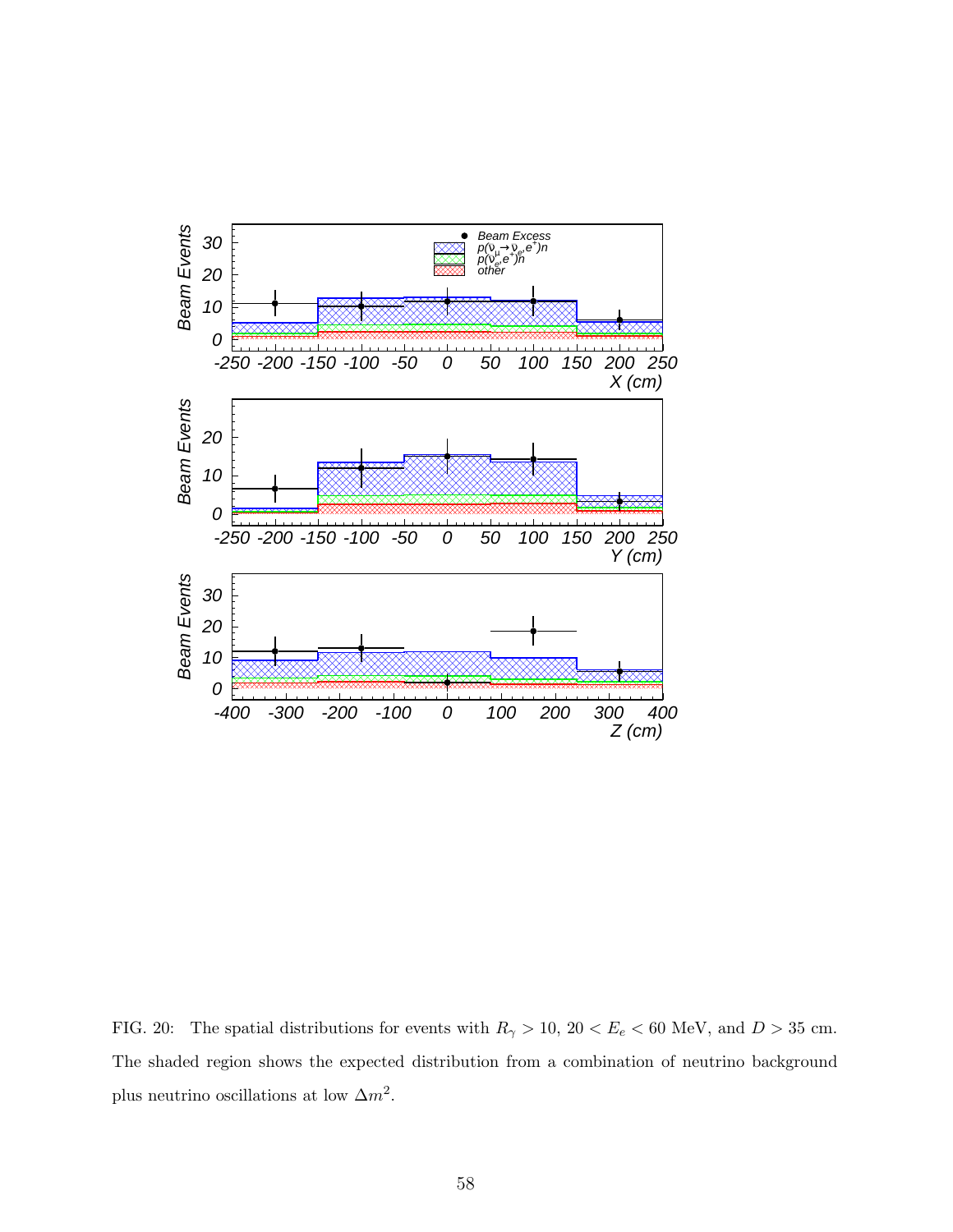<span id="page-60-0"></span>

FIG. 21: The scatter plots of the x-y and y-z spatial distributions for events with  $R_{\gamma} > 10$ ,  $20 < E_e < 60$  MeV, and  $D > 35$  cm. Beam-on and beam-off events are shown separately. The ratio of the dot area in beam-off plots, to the dot area in the beam-on plots, is equal to the duty ratio. This gives the appropriate scale for the beam-off subtraction.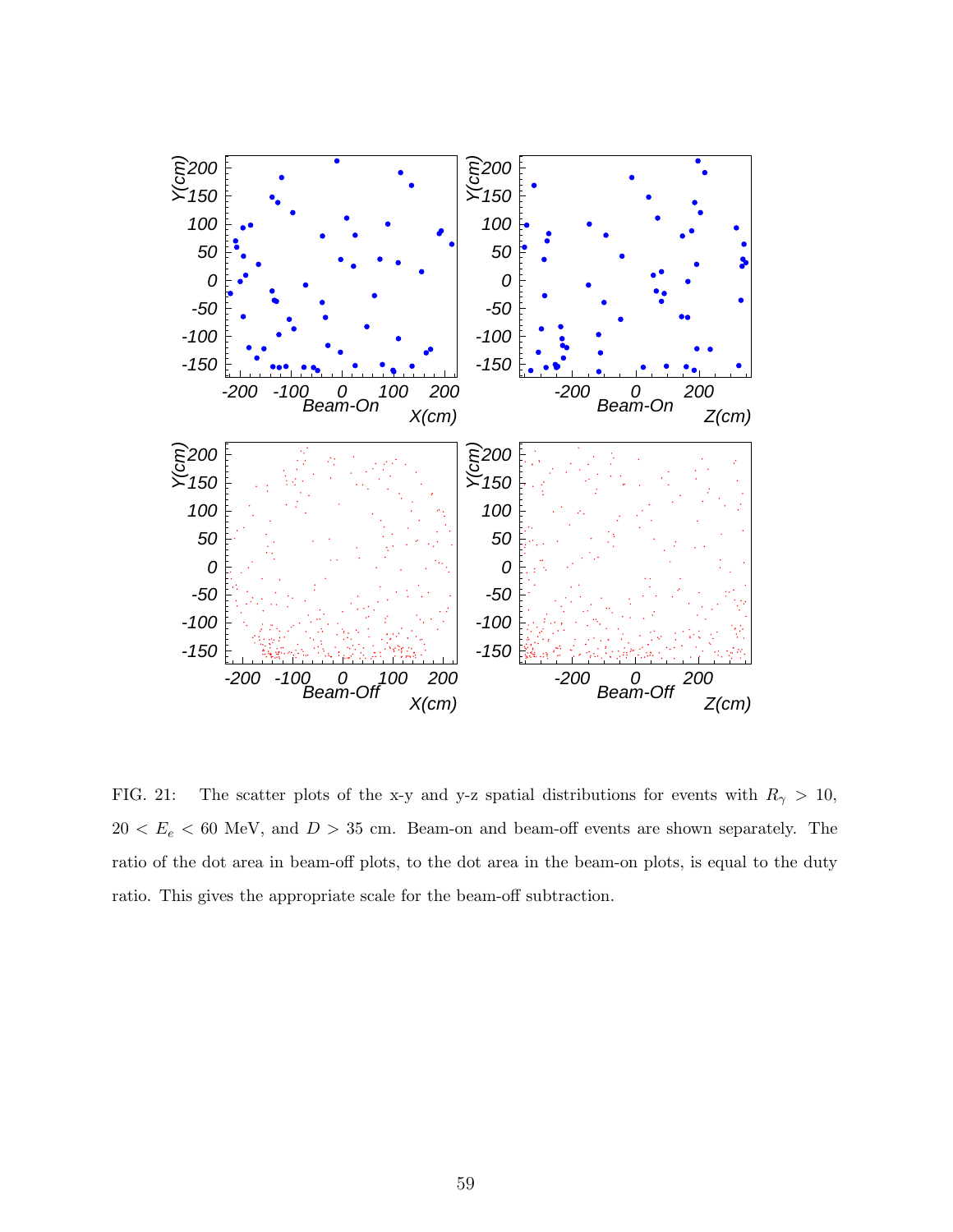<span id="page-61-0"></span>

FIG. 22: The particle identification,  $\chi'_{tot}$ , distribution for events with  $R_{\gamma} > 10$ , 20 <  $E_e < 60$ MeV, and  $D > 35$  cm. The shaded region shows the expected distribution from a combination of neutrino background plus neutrino oscillations at low  $\Delta m^2$ . Oscillation candidate events are required to staisfy the requirement  $-1.5 < \chi'_{tot} < 0.5$ .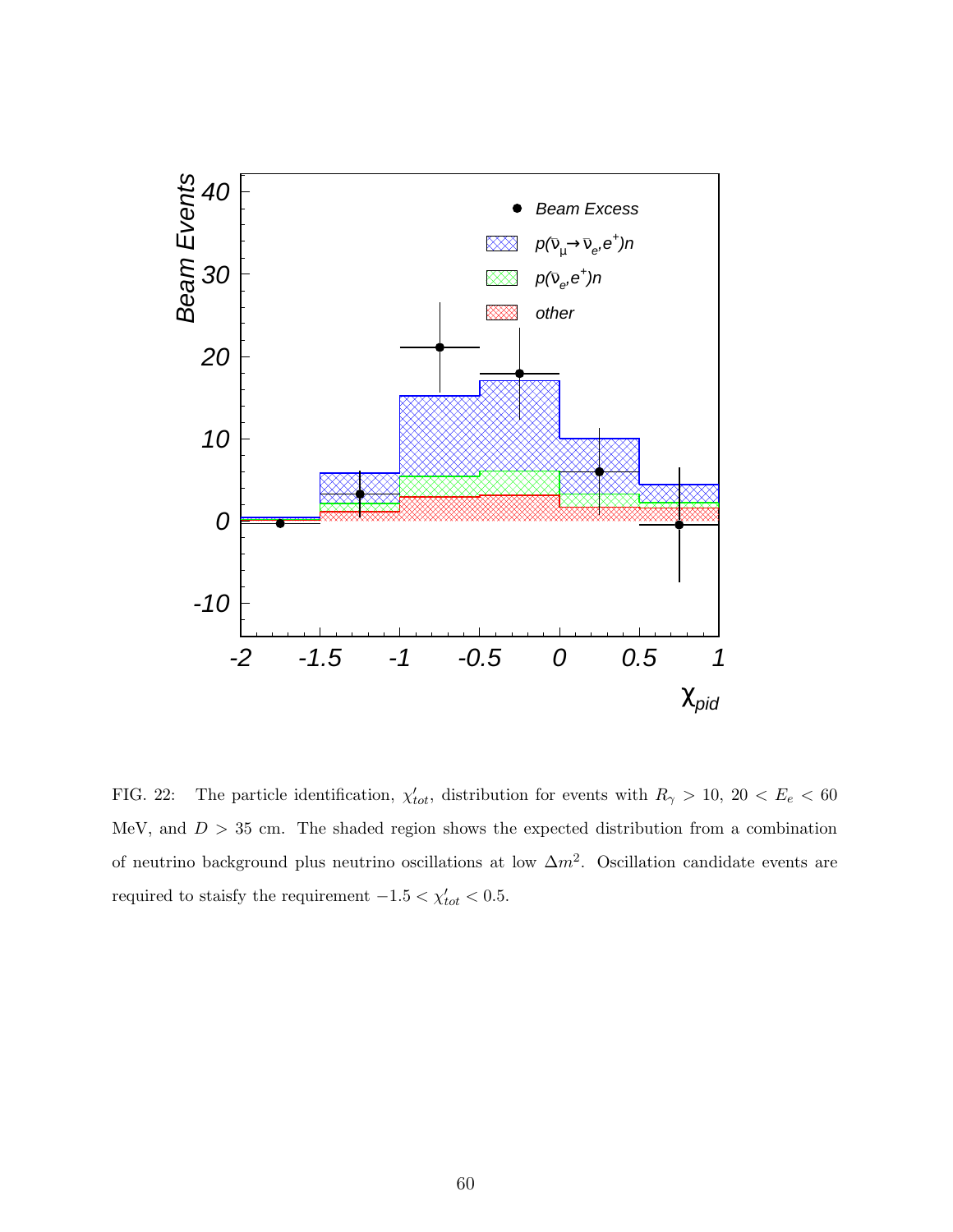<span id="page-62-0"></span>

FIG. 23: The veto hit distribution for events with  $R_{\gamma} > 10$  and  $20 < E_e < 60$  MeV. The data agree well with the distribution from  $\nu_e C \rightarrow e^- N_{g.s.}$  scattering (shaded histogram), where the reaction is identified by the  $N_{g.s.}$   $\beta$  decay.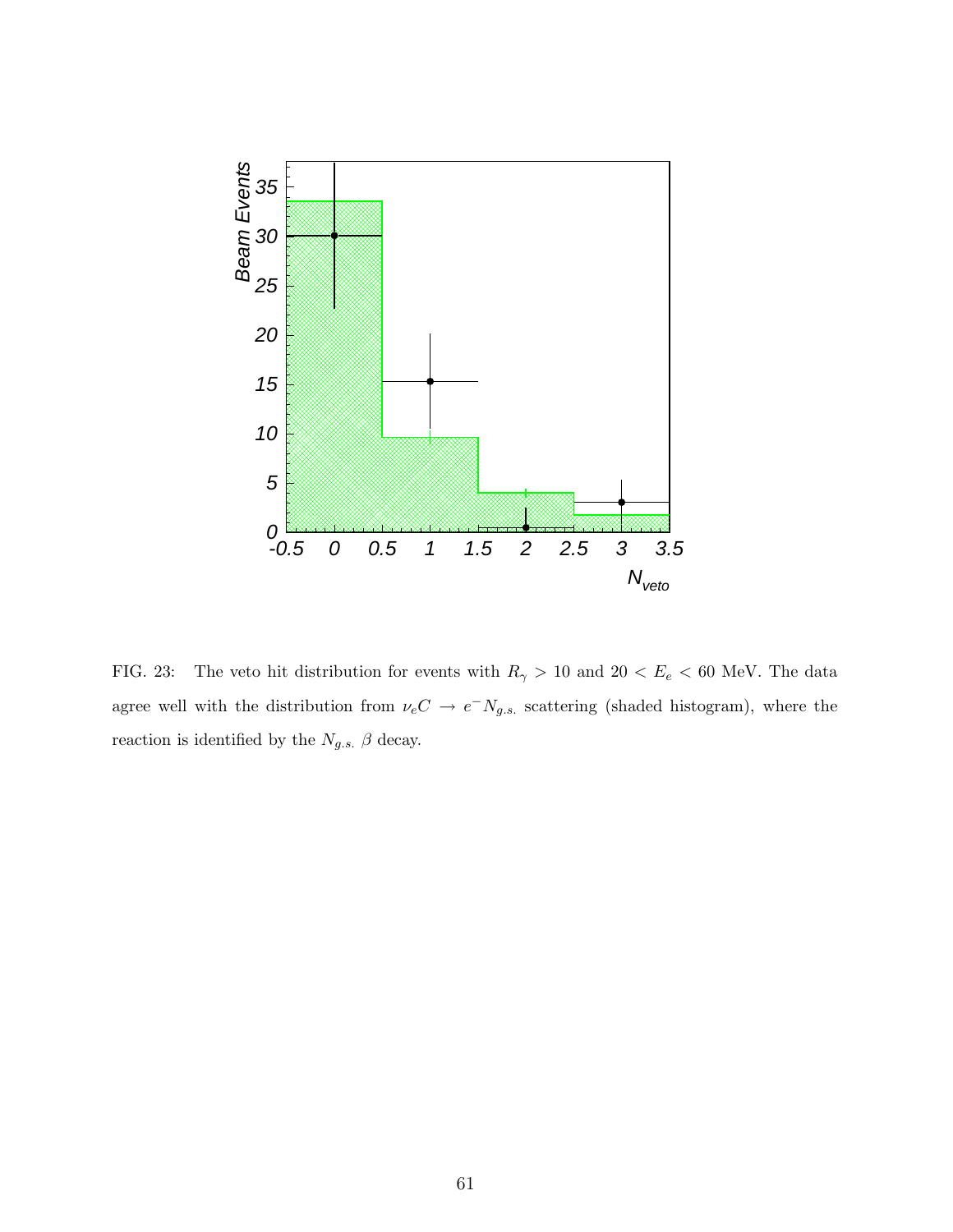<span id="page-63-0"></span>

FIG. 24: The  $L_{\nu}/E_{\nu}$  distribution for events with  $R_{\gamma} > 10$  and  $20 < E_e < 60$  MeV, where  $L_{\nu}$  is the distance travelled by the neutrino in meters and  $E_{\nu}$  is the neutrino energy in MeV. The data agree well with the expectation from neutrino background and neutrino oscillations at low  $\Delta m^2$ .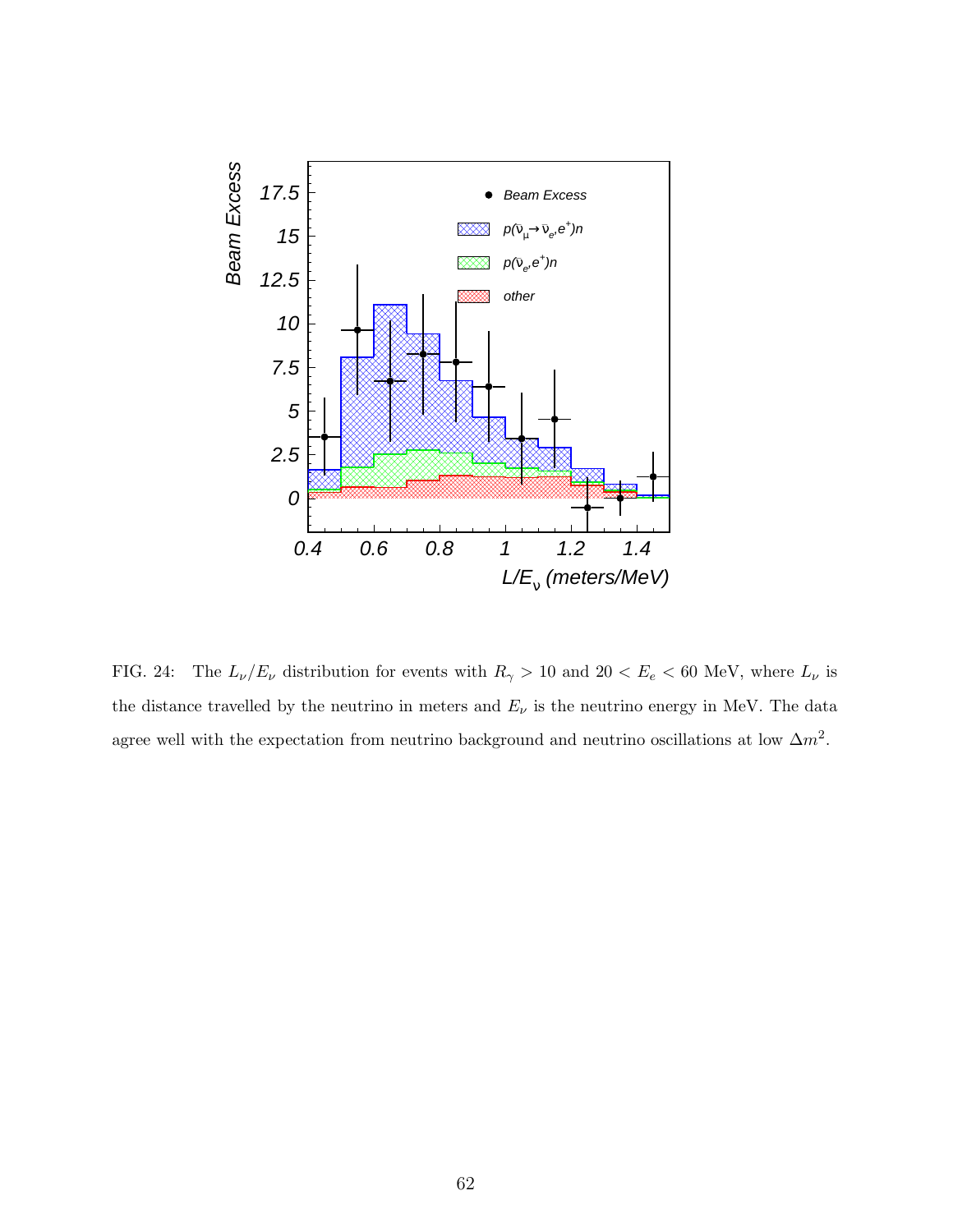<span id="page-64-0"></span>

FIG. 25: This figure shows the time to the previous event for  $R_{\gamma} > 10$  electron events prior to applying the  $\Delta t_{past} > 12 \mu s$  selection. In the upper graph the beam excess events are in agreement with our expectations for  $\bar{\nu}_{\mu}p \to \mu^+ n$  and  ${}^{12}C(\bar{\nu}_{\mu}, \mu^+){}^{12}B^*$  processes. With the same data on a smaller vertical scale, the bottom graph shows events with accidental past activities, in agreement with expectations from random cosmic ray backgrounds and beam related backgrounds. Note that most of the oscillation candidate events have no past activity, and therefore do not appear in these graphs.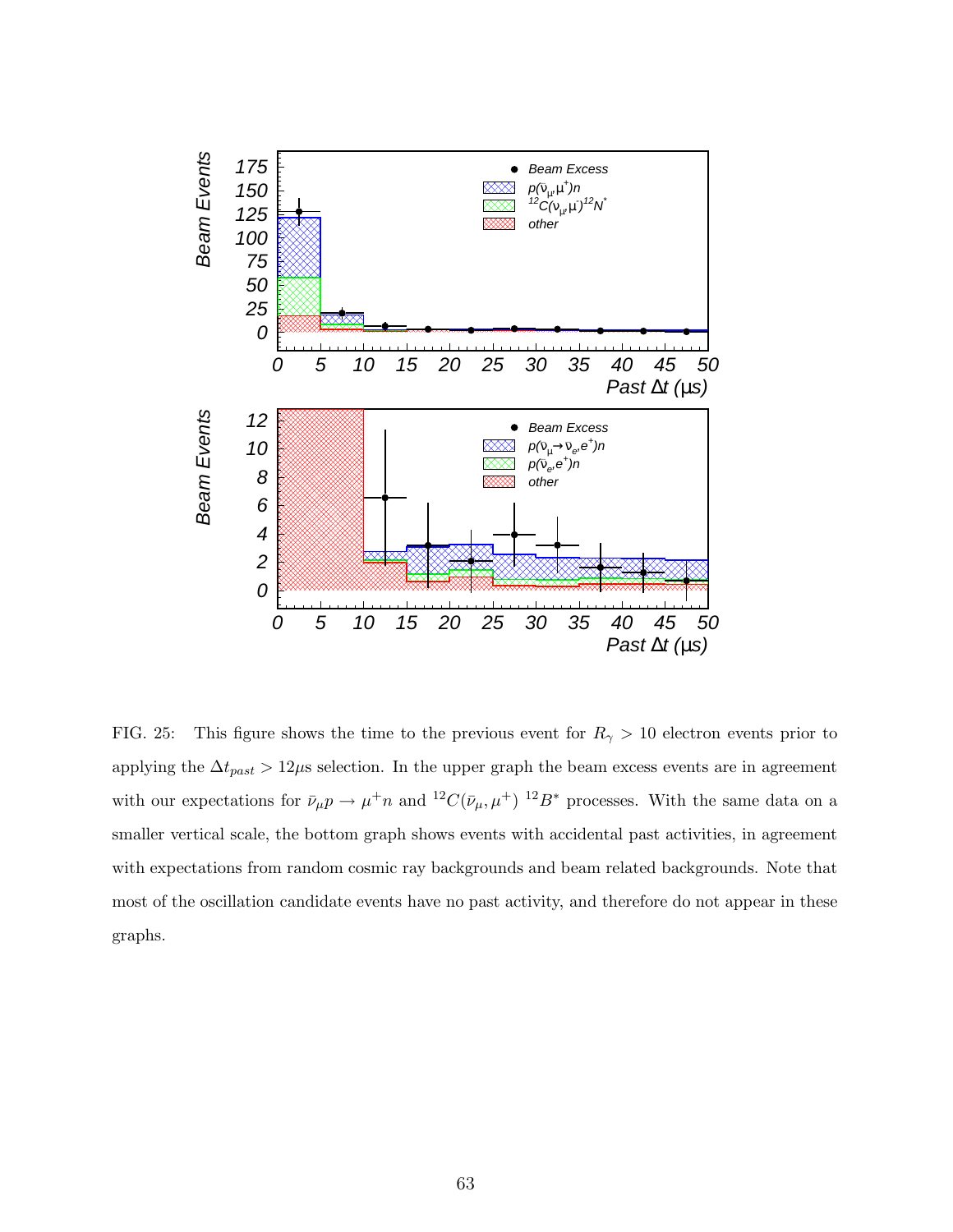<span id="page-65-0"></span>

FIG. 26: Favored regions in the  $(\sin^2 2\theta, \Delta m^2)$  plane at 90% CL. The Feldman-Cousins, Bayesian, and constant-slice methods all give about the same result.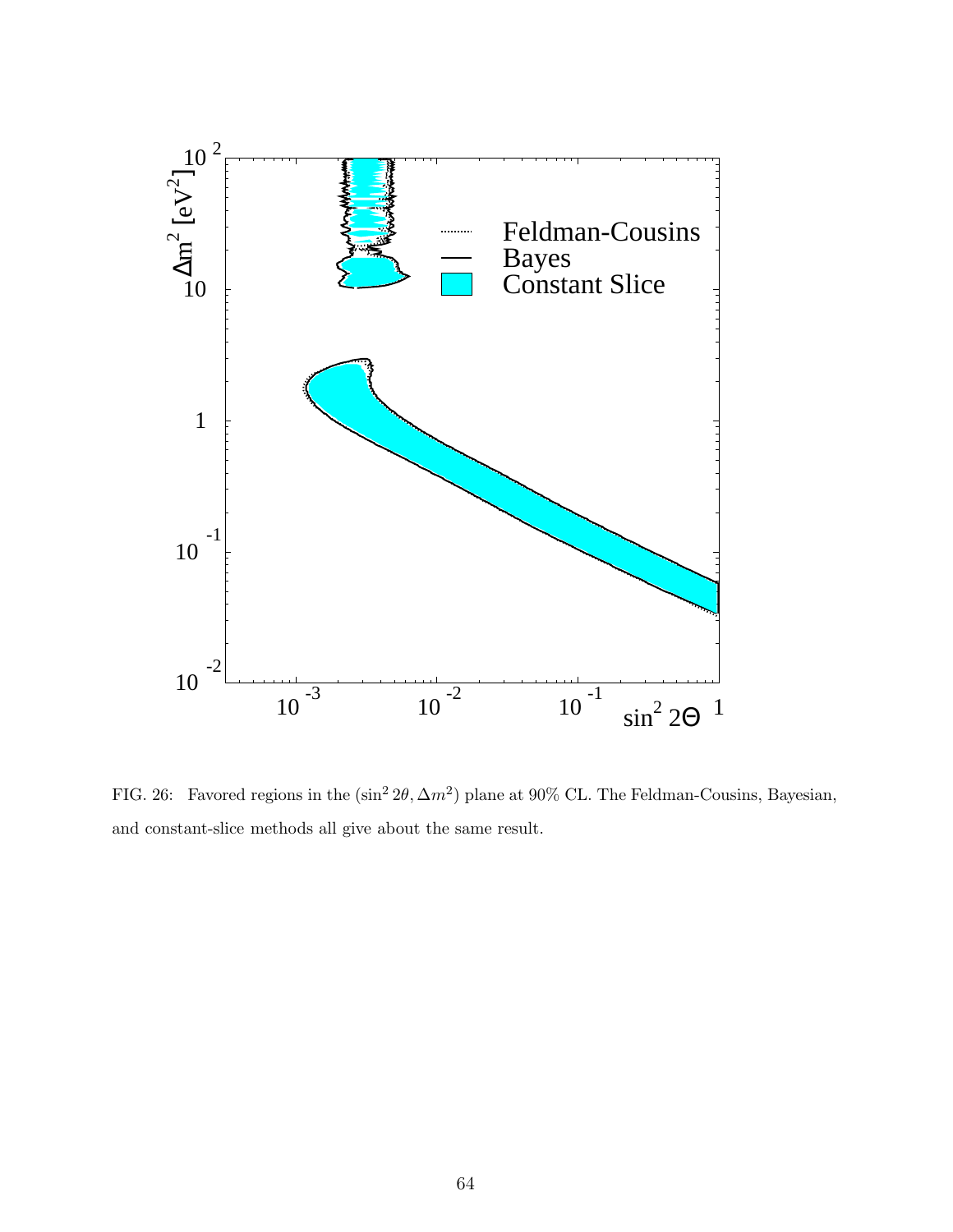<span id="page-66-0"></span>

FIG. 27: A  $(\sin^2 2\theta, \Delta m^2)$  oscillation parameter fit for the entire data sample,  $20 < E_e < 200$ MeV. The fit includes primary  $\bar{\nu}_{\mu} \to \bar{\nu}_{e}$  oscillations and secondary  $\nu_{\mu} \to \nu_{e}$  oscillations, as well as all known neutrino backgrounds. The inner and outer regions correspond to 90% and 99% CL allowed regions, while the curves are 90% CL limits from the Bugey reactor experiment, the CCFR experiment at Fermilab, the NOMAD experiment at CERN, and the KARMEN experiment at ISIS.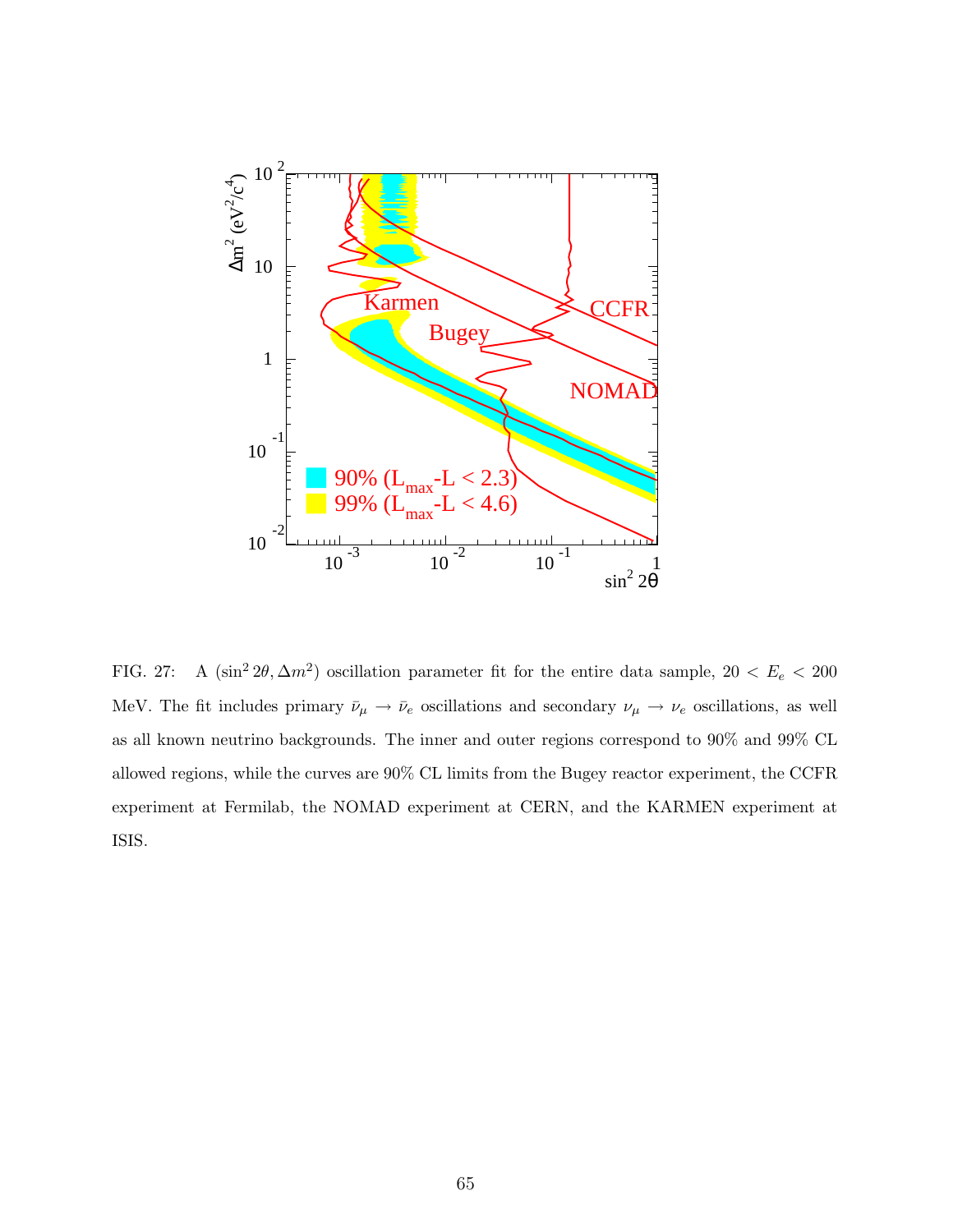<span id="page-67-0"></span>

FIG. 28: The  $E_e$ , z, cos  $\theta_\nu$ , and  $R_\gamma$  projections from the 4-dimensional (sin<sup>2</sup> 2 $\theta$ ,  $\Delta m^2$ ) likelihood fit. The points with error bars are the data.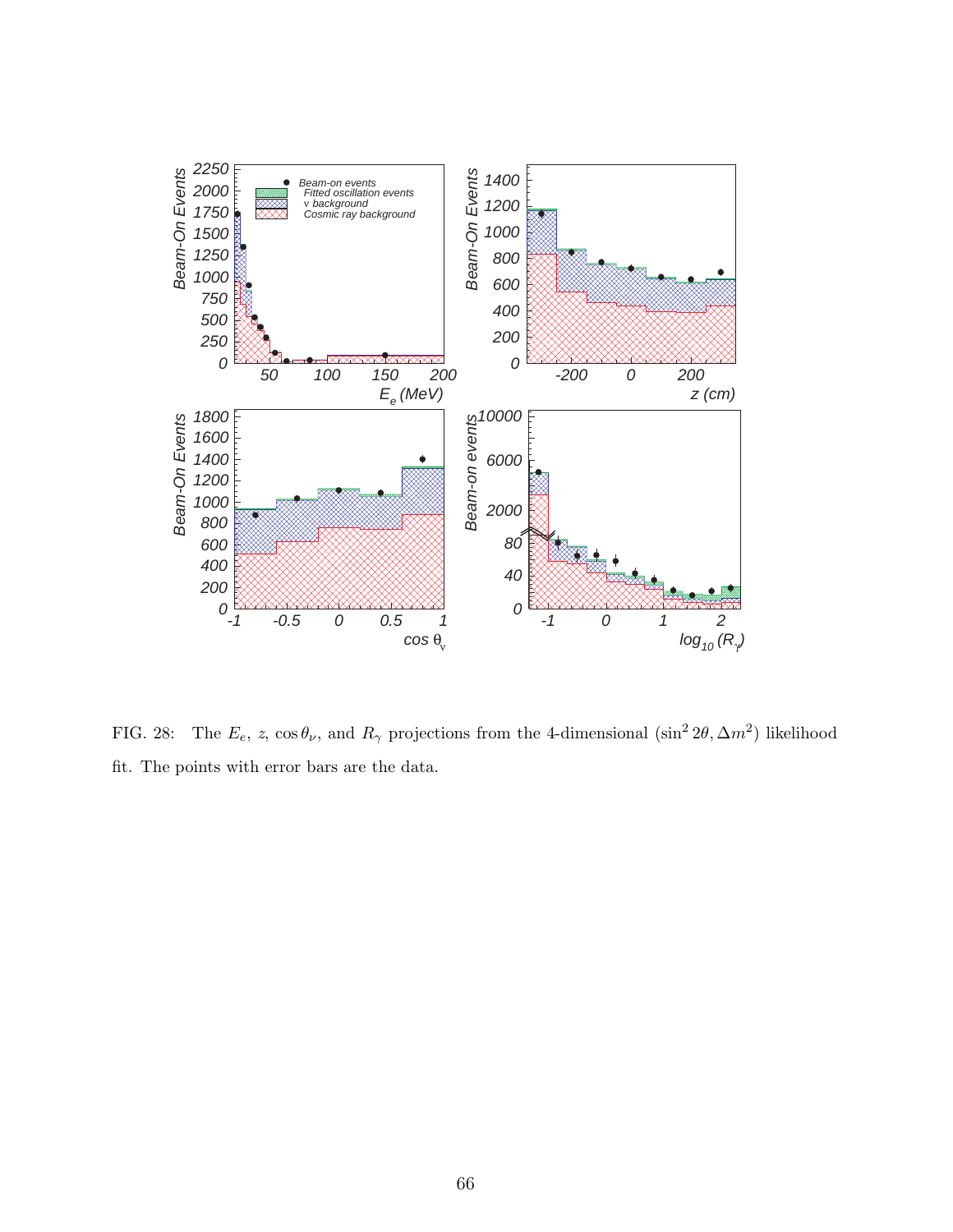- <span id="page-68-0"></span>[1] C. Athanassopoulos *et al., Phys. Rev. Lett.* **75**, 2650 (1995).
- [2] C. Athanassopoulos et al., Phys. Rev. C 54, 2685 (1996); C. Athanassopoulos et al., Phys. Rev. Lett. 77, 3082 (1996).
- [3] C. Athanassopoulos et al., Phys. Rev. Lett. **81**, 1774 (1998); C. Athanassopoulos et al., Phys. Rev. C 58, 2489 (1998).
- [4] For a recent review, see J. N. Bahcall, P. I. Krastev, and A. Yu. Smirnov, Phys. Rev. D 58, 096016 (1998).
- [5] For recent reviews, see G. L. Fogli, E. Lisi, and D. Montanino, Phys. Rev. D 49, 3626 (1994); S. M. Bilenky and C. Giunti, Phys. Lett. B 444 379 (1998).
- [6] Y. Fukuda et al., Phys. Rev. Lett. 81, 1562 (1998); 82, 2644 (1999); 85, 3999 (2000).
- [7] D. O. Caldwell and R. N. Mohapatra, Phys. Rev. D 48, 3259 (1993); J. Peltoniemi and J. W. F. Valle, Nucl. Phys. B406, 409 (1993); S. M. Bilenky, C. Giunti, and W. Grimus, Prog. Part. Nucl. Phys. 43, 1 (1999); V. Barger et al., Phys. Lett. B489, 345 (2000); T. Goldman, G. J. Stephenson Jr. and B. H. J. McKellar, Mod. Phys. Lett. A 15 439 (2000).
- [8] G. C. McLaughlin, J. M. Fetter, A. B. Balantekin, and G. M. Fuller, *Phys. Rev. C* 59, 2873 (1999); D. O. Caldwell, G. M. Fuller, and Y.-Z. Qian, Phys. Rev. D 61, 123005 (2000).
- [9] C. Athanassopoulos et al., Nucl. Instrum. Methods A 388, 149 (1997).
- [10] R. L. Burman, M. E. Potter, and E. S. Smith, Nucl. Instrum. Methods A 291, 621 (1990); R. L. Burman, A. C. Dodd, and P. Plischke, *Nucl. Instrum. Methods in Phys. Research A* 368, 416 (1996).
- [11] S. N. Nakamura *et al., Phys. Rev. A* **45**, 6202 (1992).
- [12] T. Suzuki, D. F. Measday, J. P. Roalsvig, Phys. Rev. C 35, 2212 (1987).
- [13] R. A. Reeder et. al. , Nucl. Instrum. Methods A 334, 353 (1993).
- [14] J. J. Napolitano et. al. , Nucl. Instrum. Methods A 274, 152 (1989).
- [15] A. C. Hayes and I. S. Towner, *Phys. Rev. C* 61, 044603 (2000).
- [16] E. Kolbe, K. Langanke, and S. Krewald, Phys. Rev. C 49, 1122 (1994); E. Kolbe, K. Langanke, and P. Vogel, Nucl. Phys. A652, 91 (1999).
- [17] GEANT3.21, a CERN detector description and simulation tool, CERN program library long writeup W5013.